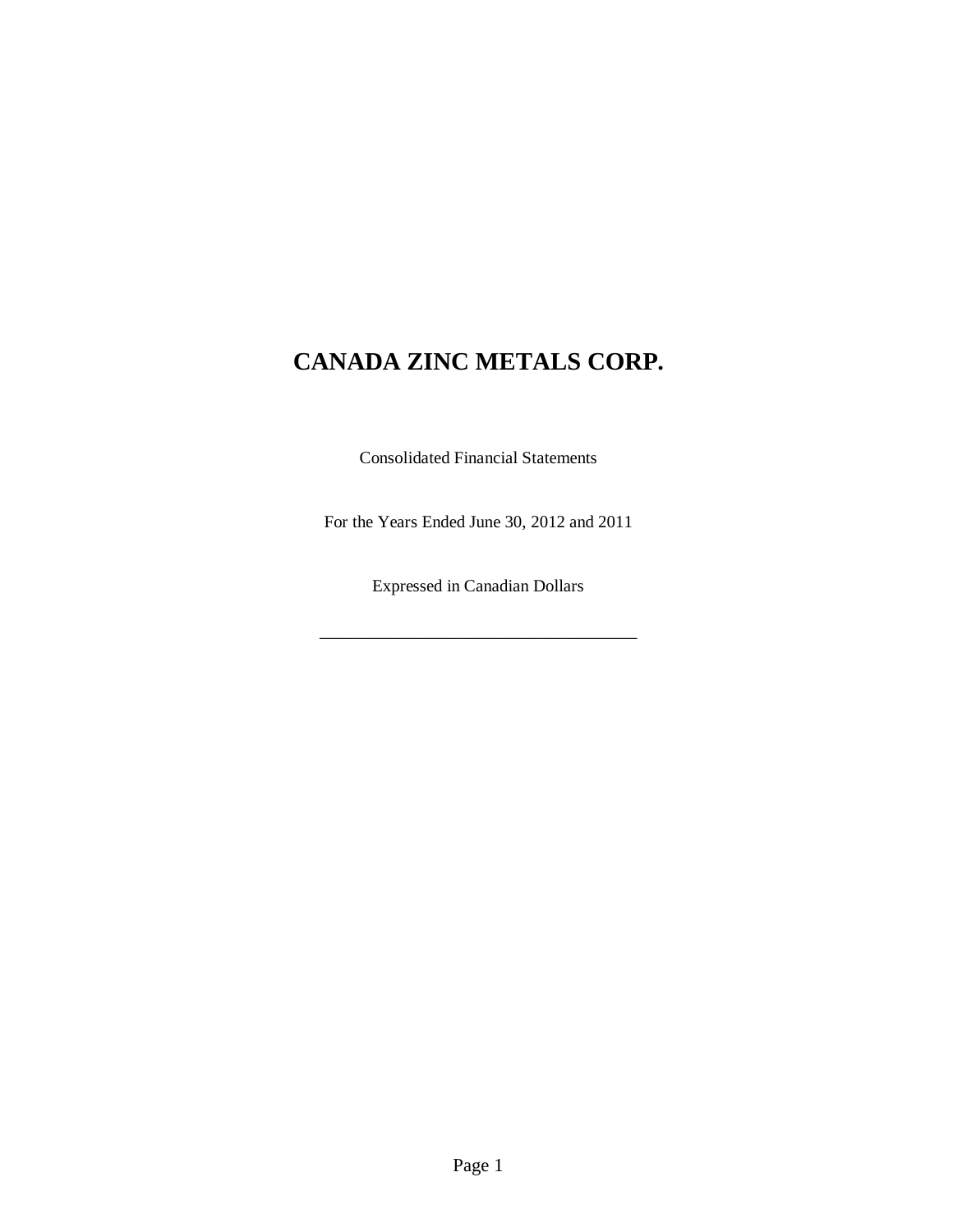| Index                                                        | Page     |
|--------------------------------------------------------------|----------|
|                                                              |          |
|                                                              |          |
|                                                              |          |
|                                                              |          |
|                                                              |          |
|                                                              |          |
| Auditors' Report                                             | 3        |
| <b>Consolidated Financial Statements</b>                     |          |
|                                                              |          |
| <b>Consolidated Statements of Financial Position</b>         | 4        |
| Consolidated Statements of Changes in Equity                 | 5        |
| Consolidated Statements of Operations and Comprehensive Loss | 6        |
| <b>Consolidated Statements of Cash Flows</b>                 | 7        |
| Notes to Consolidated Financial Statements                   | $8 - 45$ |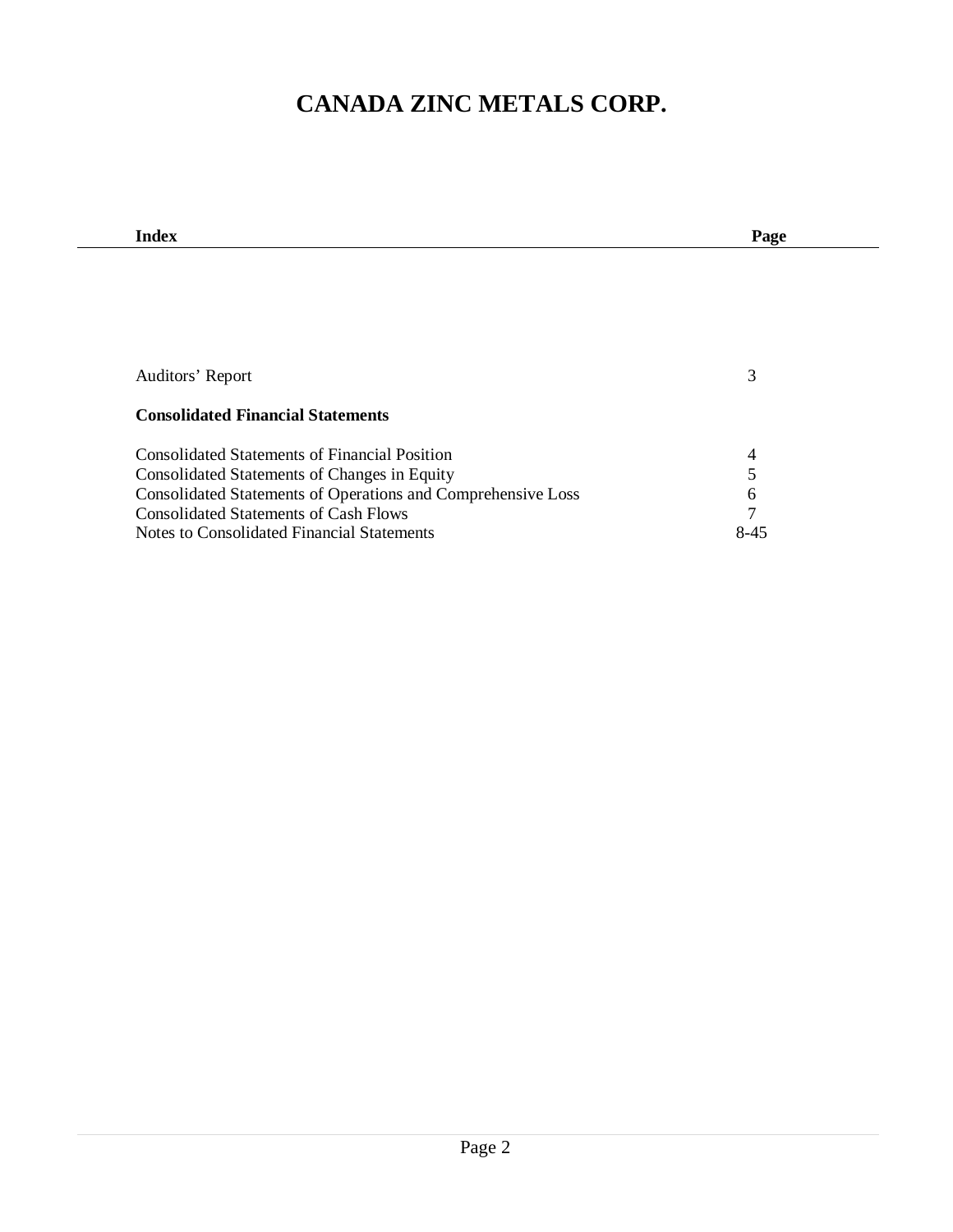# $\sum$ AVIDSON  $\&$  COMPANY LLP <u>—</u> chartered Accountants =

### **INDEPENDENT AUDITORS' REPORT**

To the Shareholders of Canada Zinc Metals Corp.

We have audited the accompanying consolidated financial statements of Canada Zinc Metals Corp., which comprise the consolidated statements of financial position as at June 30, 2012, June 30, 2011 and July 1, 2010 and the consolidated statements of operations and comprehensive loss, changes in equity and cash flows for the years ended June 30, 2012 and June 30, 2011, and a summary of significant accounting policies and other explanatory information.

#### *Management's Responsibility for the Consolidated Financial Statements*

Management is responsible for the preparation and fair presentation of these consolidated financial statements in accordance with International Financial Reporting Standards, and for such internal control as management determines is necessary to enable the preparation of consolidated financial statements that are free from material misstatement, whether due to fraud or error.

#### *Auditors' Responsibility*

Our responsibility is to express an opinion on these consolidated financial statements based on our audits. We conducted our audits in accordance with Canadian generally accepted auditing standards. Those standards require that we comply with ethical requirements and plan and perform the audit to obtain reasonable assurance about whether the consolidated financial statements are free from material misstatement.

An audit involves performing procedures to obtain audit evidence about the amounts and disclosures in the consolidated financial statements. The procedures selected depend on the auditors' judgment, including the assessment of the risks of material misstatement of the consolidated financial statements, whether due to fraud or error. In making those risk assessments, the auditor considers internal control relevant to the entity's preparation and fair presentation of the consolidated financial statements in order to design audit procedures that are appropriate in the circumstances, but not for the purpose of expressing an opinion on the effectiveness of the entity's internal control. An audit also includes evaluating the appropriateness of accounting policies used and the reasonableness of accounting estimates made by management, as well as evaluating the overall presentation of the consolidated financial statements.

We believe that the audit evidence we have obtained in our audits is sufficient and appropriate to provide a basis for our audit opinion.

#### *Opinion*

In our opinion, these consolidated financial statements present fairly, in all material respects, the financial position of Canada Zinc Metals Corp. as at June 30, 2012, June 30, 2011 and July 1, 2010 and its financial performance and its cash flows for the years ended June 30, 2012 and June 30, 2011 in accordance with International Financial Reporting Standards.

### **"DAVIDSON & COMPANY LLP"**

Vancouver, Canada Chartered Accountants Chartered Accountants

October 24, 2012

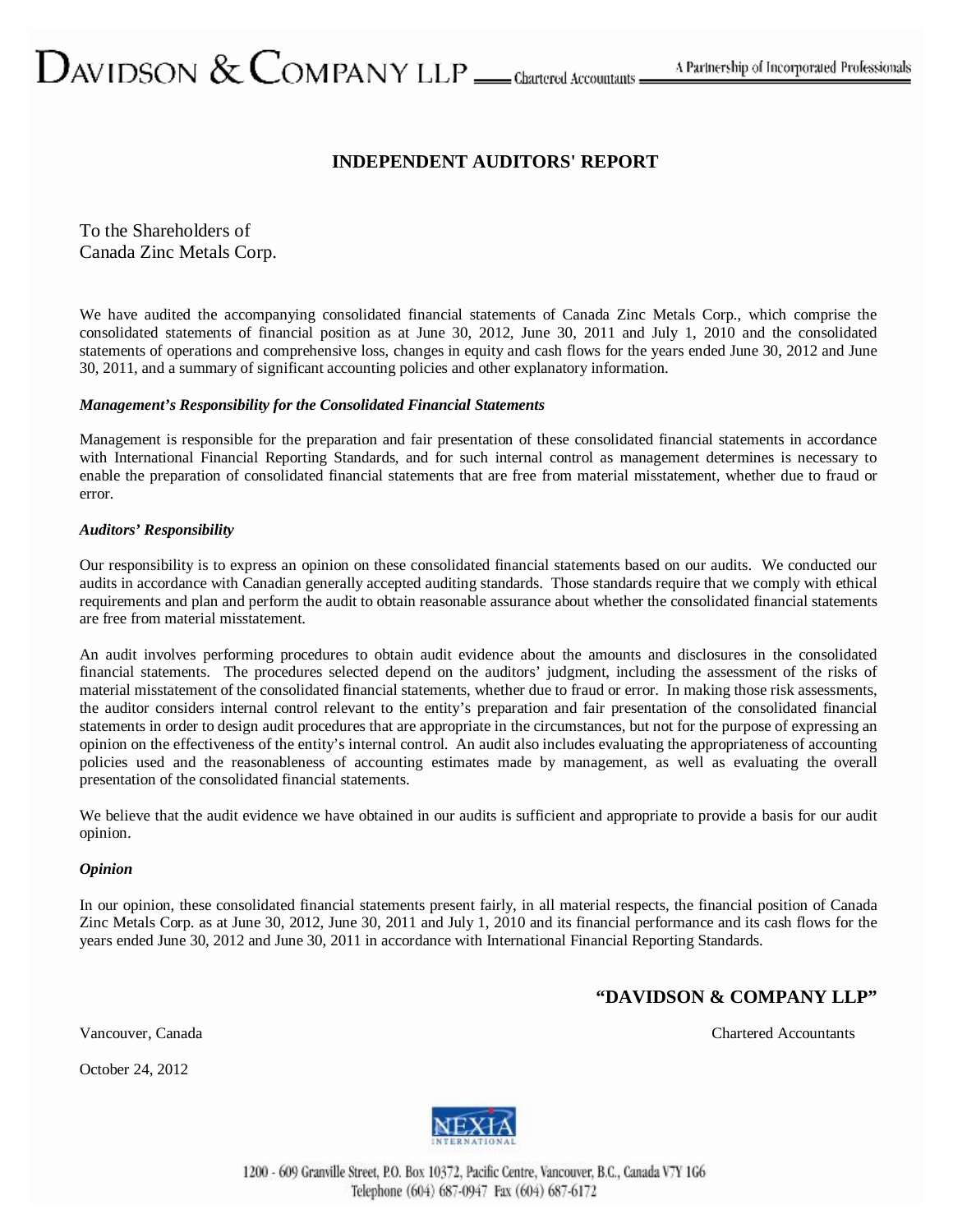Consolidated Statements of Financial Position As at June 30, 2012, June 30, 2011 and July 1, 2010 (Expressed in Canadian Dollars)

|                                               | <b>Notes</b>   | June 30, 2012    | June 30, 2011    | July 1, 2010   |
|-----------------------------------------------|----------------|------------------|------------------|----------------|
|                                               |                |                  | (Note 19)        | (Note 19)      |
| <b>Assets</b>                                 |                |                  |                  |                |
| Current assets                                |                |                  |                  |                |
| Cash and cash equivalents                     | 3              | \$<br>13,905,702 | 15,501,154<br>\$ | \$9,281,997    |
| Receivables                                   | $\overline{4}$ | 123,368          | 477,600          | 67,972         |
| <b>METC</b> recoverable                       | 11             | 556,085          | 1,611,149        | 921,063        |
| Short-term investments                        | 5              |                  | 4,609,000        |                |
| Prepaid expenses                              |                | 9,800            | 378,838          | 373,081        |
| Marketable securities                         | 6              | 1,253,950        | 557,260          | 450,000        |
|                                               |                | 15,848,905       | 23,135,001       | 11,094,113     |
| Other assets                                  | $\overline{7}$ | 312,656          | 309,000          | 89,000         |
| Equipment and leasehold improvements          | 10             | 297,408          | 194,994          | 122,569        |
| Long-term prepaid expenses                    |                | 168,716          | 192,145          | 75,000         |
| Exploration and evaluation assets             | 11             | 61,643,910       | 57,696,017       | 52,061,068     |
|                                               |                | \$<br>78,271,595 | \$<br>81,527,157 | \$63,441,750   |
| <b>Liabilities and Equity</b>                 |                |                  |                  |                |
| <b>Current liabilities</b>                    |                |                  |                  |                |
| Trade payables and accrued liabilities        | 8              | \$<br>235,085    | \$<br>1,189,024  | \$1,295,366    |
| Due to related parties                        | 15             | 6,815            |                  | 61,532         |
| Flow-through premium liability                | 9              |                  | 127,305          | 706,101        |
|                                               |                | 241,900          | 1,316,329        | 2,062,999      |
| Deferred income tax liability                 | 13             | 1,466,000        | 1,413,000        | 937,000        |
| Equity                                        |                |                  |                  |                |
| Capital stock                                 | 12             | 90,655,694       | 92,026,340       | 73,214,788     |
| Reserves                                      | 12             | 11,599,747       | 11,150,900       | 8,053,851      |
| Deficit                                       |                | (25, 556, 729)   | (23,966,073)     | (20, 901, 888) |
| Accumulated other comprehensive income (loss) |                | (135, 017)       | (413, 339)       | 75,000         |
|                                               |                | 76,563,695       | 78,797,828       | 60,441,751     |
|                                               |                | \$<br>78,271,595 | 81,527,157<br>\$ | \$63,441,750   |

### **Nature and continuance of operations** (Note 1)

**Subsequent events** (Note 20)

 $\overline{a}$ 

The accompanying notes form an integral part of these consolidated financial statements. Approved on behalf of the board of directors:

| "Peeyush Varshney" | "Praveen Varshney" |
|--------------------|--------------------|
| Director           | Director           |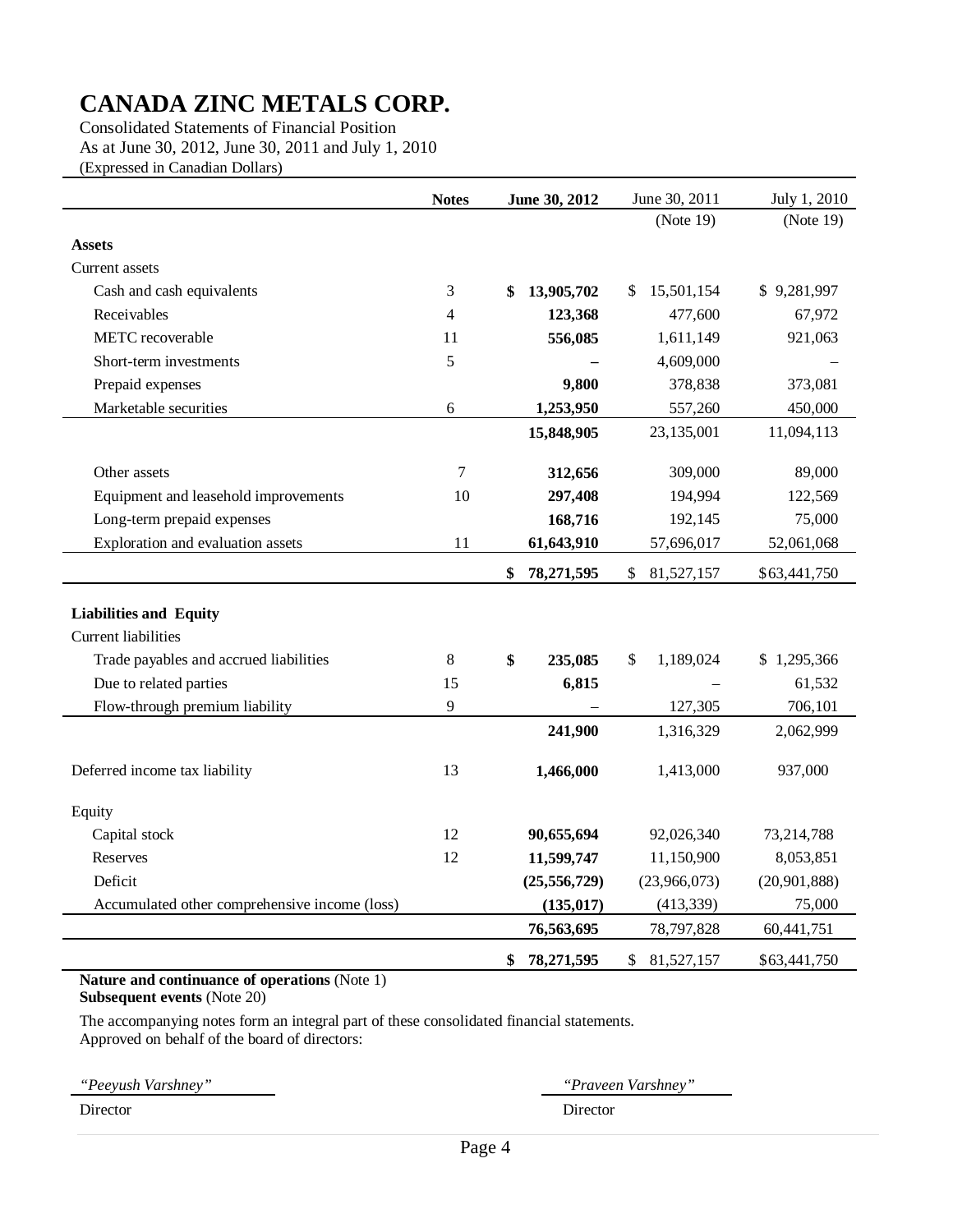Consolidated Statements of Changes in Equity (Expressed in Canadian Dollars)

|                                            | <b>Notes</b> | Capital Stock              |                              |    |                          |    |                          |  |                           |    |                          |     |                          |                           |                                                        |  |                     |
|--------------------------------------------|--------------|----------------------------|------------------------------|----|--------------------------|----|--------------------------|--|---------------------------|----|--------------------------|-----|--------------------------|---------------------------|--------------------------------------------------------|--|---------------------|
|                                            |              | Number of<br>common shares | Number of<br>treasury Shares |    | Common shares<br>Amount  |    |                          |  | Treasury shares<br>Amount |    | Reserves<br>(Note 12)    |     | Deficit                  |                           | Accumulated<br>other<br>comprehensive<br>income (loss) |  | <b>Total Equity</b> |
| <b>Balance, July 1, 2010</b>               | 19           | 102,711,414                | (590,000)                    |    | 73,455,341               |    | (240, 553)               |  | 8,053,851                 |    | (20.901.888)             | -SS | 75,000                   | 60,441,751<br>\$          |                                                        |  |                     |
| Private placement                          | 12           | 31,386,224                 | $\overline{\phantom{m}}$     |    | 16,006,974               |    | $\overline{\phantom{a}}$ |  | 1,993,026                 |    |                          |     |                          | 18,000,000                |                                                        |  |                     |
| Flow-through private placement             | 12           | 4,845,000                  |                              |    | 3,730,650                |    |                          |  |                           |    |                          |     | $\equiv$                 | 3,730,650                 |                                                        |  |                     |
| Flow-through premium liability             | 9            |                            | $\overline{\phantom{0}}$     |    | (242, 250)               |    |                          |  |                           |    |                          |     | $\overline{\phantom{0}}$ | (242, 250)                |                                                        |  |                     |
| Share issuance costs - cash                | 12           |                            | $\qquad \qquad -$            |    | (225, 216)               |    |                          |  |                           |    |                          |     | $\overline{\phantom{0}}$ | (225, 216)                |                                                        |  |                     |
| Tax effect of cash share issuance<br>costs |              |                            |                              |    | 56,304                   |    |                          |  |                           |    |                          |     |                          | 56,304                    |                                                        |  |                     |
| Shares repurchased and cancelled           | 12           | (792, 500)                 | $\overline{\phantom{0}}$     |    | (559, 800)               |    |                          |  | 192,776                   |    |                          |     |                          | (367, 024)                |                                                        |  |                     |
| Treasury shares repurchased                | 12           | $\qquad \qquad -$          | (560,000)                    |    | $\equiv$                 |    | (265, 380)               |  |                           |    |                          |     | $\equiv$                 | (265, 380)                |                                                        |  |                     |
| Treasury shares cancelled                  |              | (590,000)                  | 590,000                      |    | (424, 133)               |    | 240,553                  |  | 183,580                   |    |                          |     | $\overline{\phantom{0}}$ |                           |                                                        |  |                     |
| Share-based compensation                   | 12           |                            |                              |    |                          |    |                          |  | 969,966                   |    |                          |     |                          | 969.966                   |                                                        |  |                     |
| Exercise of options                        | 12           | 895,000                    | $\overline{\phantom{m}}$     |    | 493,850                  |    |                          |  | (242, 299)                |    |                          |     |                          | 251,551                   |                                                        |  |                     |
| Change in fair value of securities         |              |                            |                              |    |                          |    |                          |  |                           |    |                          |     | (488, 339)               | (488, 339)                |                                                        |  |                     |
| Net loss for the year                      |              |                            | $\equiv$                     |    |                          |    |                          |  |                           |    | (3,064,185)              |     | $\overline{\phantom{m}}$ | (3,064,185)               |                                                        |  |                     |
| <b>Balance, June 30, 2011</b>              |              | 138,455,138                | (560,000)                    |    | 92,291,720               |    | (265, 380)               |  | 11,150,900                |    | (23,966,073)             |     | (413, 339)               | 78,797,828                |                                                        |  |                     |
| Exercise of options                        | 12           | 110,000                    | $\qquad \qquad -$            |    | 173.490                  |    | $\overline{\phantom{a}}$ |  | (145,990)                 |    | $\overline{\phantom{0}}$ |     | $\overline{\phantom{m}}$ | 27,500                    |                                                        |  |                     |
| Shares repurchased and cancelled           | 12           | (1,641,500)                | $\qquad \qquad -$            |    | (1,115,759)              |    |                          |  | 342,229                   |    |                          |     | $\overline{\phantom{0}}$ | (773, 530)                |                                                        |  |                     |
| Treasury shares repurchased                | 12           | $\overline{\phantom{m}}$   | (666,500)                    |    | $\overline{\phantom{m}}$ |    | (314, 145)               |  |                           |    |                          |     |                          | (314, 145)                |                                                        |  |                     |
| Treasury shares cancelled                  | 12           | (560,000)                  | 560,000                      |    | (379, 612)               |    | 265,380                  |  | 114,232                   |    |                          |     | $\equiv$                 |                           |                                                        |  |                     |
| Share based compensation                   | 12           | $\overline{\phantom{0}}$   |                              |    |                          |    |                          |  | 138,376                   |    |                          |     | $\equiv$                 | 138,376                   |                                                        |  |                     |
| Change in fair value of securities         |              |                            |                              |    |                          |    |                          |  |                           |    |                          |     | 278,322                  | 278,322                   |                                                        |  |                     |
| Net loss for the year                      |              |                            |                              |    |                          |    |                          |  |                           |    | (1,590,656)              |     |                          | (1,590,656)               |                                                        |  |                     |
| <b>Balance, June 30, 2012</b>              |              | 136,363,638                | (666, 500)                   | \$ | 90,969,839               | \$ | (314, 145)               |  | \$11,599,747              | \$ | $(25,556,729)$ \$        |     |                          | $(135,017)$ \$ 76,563,695 |                                                        |  |                     |

The accompanying notes form an integral part of these consolidated financial statements.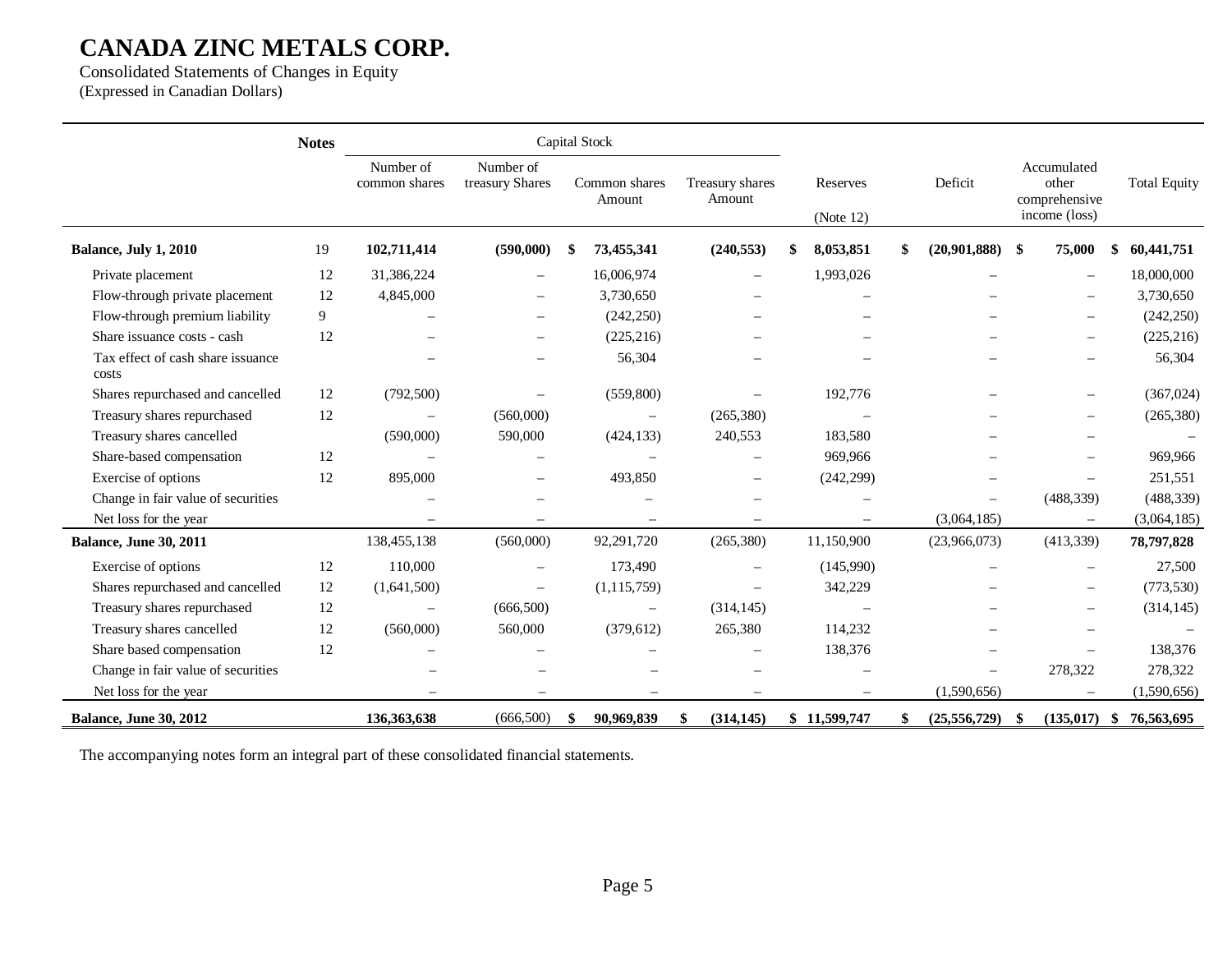Consolidated Statements of Operations and Comprehensive Loss

(Expressed in Canadian Dollars)

For the years ended June 30,

|                                                                 | <b>Notes</b> | 2012              | 2011              |
|-----------------------------------------------------------------|--------------|-------------------|-------------------|
|                                                                 |              |                   | (Note 19)         |
| <b>ADMINISTRATION EXPENSES</b>                                  |              |                   |                   |
| Administration                                                  | 15           | \$<br>60,000      | \$<br>60,000      |
| <b>Bonuses</b>                                                  | 15           | 2,500             | 434,613           |
| Consulting                                                      |              | 225,000           | 802,042           |
| Depreciation                                                    | 10           | 5,386             | 3,034             |
| Directors fees                                                  | 15           | 50,000            | 3,000             |
| Flow through taxes                                              |              |                   | 74,434            |
| Interest and bank charges:                                      |              |                   |                   |
| bank charges                                                    |              | 3,138             | 3,205             |
| interest                                                        |              | 1,159             | 13,242            |
| Investor relations                                              |              | 272,294           | 225,816           |
| Management fees                                                 | 15           | 294,000           | 150,000           |
| Office and miscellaneous                                        |              | 77,987            | 66,321            |
| Professional fees                                               |              | 93,862            | 88,628            |
| Regulatory fees                                                 |              | 17,895            | 31,920            |
| Rent                                                            |              | 59,878            | 58,795            |
| Share-based compensation                                        | 12           | 138,376           | 969,966           |
| Transfer agent fees                                             |              | 7,887             | 10,497            |
| Travel and promotion                                            |              | 279,791           | 105,114           |
| Wages and benefits                                              |              | 411,066           | 378,946           |
|                                                                 |              |                   |                   |
|                                                                 |              | (2,000,219)       | (3,479,573)       |
| Interest and other income                                       |              | 241,234           | 249,033           |
| Dividend income                                                 | 6            |                   | 117,187           |
| Gain (loss) on sale of marketable securities                    | 6            | 72,834            | (18,014)          |
| Loss on non-recoverable exploration advances                    |              | (93,072)          |                   |
| Gain on write-off of accounts payable                           |              | 114,937           |                   |
| Write-off of equipment                                          | 10           | (675)             |                   |
| Write-off of exploration and evaluation assets                  | 11           |                   | (221, 560)        |
|                                                                 |              | 335,258           | 126,646           |
| Loss before income taxes                                        |              | (1,664,961)       | (3,352,927)       |
| Deferred income tax recovery                                    | 13           | 74,305            | 288,742           |
| Net loss for the year                                           |              | (1,590,656)       | (3,064,185)       |
|                                                                 |              |                   |                   |
| Adjustment for change in fair value of marketable<br>securities | 6            | 278,322           | (488, 339)        |
| Comprehensive loss for the year                                 |              | \$<br>(1,312,334) | \$<br>(3,552,524) |
|                                                                 |              |                   |                   |
| Basic and diluted loss per common share                         |              | \$<br>(0.01)      | \$<br>(0.03)      |
| Weighted average number of common shares outstanding            |              | 136,575,000       | 122,986,291       |

The accompanying notes form an integral part of these consolidated financial statements.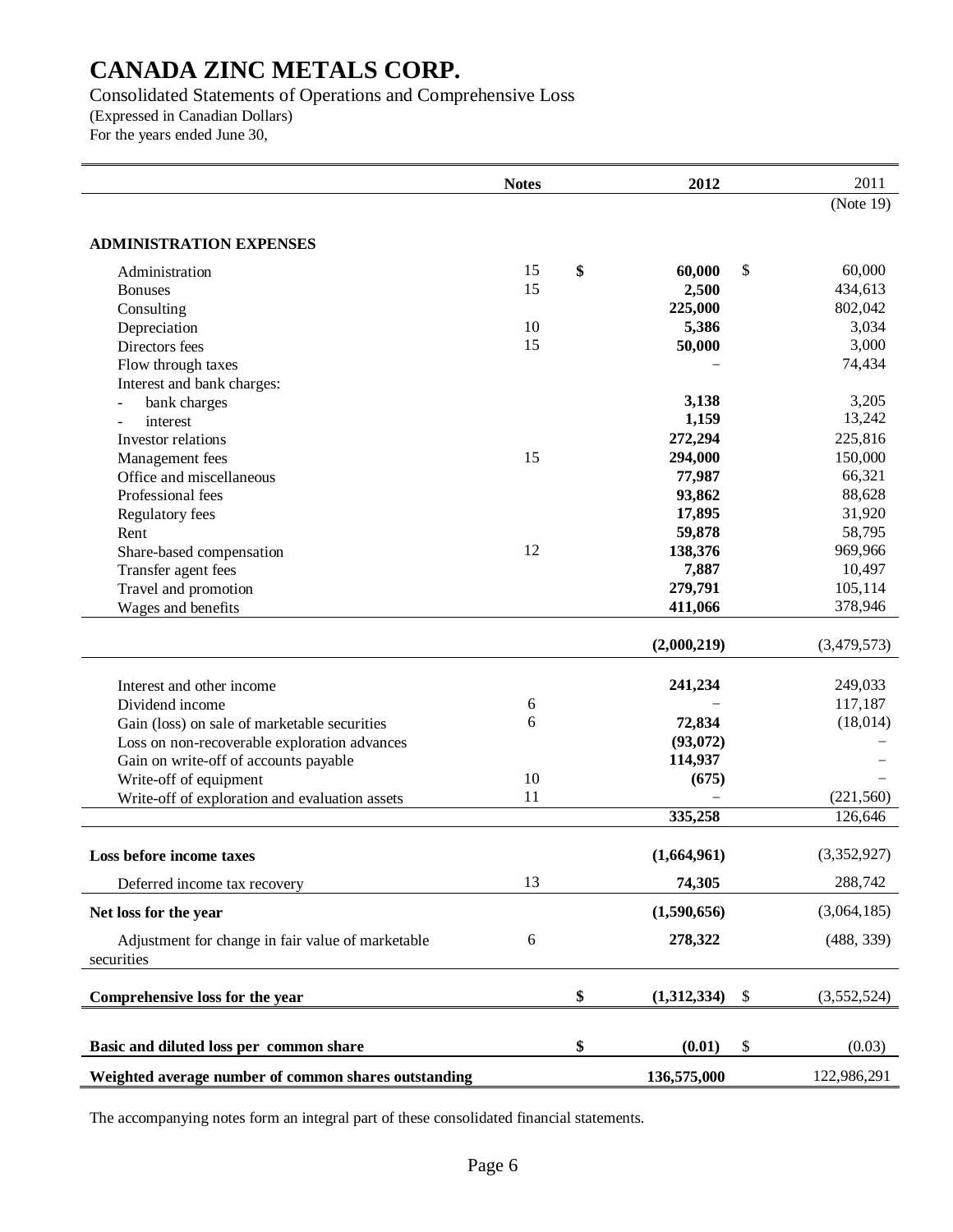Consolidated Statements of Cash Flows (Expressed in Canadian Dollars) For the years ended June 30,

|                                                      | 2012                    | 2011           |
|------------------------------------------------------|-------------------------|----------------|
|                                                      |                         | (Note 19)      |
|                                                      |                         |                |
| <b>CASH FLOWS FROM OPERATING ACTIVITIES</b>          |                         |                |
| Net loss for the year                                | \$<br>(1,590,656)<br>\$ | (3,064,185)    |
| Items not affecting cash:                            |                         |                |
| Depreciation                                         | 5,386                   | 3,034          |
| Interest payable accrued                             |                         | 13,242         |
| Share-based compensation                             | 138,376                 | 969,966        |
| Warrants received as dividends in kind               |                         | (117, 187)     |
| (Gain) loss on sale of marketable securities         | (72, 834)               | 18,014         |
| Write-off of accounts payable                        | (114, 937)              |                |
| Write-off of exploration and evaluation assets       |                         | 221,560        |
| Write-off of equipment                               | 675                     |                |
| Deferred income tax recovery                         | (74, 305)               | (288, 742)     |
| Loss on non-recoverable exploration advances         | 93,072                  |                |
|                                                      |                         |                |
| Changes in non-cash working capital items:           |                         |                |
| (Increase) decrease in receivables                   | 354,232                 | (409, 628)     |
| (Increase) decrease in prepaid expenses              | 369,038                 | (5,757)        |
| Increase (decrease) in due to related parties        | 6,815                   | (7,828)        |
| Decrease in accounts payable and accrued liabilities | (180, 125)              | (501, 503)     |
| Cash provided by (used in) operating activities      | (1,065,263)             | (3,169,014)    |
|                                                      |                         |                |
| <b>CASH FLOWS FROM INVESTING ACTIVITIES</b>          |                         |                |
| Marketable securities costs, net of proceeds on sale | (345, 535)              | (496, 426)     |
| Long-term prepaid expenses and deposits              | 23,429                  | (117, 145)     |
| Short-term investments                               | 4,609,000               | (4,609,000)    |
| Other assets                                         | (3,656)                 | (220,000)      |
| Equipment and leasehold improvements                 | (178,991)               | (121,660)      |
| Exploration and evaluation asset costs               | (5,092,338)             | (7,093,242)    |
| METC recovered                                       | 1,611,149               | 921,063        |
| <b>Exploration</b> advance                           | (93,072)                |                |
| Cash provided by (used in) investing activities      | 529,986                 | (11, 736, 410) |
|                                                      |                         |                |
| <b>CASH FLOWS FROM FINANCING ACTIVITIES</b>          |                         |                |
| Issuance of capital stock, net of issuance costs     | 27,500                  | 21,756,984     |
| Common shares repurchased                            | (1,087,675)             | (632, 403)     |
| Cash provided by (used in) financing activities      | (1,060,175)             | 21,124,581     |
| Change in cash and cash equivalents during the year  | (1,595,452)             | 6,219,157      |
|                                                      |                         |                |
| Cash and cash equivalents, beginning of year         | 15,501,154              | 9,281,997      |
| Cash and cash equivalents, end of year               | \$<br>\$<br>13,905,702  | 15,501,154     |

Supplemental disclosure with respect to cash flows (Note 14)

The accompanying notes form an integral part of these consolidated financial statements.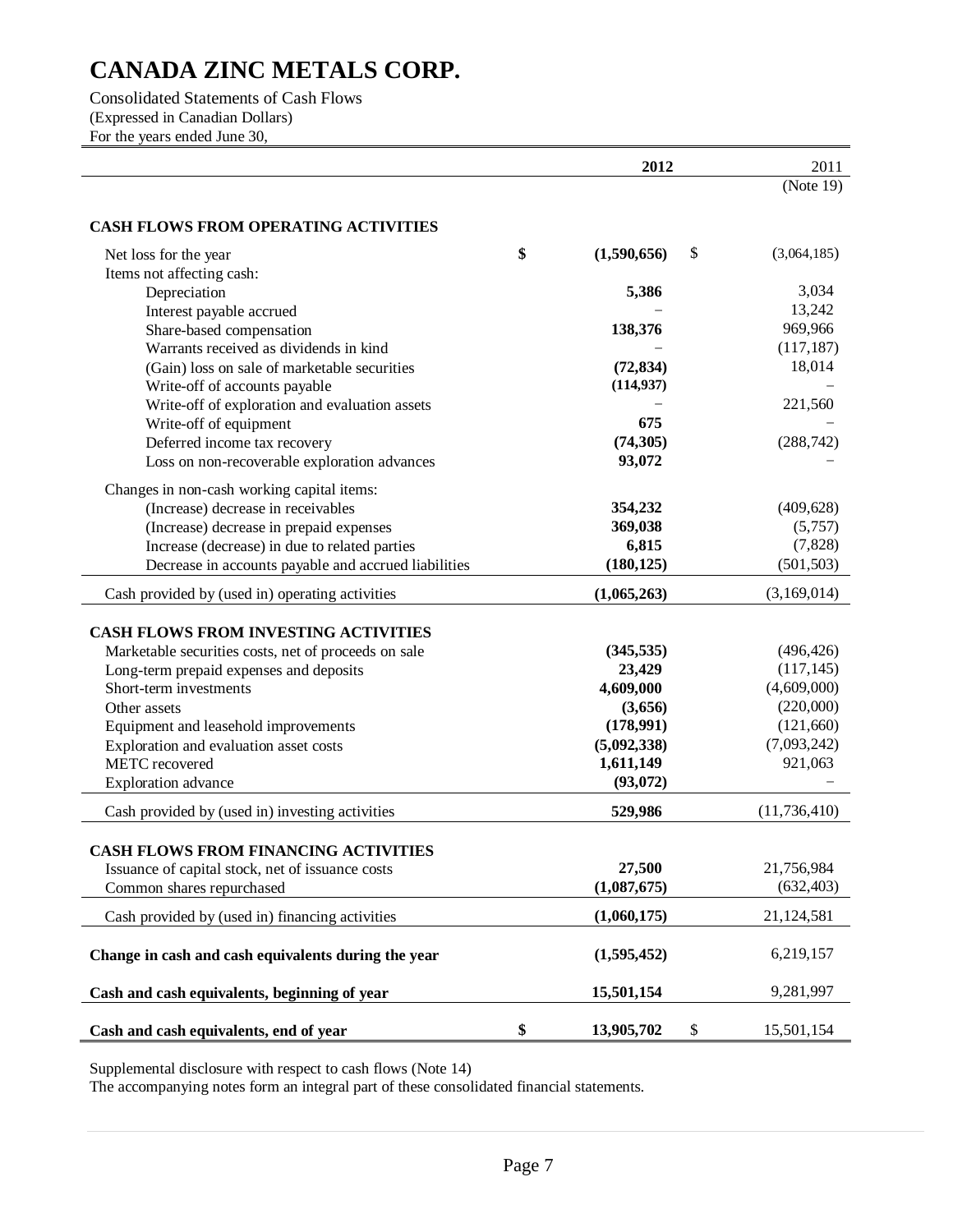Notes to Consolidated Financial Statements (Expressed in Canadian Dollars, unless otherwise stated) For the years ended June 30, 2012 and 2011

### **1. NATURE AND CONTINUANCE OF OPERATIONS**

Canada Zinc Metals Corp. (the "Company") is incorporated under the laws of the Province of British Columbia. The Company operates in one business segment, that being the exploration and evaluation of resource properties in Canada, and has not yet determined whether these properties contain ore reserves that are economically recoverable. The recoverability of the amounts shown for exploration and evaluation assets is dependent upon the existence of economically recoverable reserves, the ability of the Company to obtain necessary financing to complete their development, and upon future profitable production.

The Company's head office and principal address is Suite 2050-1055 West Georgia Street, PO Box 11121, Royal Centre, Vancouver, BC V6E 3P3. The registered and records office is Suite 700-595 Burrard St., PO Box 49290, Vancouver, BC V7X 1S8.

These consolidated financial statements have been prepared on a going concern basis, which presumes that the Company will be able to realize its assets and discharge its liabilities in the normal course of business for the foreseeable future. The Company has incurred losses since its inception and the ability of the Company to continue as a going-concern depends upon its ability to raise adequate financing and to commence profitable operations in the future.

While the Company has been successful in obtaining its required financing in the past, mainly through the issuance of equity capital, there is no assurance that such financing will be available or be available on favorable terms. An inability to raise additional financing may impact the future assessment of the Company as a going concern. The consolidated financial statements do not include adjustments to amounts and classifications of assets and liabilities that might be necessary should the Company be unable to continue operations.

At June 30, 2012, the Company has a positive working capital position of \$15,607,005. Management believes the Company has sufficient working capital to maintain its operations and its activities for the next fiscal year.

### **2. SIGNIFICANT ACCOUNTING POLICIES AND BASIS OF PREPARATION**

These financial statements were authorized for issue on October 24, 2012 by the directors of the Company.

#### *Statement of compliance and conversion to International Financial Reporting Standards*

These consolidated financial statements, including comparatives, have been prepared in accordance with International Financial Reporting Standards ("IFRS") as issued by the International Accounting Standards Board ("IASB") and Interpretations issued by the International Financial Reporting Interpretations Committee ("IFRIC"), as adopted by the Company on July 1, 2011. The Company's transition date is July 1, 2010.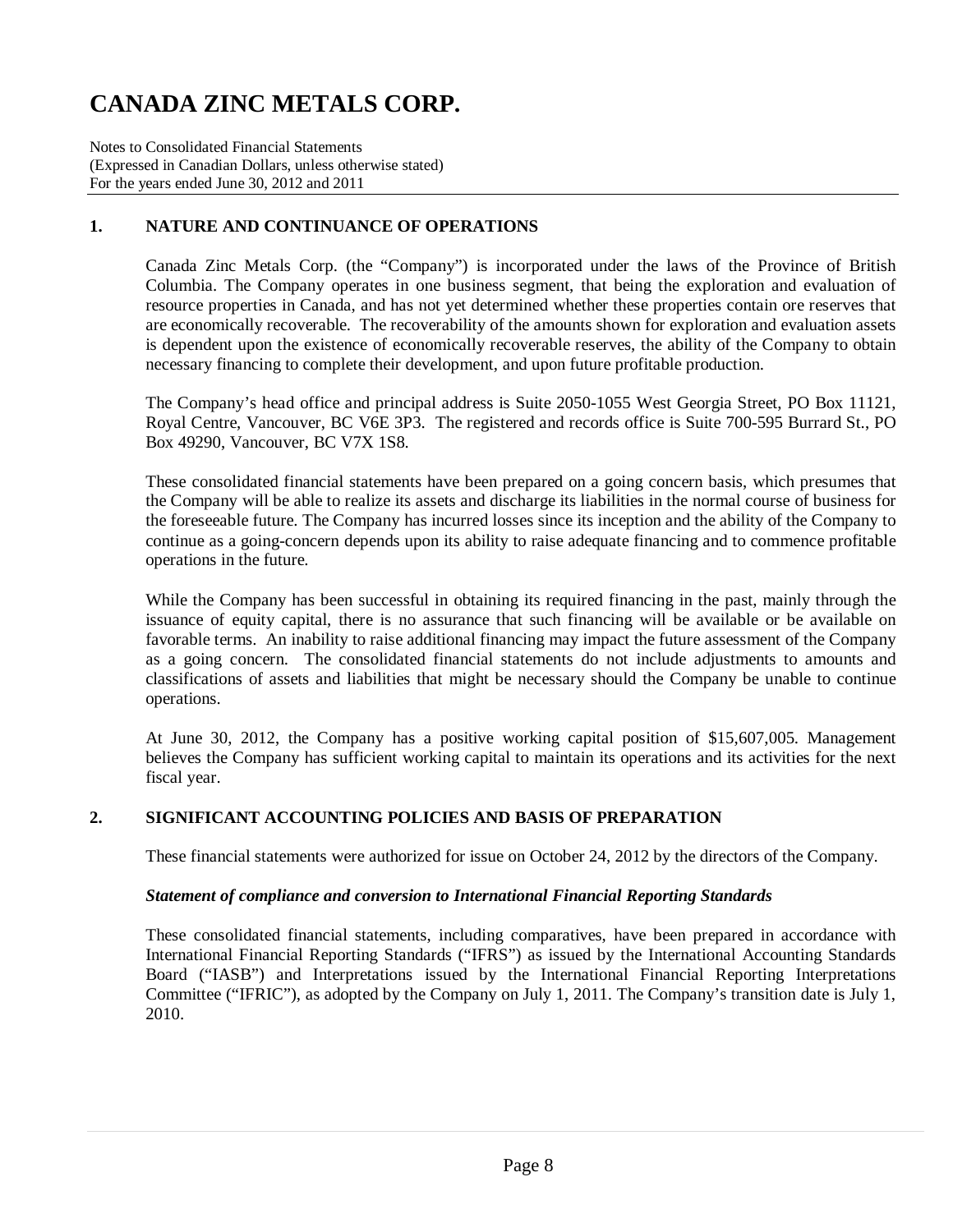Notes to Consolidated Financial Statements (Expressed in Canadian Dollars, unless otherwise stated) For the years ended June 30, 2012 and 2011

### **2. SIGNIFICANT ACCOUNTING POLICIES AND BASIS OF PREPARATION (cont'd)**

These are the Company's first set of annual financial statements prepared in accordance with IFRS. The disclosures concerning the transition from pre-changeover Canadian Generally Accepted Accounting Principles ("Canadian GAAP") to IFRS are provided in Note 19.

### *Basis of presentation*

The consolidated financial statements of the Company have been prepared on an accrual basis except for certain cash flow information and are based on historical costs, except for certain financial instruments classified as financial instruments at fair value through profit and loss or available-for-sale which are stated at their fair value. The consolidated financial statements are presented in Canadian dollars unless otherwise noted, which is also the functional currency of the Company and its subsidiary.

### *Principles of consolidation*

These consolidated financial statements include amounts of the Company and its wholly owned subsidiary Ecstall Mining Corp. ("Ecstall"), a company incorporated under the laws of the Province of British Columbia and engaged in the exploration and evaluation of resource properties.

Subsidiaries are corporations in which the Company is able to control the financial operating, investing and financing activities and policies, which is the authority usually connected with holding majority voting rights. The consolidated financial statements include the accounts of the Company and its controlled entity from the date on which control was acquired. Ecstall uses the same reporting period and the same accounting policies as the Company.

All inter-entity balances and transactions, including unrealized profits and losses arising from inter-company transactions, have been eliminated in full on consolidation.

#### *Significant accounting judgements, estimates and assumptions*

The preparation of financial statements in conformity with IFRS requires management to make judgments, estimates and assumptions that affect the reported amount of assets and liabilities and the disclosure of contingent liabilities at the date of the financial statements and the reported amount of expenses during the reporting period.

Estimates and assumptions are continuously evaluated and are based on management's experience and other factors, including expectations of future events that are believed to be reasonable under the circumstances. However, actual outcomes can differ from these estimates.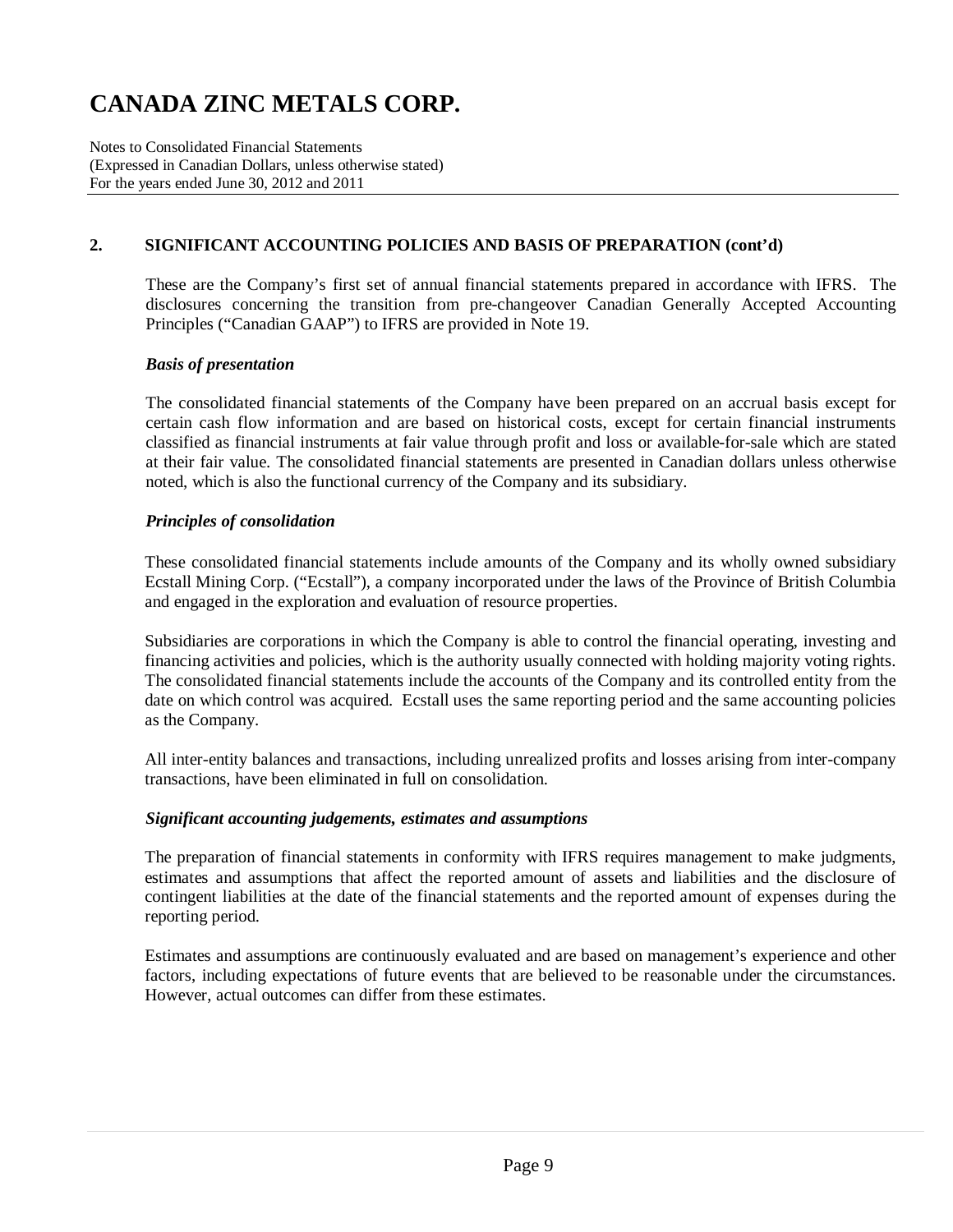Notes to Consolidated Financial Statements (Expressed in Canadian Dollars, unless otherwise stated) For the years ended June 30, 2012 and 2011

### **2. SIGNIFICANT ACCOUNTING POLICIES AND BASIS OF PREPARATION (cont'd)**

#### *Significant accounting judgements, estimates and assumptions (cont'd)*

#### **Critical Judgements**

The preparation of our consolidated financial statements requires us to make judgments regarding the going concern of the Company as discussed in Note 1.

#### **Key Sources of Estimation Uncertainty**

Because a precise determination of many assets and liabilities is dependent upon future events, the preparation of financial statements in conformity with IFRS requires management to make estimates and assumptions that affect the reported amounts of assets and liabilities and the disclosure of assets and liabilities at the date of the consolidated financial statements and the reported amounts of expenses during the reporting periods. Actual results could differ from those estimates and such differences could be significant. Significant estimates made by management affecting our consolidated financial statements include:

#### *Share based payments*

We measure our share based payment expense by reference to the fair value of the stock options at the date at which they are granted. Estimating fair value for granted stock options requires determining the most appropriate valuation model which is dependent on the terms and conditions of the grant. This estimate also requires determining the most appropriate inputs to the valuation model including the expected life of the option, volatility, dividend yield, and rate of forfeitures and making assumption about them. The value of the share based payment expense for the year along with the assumptions and model used for estimating fair value for share based compensation transactions are disclosed in note 12.

#### *Financial Instruments*

The fair values of financial instruments are estimated based upon market and third party inputs. These estimates are subject to change with fluctuations in commodity prices, interest rates, foreign currency exchange rates and estimates of non-performance risk.

#### *Deferred tax Assets & Liabilities*

The measurement of deferred income tax provision is subject to uncertainty associated with the timing of future events and changes in legislation, tax rates and interpretations by tax authorities.

#### *Useful Life of Equipment and Leasehold improvements*

Each significant component of an item of Equipment and Leasehold improvements is depreciated over its estimated useful life. Estimated useful lives are determined based on current facts and past experience, and take into consideration the anticipated physical life of the asset, existing long-term sales agreements and contracts, current and forecasted demand, the potential for technological obsolescence, and regulations.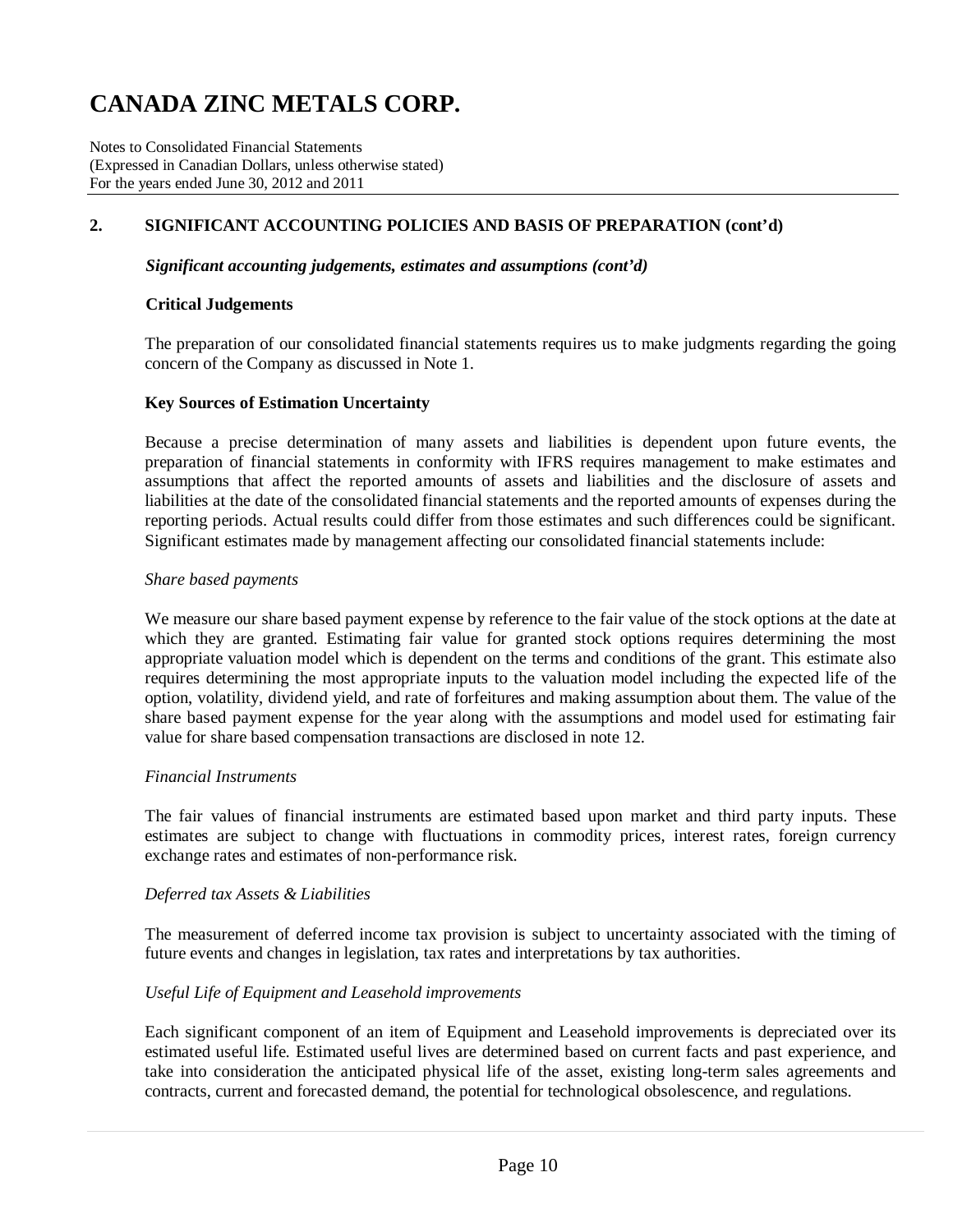Notes to Consolidated Financial Statements (Expressed in Canadian Dollars, unless otherwise stated) For the years ended June 30, 2012 and 2011

### **2. SIGNIFICANT ACCOUNTING POLICIES AND BASIS OF PREPARATION (cont'd)**

### *Financial instruments*

All financial instruments are initially recognized at fair value on the statement of financial position. The Company has classified each financial instrument into one of the following categories: (1) financial assets or liabilities at fair value through profit or loss ("FVTPL"), (2) loans and receivables, (3) financial assets available-for-sale, (4) financial assets held-to-maturity, and (5) other financial liabilities. Subsequent measurement of financial instruments is based on their classification.

Financial assets and liabilities at FVTPL are subsequently measured at fair value with changes in those fair values recognized in net earnings. Financial assets "available-for-sale" are subsequently measured at fair value with changes in fair value recognized in other comprehensive income (loss), net of tax. Financial assets "held-to-maturity", "loans and receivables", and "other financial liabilities" are subsequently measured at amortized cost using the effective interest method.

### Fair value hierarchy

The Company uses the following hierarchy for determining and disclosing the fair value of the financial instruments by valuation technique:

- i) Level 1 Applies to assets or liabilities for which there are quoted prices in active markets for identical assets or liabilities.
- ii) Level 2 Applies to assets or liabilities for which there are inputs other than quoted prices included in Level 1 that are observable for the asset or liability, either directly such as quoted prices for similar assets or liabilities in active markets or indirectly such as quoted prices for identical assets or liabilities in markets with insufficient volume or infrequent transactions.
- iii) Level 3 Applies to assets or liabilities for which there are unobservable market data.

Cash and cash equivalents, and marketable securities have been measured at fair value using Level 1 inputs.

The Company has classified its cash and cash equivalents as at FVTPL. Short-term investments and marketable securities are classified as available-for-sale. Receivables (excluding GST and HST receivable) are classified as loans and receivables and trade payables and accrued liabilities, and due to related parties are classified as other financial liabilities, all of which are measured at amortized cost.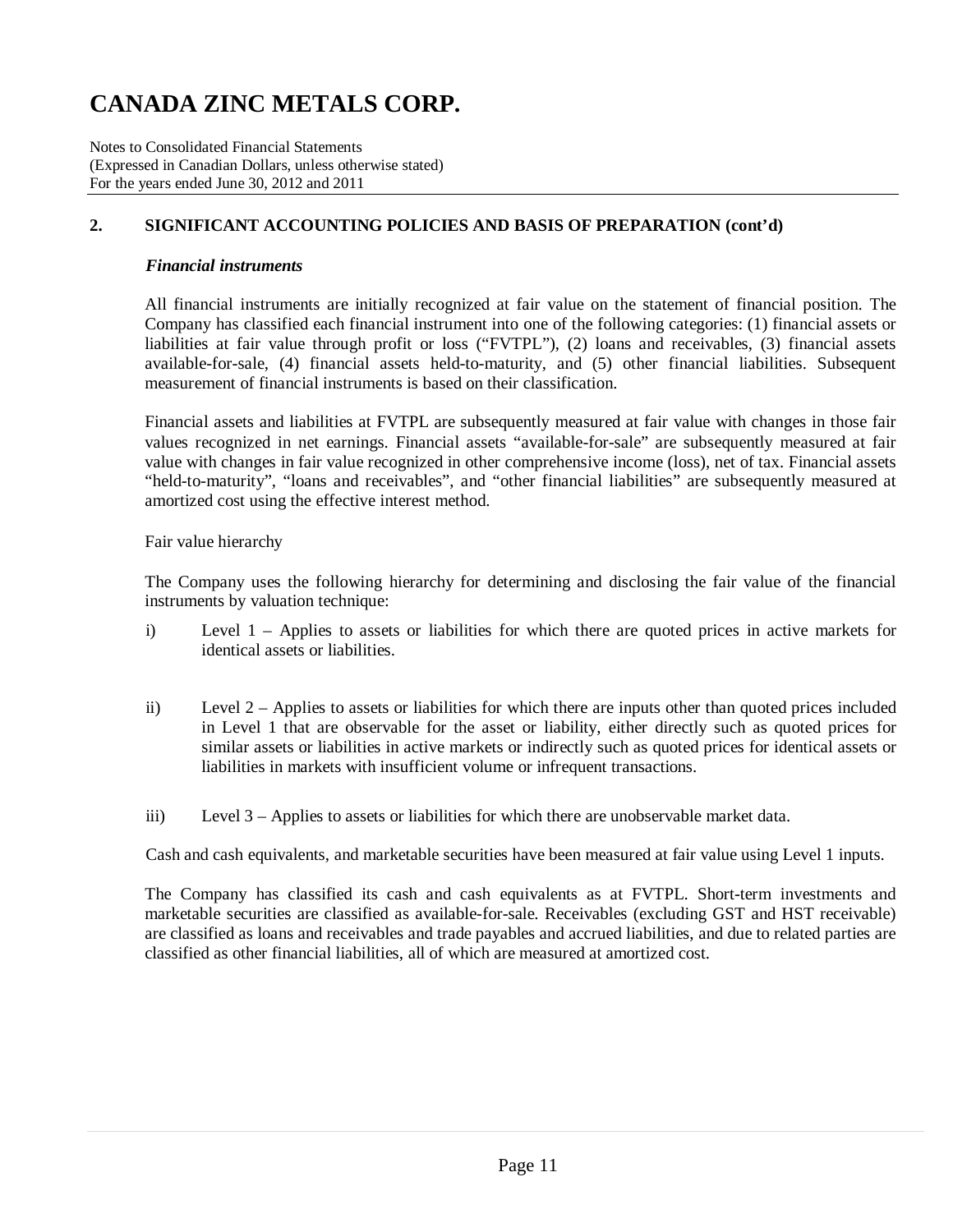Notes to Consolidated Financial Statements (Expressed in Canadian Dollars, unless otherwise stated) For the years ended June 30, 2012 and 2011

### **2. SIGNIFICANT ACCOUNTING POLICIES AND BASIS OF PREPARATION (cont'd)**

The Company's financial instruments at June 30, 2012 are as follows:

|                              | Loans &<br>receivables |        | Available for<br>sale |               | Fair Value<br>through Profit<br>or Loss | Other financial<br>liabilities |         |
|------------------------------|------------------------|--------|-----------------------|---------------|-----------------------------------------|--------------------------------|---------|
| <b>Financial assets</b>      |                        |        |                       |               |                                         |                                |         |
| Cash and cash equivalents    | \$                     | $-$ \$ | $-$                   | <sup>\$</sup> | 13,905,702                              | - S                            |         |
| Receivables                  | 43,413                 |        |                       |               |                                         |                                |         |
| Marketable securities        |                        |        | 1,253,950             |               |                                         |                                |         |
| <b>Financial liabilities</b> |                        |        |                       |               |                                         |                                |         |
| Trade payables               |                        |        |                       |               |                                         |                                | 235,085 |
| Due to related parties       |                        |        |                       |               |                                         |                                | 6,815   |
|                              | 43.413                 |        | 1,253,950             | S             | 13,905,702                              | \$.                            | 241,900 |

Unless otherwise disclosed their carrying values approximate their fair values due to the short term nature of these instruments.

#### *Cash and cash equivalents*

The Company considers cash and cash equivalents to include cash, demand deposits and highly liquid interest bearing investments that are readily convertible to known amounts of cash and subject to insignificant risk of changes in value.

#### *Equipment and Leasehold Improvements*

Equipment and leasehold improvements are recorded at cost less accumulated depreciation and impairment charges. Such cost consists of the purchase price, any costs directly attributable to bringing the equipment to the location and condition necessary for its intended used. Depreciation of equipment and leasehold improvements is calculated over the estimated useful lives as follows:

| Camp equipment and fixtures                 | 25%           | declining balance method                             |
|---------------------------------------------|---------------|------------------------------------------------------|
| Camp upgrades                               | 25%           | declining balance method                             |
| Computers<br>Office equipment and furniture | 30-55%<br>20% | declining balance method<br>declining balance method |
| Office leasehold improvements               | 5 years       | straight-line method                                 |
| License                                     | 55%           | declining balance method                             |
| Vehicle                                     | 30%           | declining balance method                             |

In the year of acquisition, only one-half of the depreciation is recorded.

The depreciation of camp equipment and camp upgrades is recorded as an expenditure in Exploration and Evaluation Assets.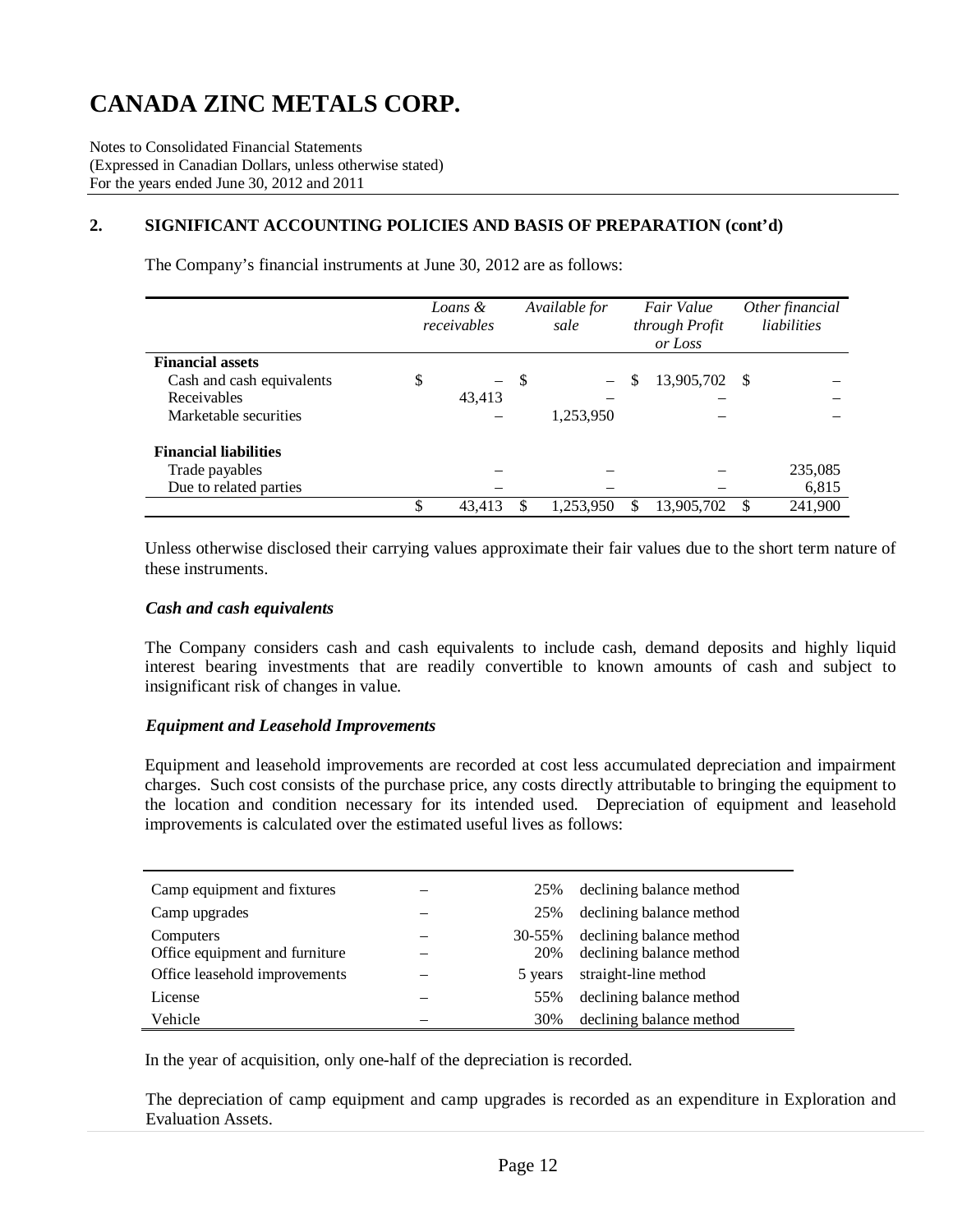Notes to Consolidated Financial Statements (Expressed in Canadian Dollars, unless otherwise stated) For the years ended June 30, 2012 and 2011

### **2. SIGNIFICANT ACCOUNTING POLICIES AND BASIS OF PREPARATION (cont'd)**

#### *Equipment and Leasehold Improvements (cont'd)*

Where an item of equipment and leasehold improvements comprises significant components with different useful lives, the components are accounted for as separate items of equipment and leasehold improvements. The cost of replacing part of an item within equipment and leasehold improvements is recognized when the cost is incurred if it is probable that the future economic benefits will flow to the group and the cost of the item can be measured reliably. The carrying amount of the part that has been replaced is expensed. All other costs are recognized as an expense as incurred.

#### *Exploration and Evaluation Assets*

Exploration and evaluation expenditures are capitalized once the legal right to explore a property has been acquired. Exploration and evaluation assets are recorded at cost less accumulated impairment losses. Direct costs related to the acquisition, exploration and evaluation of exploration and evaluation assets are capitalized until the commercial viability of the asset is established, at which time the capitalized costs are reclassified to mineral properties under development. To the extent that the expenditures are spent to establish ore reserves within the rights to explore, the Company will consider those costs as intangible assets in nature. The depreciation of a capital asset in connection with exploring or evaluating a property of this nature will be included in the cost of the intangible asset.

When a project is deemed to no longer have commercially viable prospects to the Company, exploration and evaluation expenditures in respect of the project are deemed to be impaired. As a result, those exploration and expenditure costs, in excess of estimated recoveries, are written off to the statement of operations and comprehensive loss/income.

Management reviews the facts and circumstances suggesting if the carrying amount of the exploration and evaluation assets exceeds their recoverable amount on a regular basis.

#### *METC recoverable*

Mining exploration tax credits from the Government of British Columbia for certain exploration expenditures incurred in British Columbia are treated as a reduction of the exploration costs of the respective resource property.

#### *Impairment*

An impairment loss is recognized when the carrying amount of an asset, or its cash generating unit ("CGU"), exceeds its recoverable amount. A CGU is the smallest identifiable group of assets that generates cash inflows that are largely independent of the cash inflows from other assets or groups of assets. Impairment losses are recognized in profit and loss for the period. Impairment losses recognized in respect of CGUs are allocated first to reduce the carrying amount of any goodwill allocated to CGUs and then to reduce the carrying amount of the other assets in the unit on a pro-rata basis.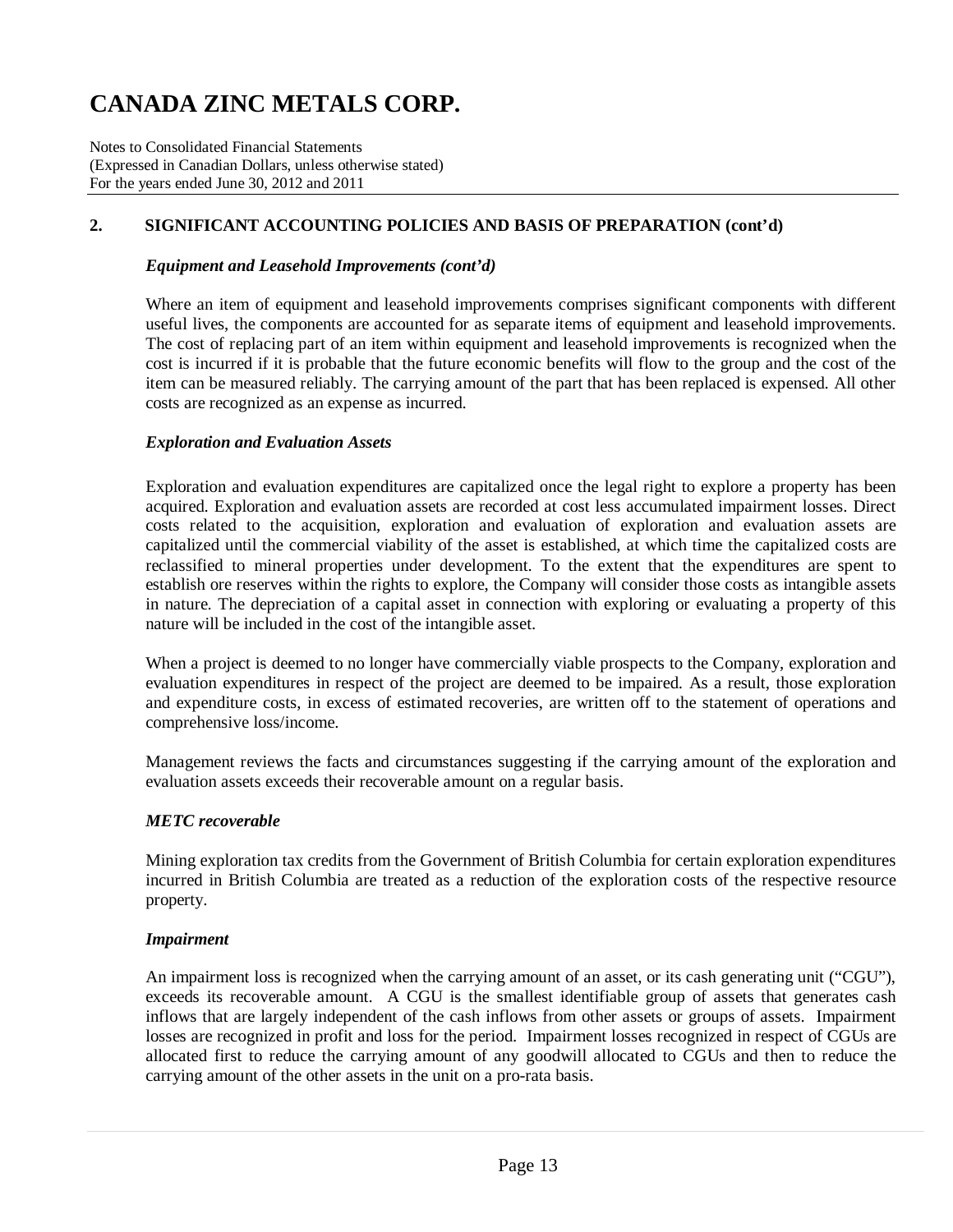Notes to Consolidated Financial Statements (Expressed in Canadian Dollars, unless otherwise stated) For the years ended June 30, 2012 and 2011

### **2. SIGNIFICANT ACCOUNTING POLICIES AND BASIS OF PREPARATION (cont'd)**

### *Impairment*

The recoverable amount of assets is the greater of an asset's fair value less cost to sell and value in use. In assessing value in use, the estimated future cash flows are discounted to their present value using a pre-tax discount rate that reflects the current market assessments of the time value of money and the risks specific to the asset. For an asset that does not generate cash inflows largely independent of those from other assets, the recoverable amount is determined for the cash-generating unit to which the asset belongs.

An impairment loss is only reversed if there is an indication that the impairment loss may no longer exist and there has been a change in the estimates used to determine the recoverable amount, however, not to an amount higher than the carrying amount that would have been determined had no impairment loss been recognized in previous years.

Assets that have an indefinite useful life are not subject to amortization and are tested annually for impairment.

### *Flow-through shares*

Canadian tax legislation permits a company to issue securities referred as flow-through shares whereby the deduction for tax purposes relating to qualified resource expenditures is claimed by the investors rather than the Company. The Company accounts for flow-through shares whereby the premium, if any, paid for the flow-through share in excess of the market value of the shares without flow-through feature at the time of issue is initially recorded to flow-through premium liability, and then included in income, as a deferred income tax recovery, at the same time the qualifying expenditures are made.

### *Provisions*

Provisions are recorded when a present legal or constructive obligation exists as a result of past events where it is probable that an outflow of resources embodying economic benefits will be required to settle the obligation, and a reliable estimate of the amount of the obligation can be made.

The amount recognized as a provision is the best estimate of the consideration required to settle the present obligation at the reporting date, taking into account the risks and uncertainties surrounding the obligation and discount rates. Where a provision is measured using the cash flows estimated to settle the present obligation, its carrying amount is the present value of those cash flows discounted for the market discount rate. Over time the discounted liability is increased for the changes in the present value based on the current market discount rates and liability risks. When some or all of the economic benefits required to settle a provision are expected to be recovered from a third party, the receivable is recognized as an asset if it is virtually certain that reimbursement will be received and the amount receivable can be measured reliably.

Changes in closure and reclamation estimates are accounted for as a change in the corresponding capitalized cost.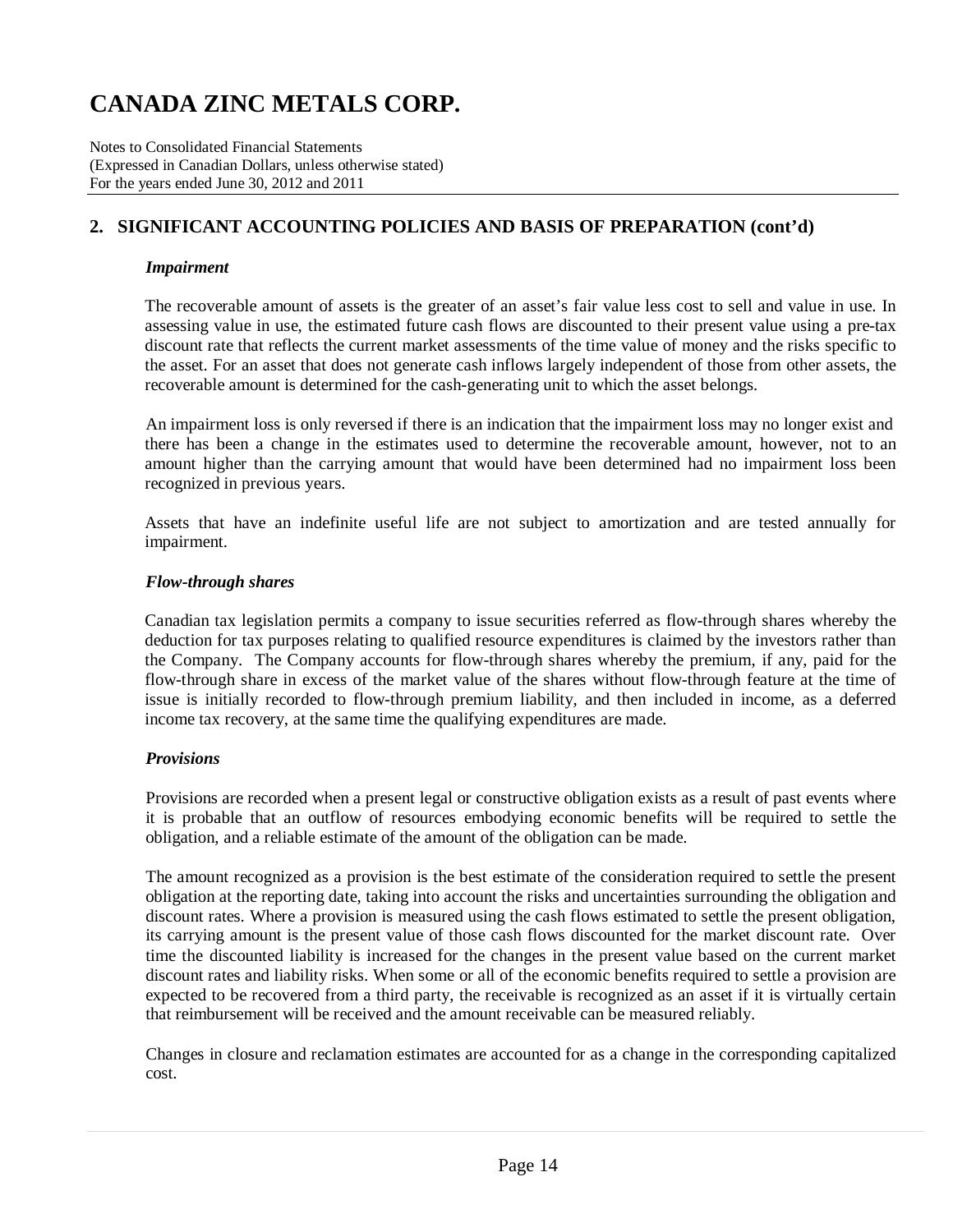Notes to Consolidated Financial Statements (Expressed in Canadian Dollars, unless otherwise stated) For the years ended June 30, 2012 and 2011

### **2. SIGNIFICANT ACCOUNTING POLICIES AND BASIS OF PREPARATION (cont'd)**

### *Provisions (cont'd)*

The Company has no significant provisions for the period presented.

### *Share-based payments*

The Company operates an employee share option plan. The fair value of share-based payments to employees is measured at grant date using the Black-Scholes option pricing model, and is recognized over the vesting period using the graded method. The fair value of share-based payments to non-employees is measured at the date the goods or services are received, at either the fair value of the goods or services received or the fair value of the equity instruments issued using the Black-Scholes option pricing model.

For both employees and non-employees, the fair value is recognized as an expense with a corresponding increase in Reserves. The amount recognized as expense is adjusted to reflect the number of share options expected to vest.

### *Income taxes*

Income tax expense comprises current and deferred tax. Income tax is recognized in the statement of operations and comprehensive loss except to the extent that it relates to items recognized directly in equity. Current tax expense is the expected tax payable on taxable income for the year, using tax rates enacted or substantively enacted at period end, adjusted for amendments to tax payable with regards to previous years.

Deferred tax is recorded using the liability method, providing for temporary differences, between the carrying amounts of assets and liabilities for financial reporting purposes and the amounts used for taxation purposes.

Temporary differences are not provided for relating to goodwill not deductible for tax purposes, the initial recognition of assets or liabilities that affect neither accounting nor taxable loss, nor differences relating to investments in subsidiaries to the extent that they will probably not reverse in the foreseeable future. The amount of deferred tax provided is based on the expected manner of realization or settlement of the carrying amount of assets and liabilities, using tax rates enacted or substantively enacted at the reporting date.

A deferred tax asset is recognized only to the extent that it is probable that future taxable profits will be available against which the asset can be utilized.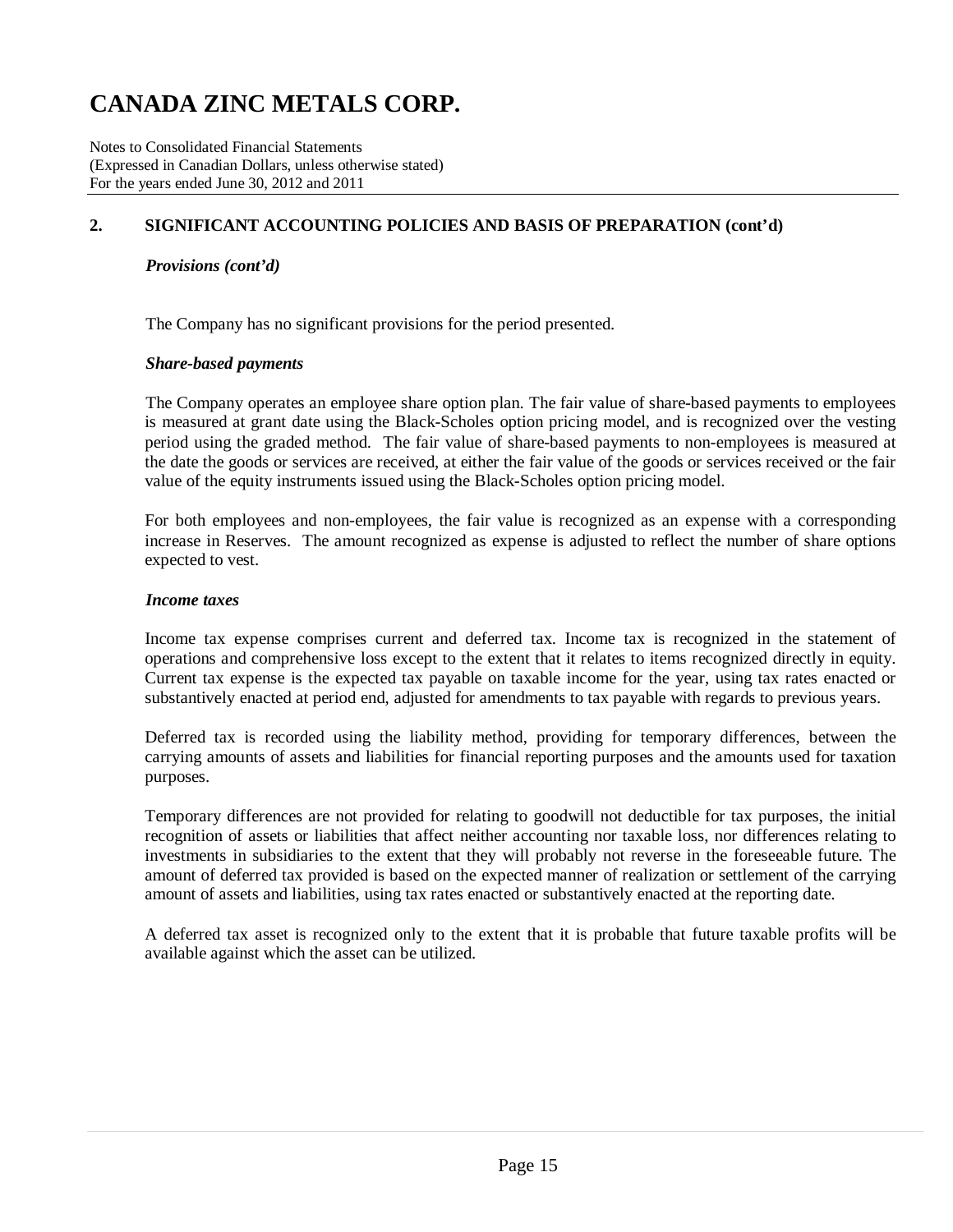Notes to Consolidated Financial Statements (Expressed in Canadian Dollars, unless otherwise stated) For the years ended June 30, 2012 and 2011

### **2. SIGNIFICANT ACCOUNTING POLICIES AND BASIS OF PREPARATION (cont'd)**

#### *Loss per share*

Loss per share is computed by dividing net loss available to common shareholders by the weighted average number of shares outstanding during the reporting period. Diluted loss per share is computed similar to basic loss per share except that the weighted average shares outstanding are increased to include additional shares for the assumed exercise of share options and warrants, if dilutive. The number of additional shares is calculated by assuming that outstanding share options and warrants were exercised and that the proceeds from such exercises were used to acquire common stock at the average market price during the reporting periods.

#### *Comprehensive loss*

Comprehensive loss consists of net loss and other comprehensive income (loss) and represents the change in shareholders' equity which results from transactions and events from sources other than the Company's shareholders. For the periods presented, comprehensive loss includes holding gains and losses from financial instruments classified as available-for-sale.

### *Standards and interpretations issued but not yet effective*

At the date of authorization of these financial statements, the following Standards were issued but not yet effective:

| <b>Standards</b> | Description of Changes                                                                                                                                                                                                                  | <b>Effective Date</b>                                                     |
|------------------|-----------------------------------------------------------------------------------------------------------------------------------------------------------------------------------------------------------------------------------------|---------------------------------------------------------------------------|
| <b>IFRS 9</b>    | Financial Instruments – New Standards that is part of a three<br>phase project to replace IAS 39 Financial Instruments:<br>Recognition and Measurement.                                                                                 | Effective for annual periods<br>beginning on or after January 1,<br>2015. |
| <b>IFRS 10</b>   | Consolidated Financial Statements- Establishes principles for the<br>presentation and preparation of consolidated financial statements<br>when an entity controls one of more other entities.                                           | Effective for annual periods<br>beginning on or after January 1,<br>2013. |
| <b>IFRS 11</b>   | <i>Joint Arrangements-Provides for a more realistic reflection of</i><br>joint arrangements by focusing on the rights and obligations of the<br>arrangements, rather than its legal form.                                               | Effective for annual periods<br>beginning on or after January 1,<br>2013. |
| IFRS 12          | Disclosure of Interests in Other Entities-New Standard on<br>disclosure requirements for all forms of interests in other entities,<br>including subsidiaries, joint arrangements, associates and<br>unconsolidated structured entities. | Effective for annual periods<br>beginning on or after January 1,<br>2013. |
| IFRS 13          | Fair Value Measurement – New Standard to provide consistency<br>among the IFRS that deal with fair value measurements.                                                                                                                  | Effective for annual periods<br>beginning on or after January 1,<br>2013. |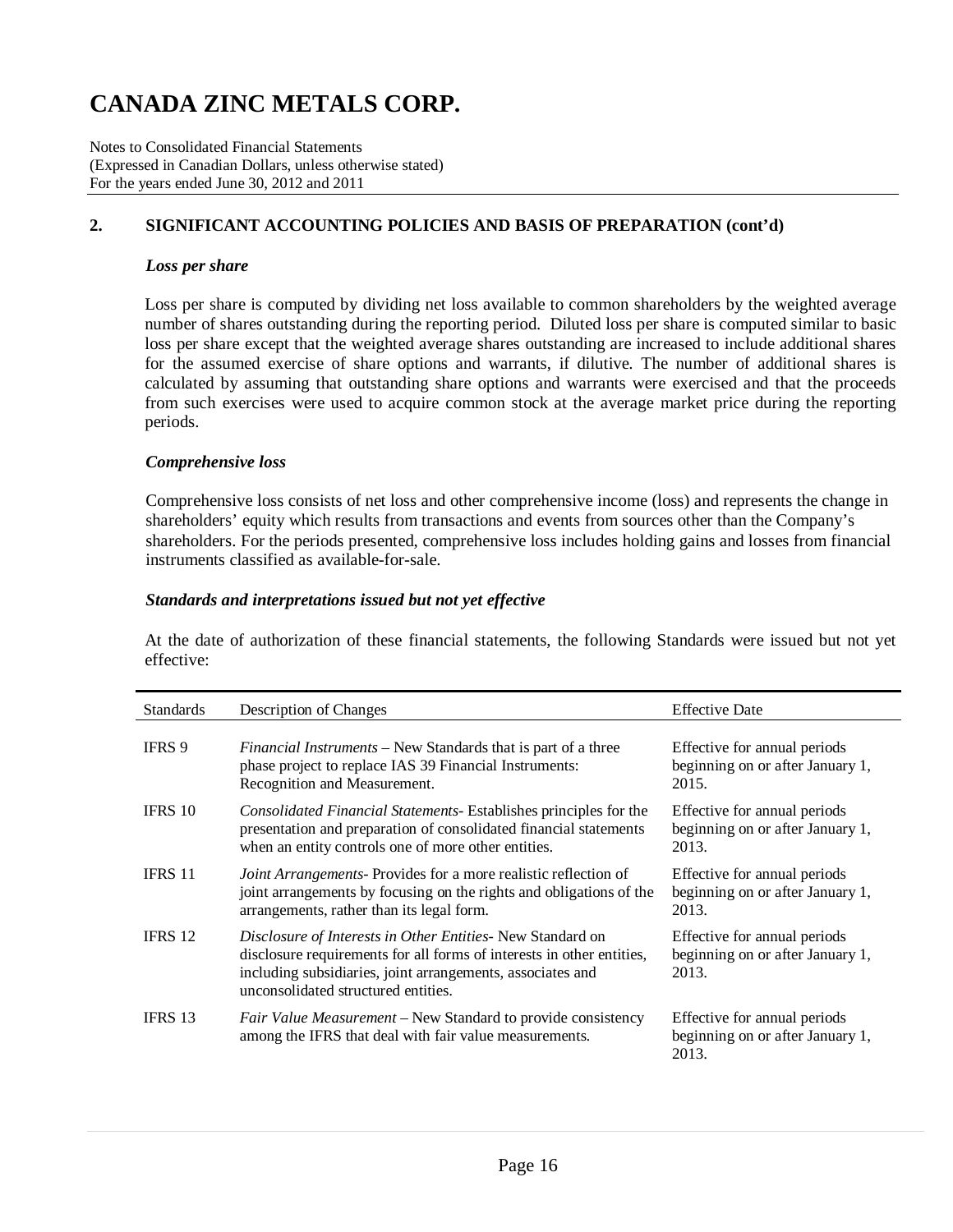Notes to Consolidated Financial Statements (Expressed in Canadian Dollars, unless otherwise stated) For the years ended June 30, 2012 and 2011

### **2. SIGNIFICANT ACCOUNTING POLICIES AND BASIS OF PREPARATION (cont'd)**

### *Standards and interpretations issued but not yet effective (cont'd)*

| IAS 1         | <i>Presentation of Financial Statements – Amendments regarding</i><br>presentation of items of other comprehensive income.                                                                                                                                    | Effective for annual periods<br>beginning on or after July 1, 2012.       |
|---------------|---------------------------------------------------------------------------------------------------------------------------------------------------------------------------------------------------------------------------------------------------------------|---------------------------------------------------------------------------|
| <b>IAS 27</b> | <i>Separate Financial Statements-Accounting and disclosure</i><br>requirements for investments in subsidiaries, joint ventures, and<br>associates when an entity prepares separate financial statements.                                                      | Effective for annual periods<br>beginning on or after January 1,<br>2013. |
| <b>IAS 28</b> | <i>Investments in Associates and Joint Ventures-Prescribes the</i><br>accounting for investments in associates and sets out the<br>requirements for the application of the equity method when<br>accounting for investments in associates and joint ventures. | Effective for annual periods<br>beginning on or after January 1,<br>2013. |
| <b>IAS 32</b> | <i>Presentation of financial instrument</i> – Amendment to clarify<br>requirements for offsetting financial assets and financial<br>liabilities.                                                                                                              | Effective for annual periods<br>beginning on or after January 1,<br>2014. |

The impact of the initial application of the Standards listed above is not known or reasonably estimable at the time of authorization of these financial statements.

### **3. CASH AND CASH EQUIVALENTS**

Cash and cash equivalents are comprised of:

|                                   | June 30, 2012 |              |              | June 30, 2011 | July 1, 2010 |           |  |
|-----------------------------------|---------------|--------------|--------------|---------------|--------------|-----------|--|
| Bank deposits                     |               | 196.702      | <sup>S</sup> | 81.513        | \$.          | 65.371    |  |
| Guaranteed investment certificate |               | 13,709,000   |              | 15.419.641    |              | 9,216,626 |  |
|                                   |               | \$13,905,702 |              | \$15,501,154  |              | 9,281,997 |  |

Cash equivalents consists of highly liquid Canadian dollar denominated guaranteed investment certificates ("GICs"), which are readily convertible into a known amount of cash with an insignificant risk of changes in value.

As at June 30, 2012, the GICs were earning an average annual fixed interest rate of approximately 1.44%. The counter-party is a financial institution. The interest accrued on the GICs is included in receivables (Note 4).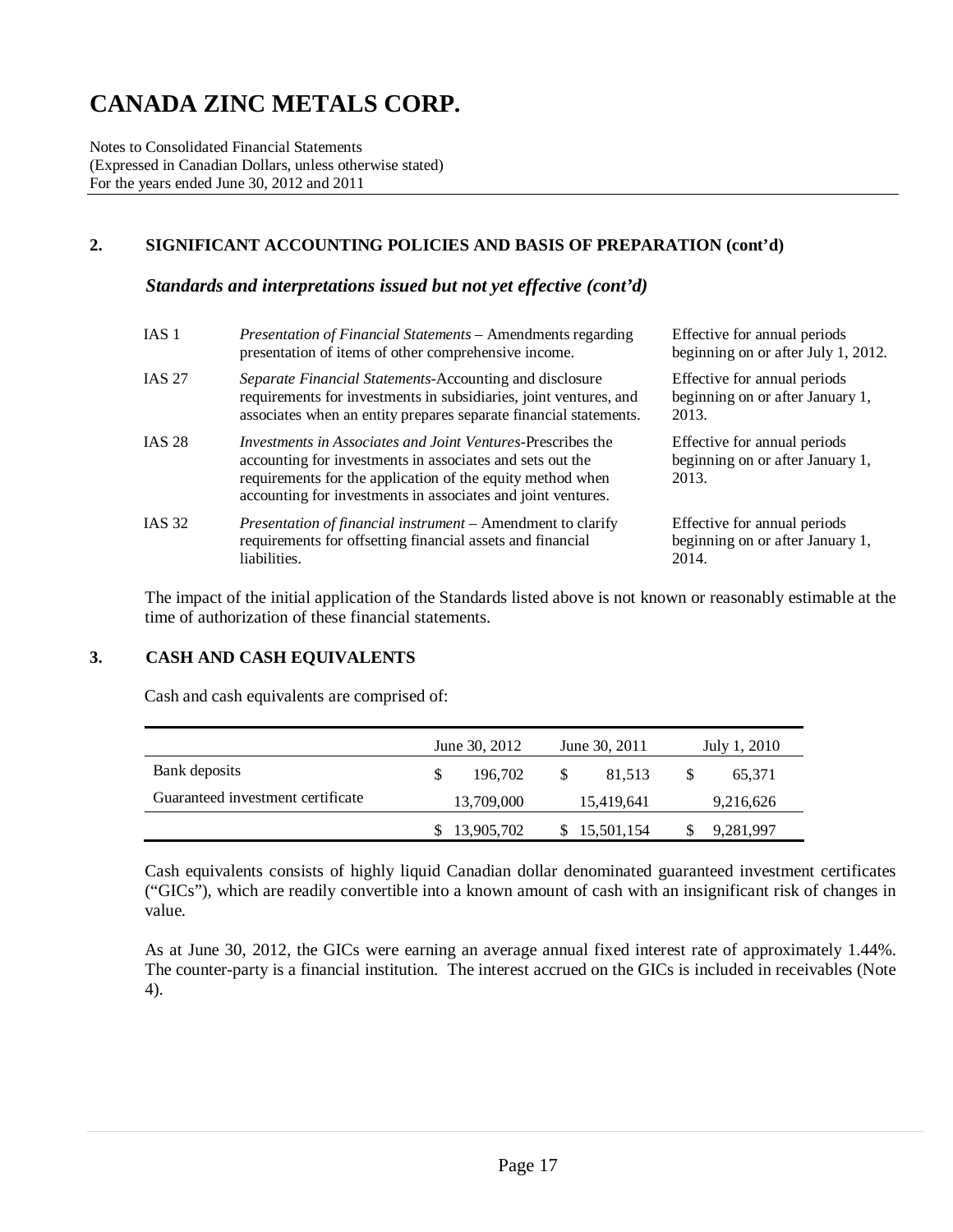Notes to Consolidated Financial Statements (Expressed in Canadian Dollars, unless otherwise stated) For the years ended June 30, 2012 and 2011

### **4. RECEIVABLES**

|                                         |   | June 30, 2012 | June 30, 2011 | July 1, 2010 |        |  |
|-----------------------------------------|---|---------------|---------------|--------------|--------|--|
| Harmonized Government Sales Tax credits | S | 79.955        | 279,906       |              | 57.473 |  |
| Interest accrued on GICs (Note 3)       |   | 43.413        | 112,378       |              | 10.499 |  |
| Other receivables                       |   |               | 85.316        |              |        |  |
|                                         |   | 123.368       | 477,600       | S            | 67.972 |  |

Other receivables as at June 30, 2011 primarily consisted of a refundable security deposit in the amount of \$85,000 posted with the Government of British Columbia in relation to the Akie and Kechika Regional properties and was returned to the Company during the 2012 fiscal year.

### **5. SHORT-TERM INVESTMENTS**

Short-term investments consisted of highly liquid Canadian dollar denominated GICs with terms to maturity greater than ninety days, but not more than one year, all of which are classified as available-for-sale. The counter-party is a financial institution.

### **6. MARKETABLE SECURITIES**

|                                              |                      | June 30, 2012   |                 |                                             |
|----------------------------------------------|----------------------|-----------------|-----------------|---------------------------------------------|
|                                              | Number of securities | Fair value      | Cost            | Accumulated<br>unrealized<br>holding losses |
|                                              |                      |                 |                 |                                             |
| Oracle Mining Corp. common<br>shares         | 1,151,000            | \$<br>1,093,450 | \$<br>1,111,884 | \$<br>(18, 434)                             |
| International Lithium Corp.<br>common shares | 175,000              | 10,500          | 58,333          | (47, 833)                                   |
| TNR Gold Corp. common<br>shares              | 1,875,000            | 150,000         | 218,750         | (68,750)                                    |
|                                              |                      | \$<br>1,253,950 | \$<br>1,388,967 | \$<br>(135, 017)                            |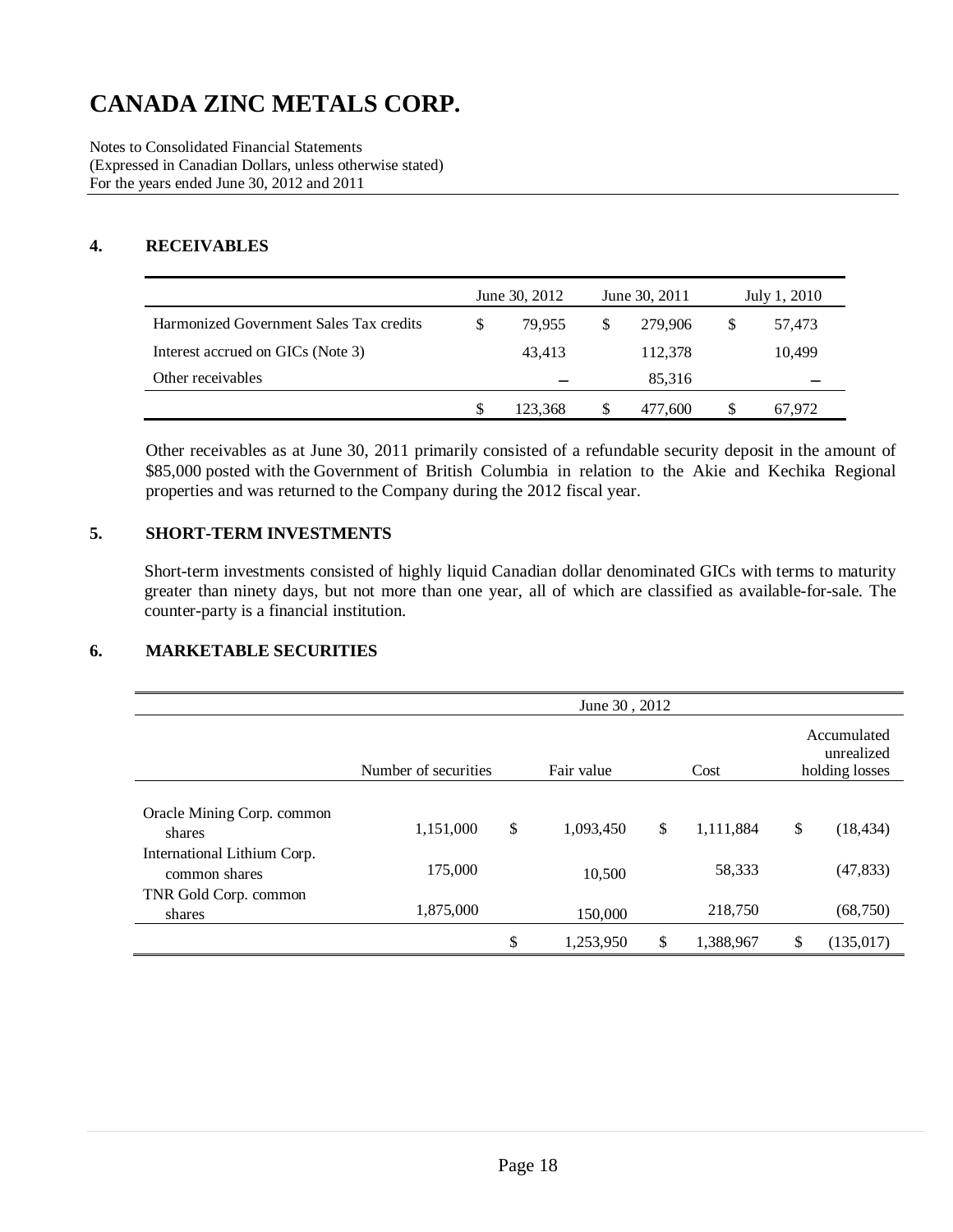Notes to Consolidated Financial Statements (Expressed in Canadian Dollars, unless otherwise stated) For the years ended June 30, 2012 and 2011

### **6. MARKETABLE SECURITIES (cont'd)**

|                                              |                         | June 30, 2011 |               |              |                                             |
|----------------------------------------------|-------------------------|---------------|---------------|--------------|---------------------------------------------|
|                                              | Number of<br>securities | Fair value    | Cost          |              | Accumulated<br>unrealized<br>holding losses |
|                                              |                         |               |               |              |                                             |
| Oracle Mining Corp. common<br>shares         | 248,500                 | \$<br>310,625 | \$<br>518,453 | \$           | (207, 828)                                  |
| International Lithium Corp.<br>common shares | 400,000                 | 90,000        | 133,333       |              | (43, 333)                                   |
| International Lithium Corp.<br>warrants      | 400,250                 | 16,010        | 100,063       |              | (84,053)                                    |
| TNR Gold Corp. common shares                 | 1,875,000               | 140,625       | 218,750       |              | (78, 125)                                   |
|                                              |                         | \$<br>557,260 | \$<br>970,599 | $\mathbb{S}$ | (413,339)                                   |
|                                              |                         |               |               |              |                                             |
|                                              |                         | July 1, 2010  |               |              |                                             |
|                                              |                         |               |               |              |                                             |
|                                              | Number of<br>securities | Fair value    | Cost          |              | Accumulated<br>unrealized<br>holding gains  |
| TNR Gold Corp. common shares                 | 1,875,000               | \$<br>450,000 | \$<br>375,000 | \$           | 75,000                                      |

### **7. OTHER ASSETS**

Other assets comprise reclamation bonds of \$312,656 (June 30, 2011 – \$309,000; July 1, 2010 - \$89,000) posted as security deposits with the Government of British Columbia in relation to the Akie and Kechika Regional properties. The reclamation bonds are deposited in GICs through a financial institution. During the year ended June 30, 2012, the Company received \$2,990 (2011 – \$Nil) in interest from the security deposits.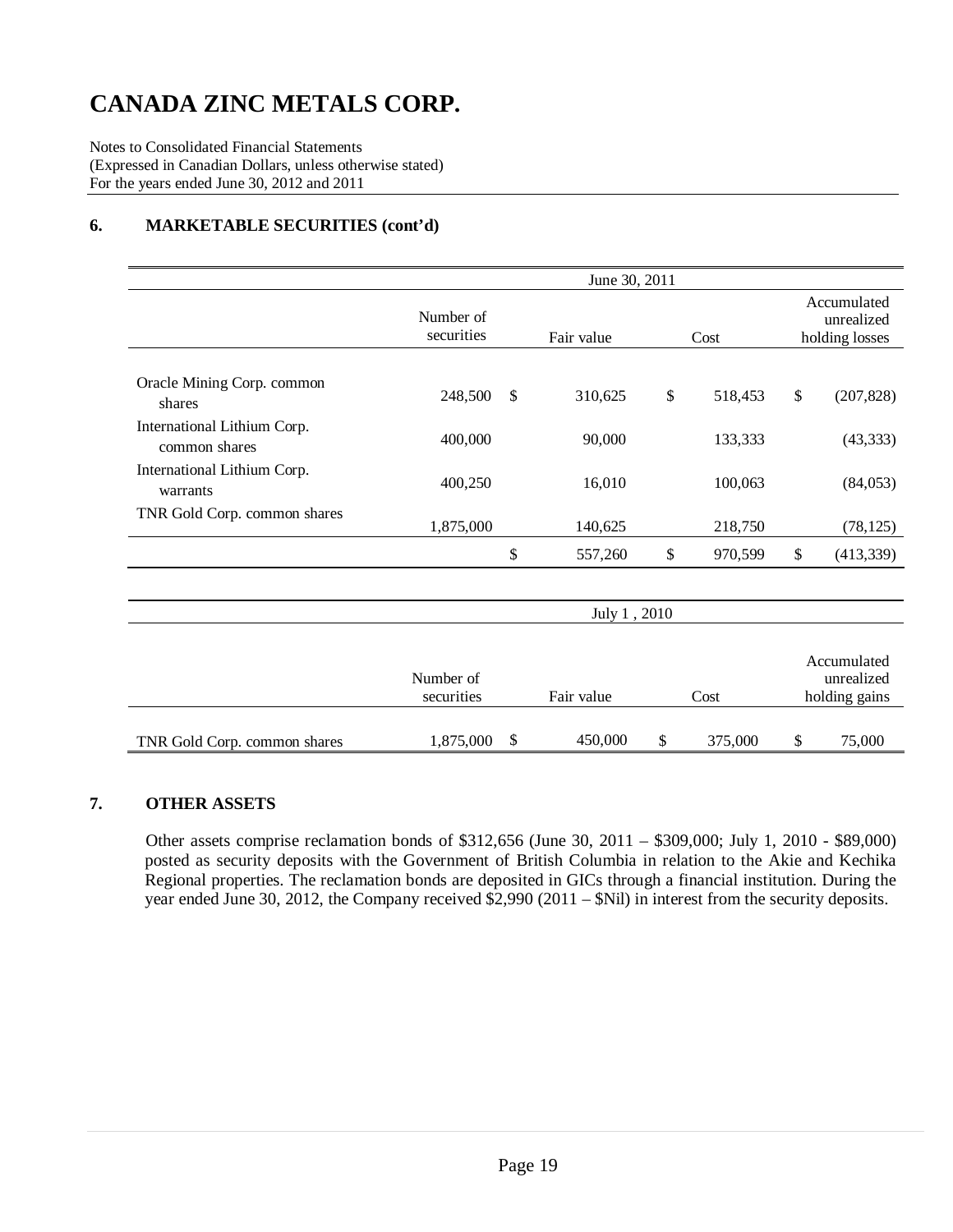Notes to Consolidated Financial Statements (Expressed in Canadian Dollars, unless otherwise stated) For the years ended June 30, 2012 and 2011

### **8. TRADE PAYABLES AND ACCRUED LIABILITIES**

|                     |   | June 30, 2012 | June 30, 2011 | July 1, 2010 |
|---------------------|---|---------------|---------------|--------------|
| Trade payables      | S | 150.826       | 1,005,790     | 1,216,797    |
| Accrued liabilities |   | 84.259        | 183.234       | 78,569       |
|                     |   | 235,085       | 1,189,024     | 1,295,366    |

### **9. FLOW-THROUGH PREMIUM LIABILITY**

|                                | June 30, 2012 | June 30, 2011 | July 1, 2010 |
|--------------------------------|---------------|---------------|--------------|
| Flow-through premium liability | $\sim$        | 127,305       | 706.101      |

The flow-through premium liability of \$127,305 arose in connection with the flow-through private placement of the Company completed during fiscal 2011 (Note 12(b)). The recorded flow-through premium liability of \$242,250 was based on an estimated premium of \$0.05 per a flow-through share issued. This balance does not represent a cash liability to the Company. This balance is amortized to the statement of operations and comprehensive loss pro-rata with the amount of qualifying flow-through expenditures applicable to the flowthrough shares that have been renounced to the flow-through investors.

The flow-through liability of \$706,101 recognised at July 1, 2010 arose in connection with the flow-through private placement completed during fiscal 2009. The recorded flow-through premium liability of \$1,179,567 was based on an estimated premium of \$0.15 per a flow-through share issued. As of July 1, 2010, the Company partially amortized the liability pro-rata to the incurred eligible resource expenditures, which were renounced to the investors by filing regulatory forms.

As at June 30, 2012, the Company incurred all eligible resource expenditures and filed regulatory renunciation forms. Accordingly, the Company reversed the flow-through premium liability to income as a deferred income tax recovery.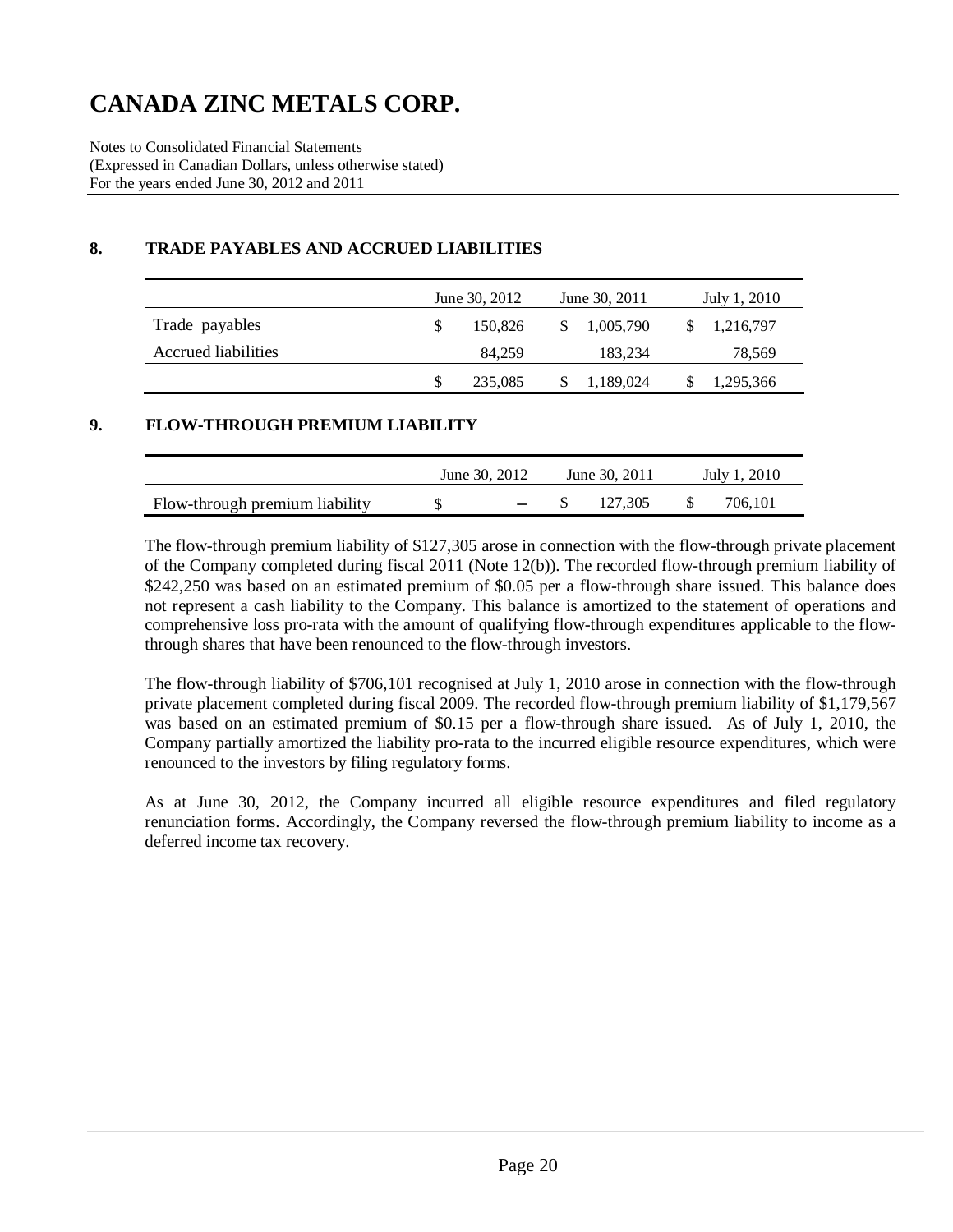Notes to Consolidated Financial Statements (Expressed in Canadian Dollars, unless otherwise stated) For the years ended June 30, 2012 and 2011

### **10. EQUIPMENT AND LEASEHOLD IMPROVEMENTS**

|                                  |              | Office                     |                                  |                          |     |             |               | Camp                            |    |                      |              |         |
|----------------------------------|--------------|----------------------------|----------------------------------|--------------------------|-----|-------------|---------------|---------------------------------|----|----------------------|--------------|---------|
|                                  | Computers    | equipment and<br>furniture | Office leasehold<br>improvements | License (1)              |     | Vehicle (1) |               | equipment and<br>fixtures $(1)$ |    | Camp upgrades<br>(1) |              | Total   |
| Cost:                            |              |                            |                                  |                          |     |             |               |                                 |    |                      |              |         |
| At July 1, 2010                  | \$<br>14.909 | \$<br>4,026                | \$<br>2,522                      | \$                       | \$  |             | \$            | 79,482                          | \$ | 161,476              | \$           | 262,415 |
| Acquisition                      | 931          | 14,234                     | $\qquad \qquad =$                | 19,000                   |     | 34,400      |               | 49,338                          |    | 3,757                |              | 121,660 |
| At June 30, 2011                 | 15,840       | 18,260                     | 2,522                            | 19,000                   |     | 34,400      |               | 128,820                         |    | 165,233              |              | 384,075 |
| Acquisition                      | 1,730        |                            | 4,616                            |                          |     | 206         |               | 31,338                          |    | 141,101              |              | 178,991 |
| Disposal                         | (3,613)      | (3,215)                    | (2,522)                          | $\overline{\phantom{0}}$ |     |             |               |                                 |    |                      |              | (9,350) |
| At June 30, 2012                 | \$<br>13,957 | \$<br>15,045               | \$<br>4,616                      | \$<br>19,000             | \$  | 34,606      | \$.           | 160,158                         | £. | 306,334              | \$           | 553,716 |
| <b>Accumulated depreciation:</b> |              |                            |                                  |                          |     |             |               |                                 |    |                      |              |         |
| At July 1, 2010                  | \$<br>12,574 | \$<br>2,598                | \$<br>2,312                      | \$                       | \$. |             | <sup>\$</sup> | 40,362                          | \$ | 82,000               | $\mathbb{S}$ | 139,846 |
| Depreciation for the year        | 1,115        | 1,709                      | 210                              | 5,225                    |     | 5,160       |               | 15,947                          |    | 19,869               |              | 49,235  |
| At June 30, 2011                 | 13,689       | 4,307                      | 2,522                            | 5,225                    |     | 5,160       |               | 56,309                          |    | 101,869              |              | 189,081 |
| Depreciation for the year        | 1,980        | 2,945                      | 461                              | 10,450                   |     | 8,803       |               | 22,046                          |    | 29,218               |              | 75,903  |
| Eliminated on disposal           | (3,614)      | (2,540)                    | (2,522)                          | $\overline{\phantom{m}}$ |     |             |               |                                 |    |                      |              | (8,676) |
| At June 30, 2012                 | \$<br>12,055 | \$<br>4,712                | \$<br>461                        | \$<br>15,675             | \$  | 13,963      |               | 78,355                          |    | 131,087              | \$           | 256,308 |
| Net book value:                  |              |                            |                                  |                          |     |             |               |                                 |    |                      |              |         |
|                                  |              |                            |                                  |                          |     |             |               |                                 |    |                      |              |         |
| At July 1, 2010                  | \$<br>2,335  | \$<br>1,428                | \$<br>210                        | \$                       | \$  |             | \$            | 39,120                          | \$ | 79,476               | \$           | 122,569 |
| At June 30, 2011                 | \$<br>2,151  | \$<br>13,953               | \$<br>$\overline{\phantom{m}}$   | \$<br>13,775             | \$  | 29,240      | \$            | 72,511                          | \$ | 63,364               | \$           | 194,994 |
| At June 30, 2012                 | \$<br>1,902  | \$<br>10,333               | \$<br>4,155                      | \$<br>3,325              | \$  | 20,643      | \$            | 81,803                          | \$ | 175,247              | \$           | 297,408 |

(1) License, vehicles, camp equipment and fixtures and camp upgrades are used for exploration and evaluation activities.

Depreciation for these items of \$70,517 for the year ended June 30, 2012 (2011 - \$46,201) has been capitalized to Exploration and evaluation assets. Depreciation of the remaining items of \$5,386 (2011 - \$3,034) has been expensed.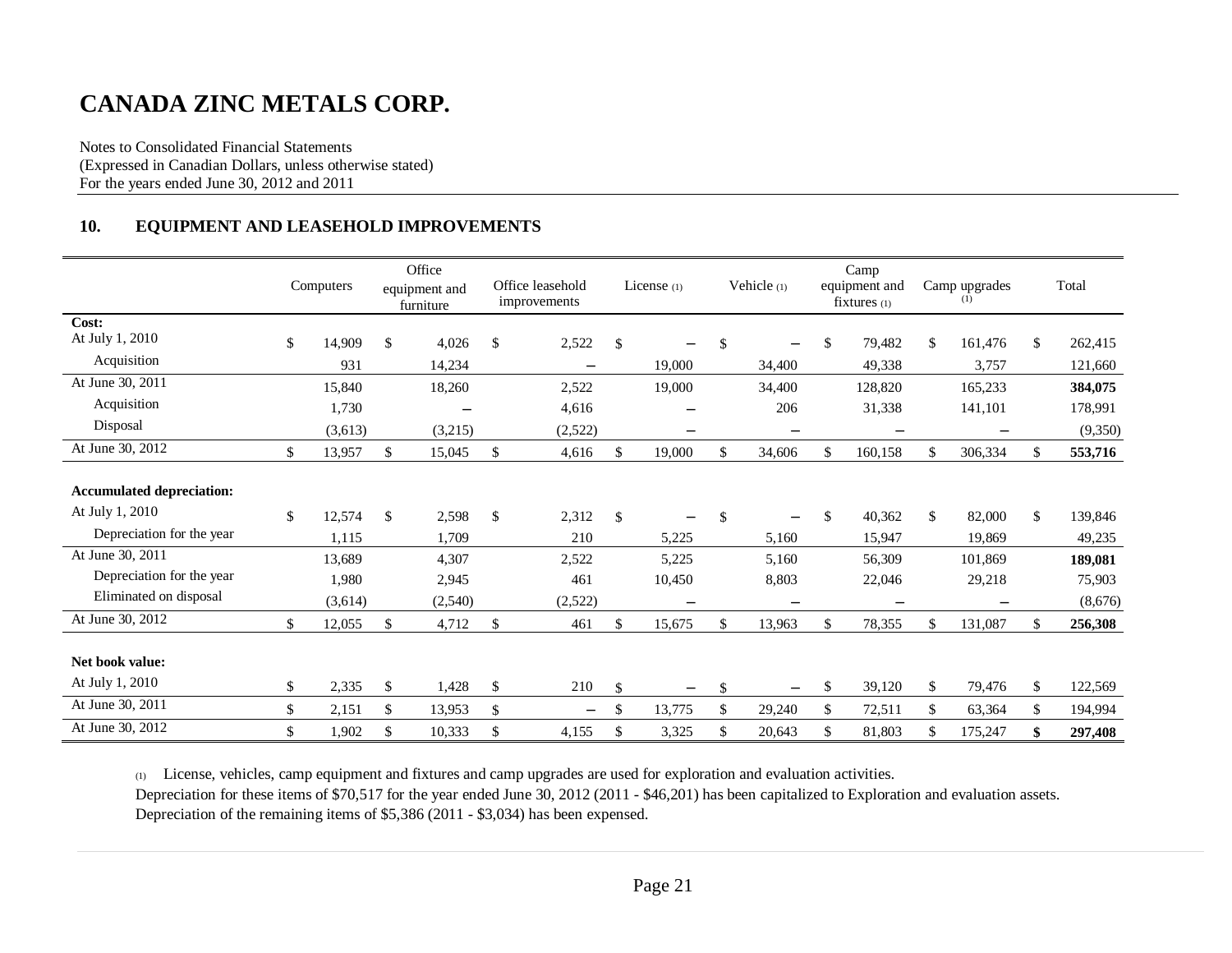Notes to Consolidated Financial Statements (Expressed in Canadian Dollars, unless otherwise stated) For the years ended June 30, 2012 and 2011

### **11. EXPLORATION AND EVALUATION ASSETS**

Title to exploration and evaluation assets involves certain inherent risks due to the difficulties of determining the validity of certain claims as well as the potential for problems arising from the frequently ambiguous conveyancing history characteristic of many resource claims. The Company has investigated title to all of its exploration and evaluation assets and, to the best of its knowledge, title to all of its claims are in good standing.

#### **Akie Property, British Columbia**

The Akie property is the Company's flagship exploration project and is host to the Cardiac Creek SEDEX Zn-Pb-Ag deposit. The Company owns a 100% interest in the Akie property, which resulted from Company expenditures and the acquisition of Ecstall Mining Corporation.

#### **Kechika Regional project, British Columbia**

The Kechika Regional project, represented by a series of contiguous property blocks including Pie and Mt. Alcock, extends northwest from the Akie property. The Company owns a 100% interest in these properties, which were acquired during fiscal 2007 and 2008, including the acquisition of Ecstall. The interest in the Mt. Alcock property is subject to a 1.0 % net smelter royalty.

The Company applies for the 20% British Columbia Mining Exploration Tax Credit ("METC") and the enhanced tax credit of an additional 10% for Mountain Pine Beetle affected areas, on qualified mining exploration costs incurred.

#### **DA Property, Northwest Territories**

The Company entered into a joint venture agreement where by the Company holds 8.2% undivided interest in the mineral claims and three mineral leases, the latter subject to a 10% underlying NPI, a 5% GOR and a 5% NSR.

During the year ended June 30, 2011, the Company wrote-off the carrying amount of \$221,560 related to the DA Properties as the Company has no further exploration plans for these properties in the foreseeable future.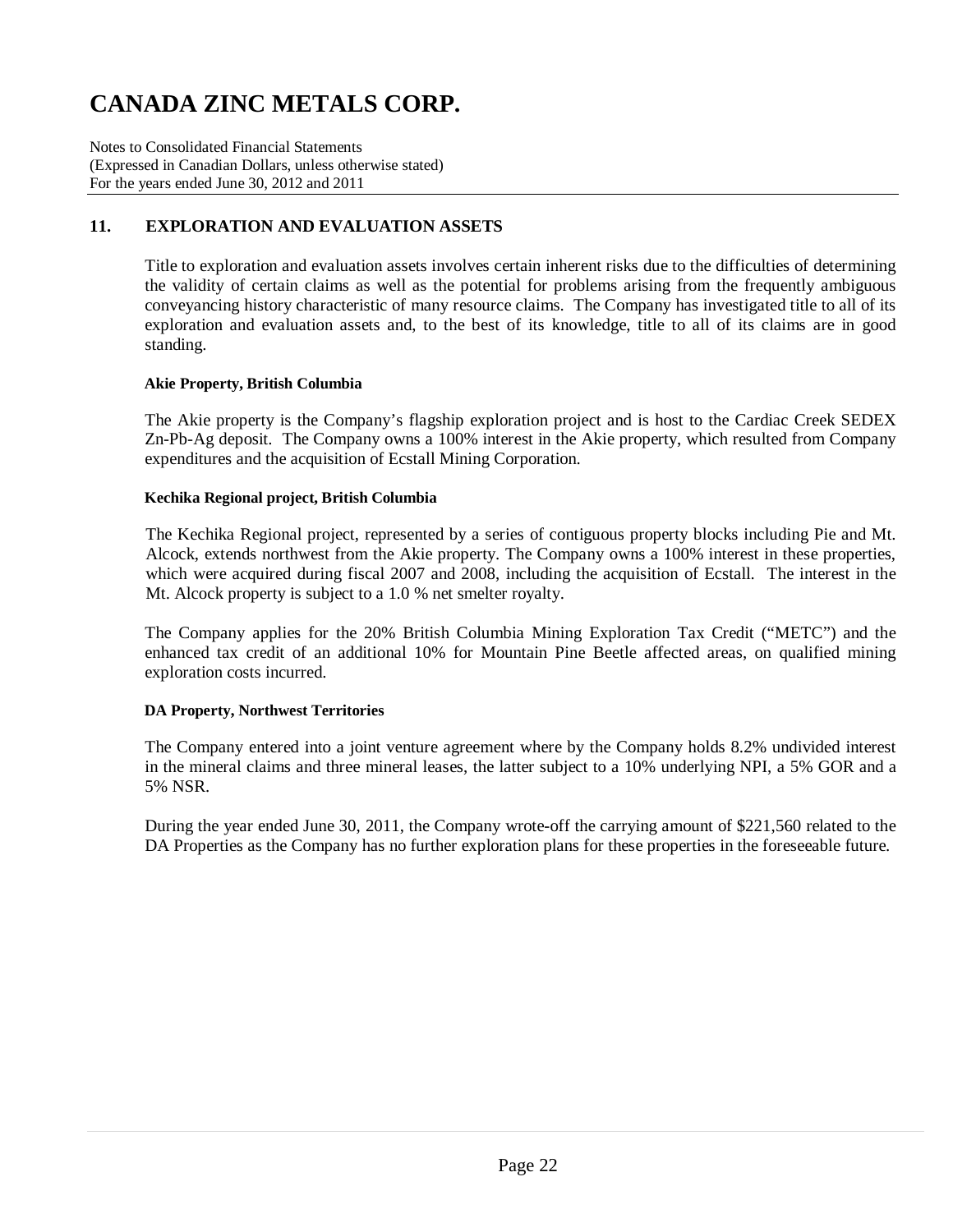Notes to Consolidated Financial Statements (Expressed in Canadian Dollars, unless otherwise stated) For the years ended June 30, 2012 and 2011

### **11. EXPLORATION AND EVALUATION ASSETS (cont'd)**

The following table summarizes exploration and evaluation assets expenditures by property:

|                                    |              |                      |                           | Kechika         |                        |                  |
|------------------------------------|--------------|----------------------|---------------------------|-----------------|------------------------|------------------|
|                                    |              | <b>Akie Property</b> |                           | <b>Regional</b> | <b>DA</b>              | <b>Total</b>     |
| <b>Acquisition Costs:</b>          |              |                      |                           |                 |                        |                  |
| Balance, July 1, 2010              | $\mathbb{S}$ | 24,175,329           | $\mathbb{S}$              | 328,432 \$      | 71,535<br>$\mathbb{S}$ | 24,575,296       |
| <b>Additions</b><br>Write-off      |              |                      |                           | 348             | (71, 535)              | 348<br>(71, 535) |
| Balance, June 30, 2011             |              | 24,175,329           |                           | 328,780         |                        | 24,504,109       |
| Additions                          |              |                      |                           | 1,563           |                        | 1,563            |
| <b>Balance, June 30, 2012</b>      | \$           | 24,175,329           | \$                        | 330,343 \$      | \$                     | 24,505,672       |
| <b>Deferred Exploration Costs:</b> |              |                      |                           |                 |                        |                  |
| Balance, July 1, 2010              | \$           | 24,845,509           | $\boldsymbol{\mathsf{S}}$ | 2,490,238 \$    | 150,025 \$             | 27,485,772       |
| Surface drilling program:          |              |                      |                           |                 |                        |                  |
| Camp equipment, depreciation       |              | 46,201               |                           |                 |                        | 46,201           |
| Camp operating                     |              | 180,951              |                           |                 |                        | 180,951          |
| Drilling                           |              | 4,838,253            |                           | 15,033          |                        | 4,853,286        |
| Geology                            |              | 182,085              |                           | 16,193          |                        | 198,278          |
| Work assessment fees               |              | 72,336               |                           | 18,284          |                        | 90,620           |
| Total surface drilling             |              | 5,319,826            |                           | 49,510          |                        | 5,369,336        |
|                                    |              |                      |                           |                 |                        |                  |
| Geotechnical program:              |              | 631,852              |                           |                 |                        | 631,852          |
| Camp operating                     |              | 314,953              |                           |                 |                        | 314,953          |
| Trail construction                 |              | 600,177              |                           |                 |                        | 600,177          |
| Total geotechnical program         |              | 1,546,982            |                           |                 |                        | 1,546,982        |
| Community consultations            |              | 210,000              |                           |                 |                        | 210,000          |
| Environmental studies              |              | 236,940              |                           |                 |                        | 236,940          |
| Underground engineering            |              | 88,470               |                           |                 |                        | 88,470           |
| Project assessment                 |              | 8,682                |                           |                 |                        | 8,682            |
| Metallurgical analysis             |              | 6,900                |                           |                 |                        | 6,900            |
| Less:                              |              |                      |                           |                 |                        |                  |
| Write-off                          |              |                      |                           |                 | (150, 025)             | (150, 025)       |
| <b>METC</b>                        |              | (1,611,149)          |                           |                 |                        | (1,611,149)      |
| Balance, June 30, 2011             |              | 30,652,160           |                           | 2,539,748       |                        | 33,191,908       |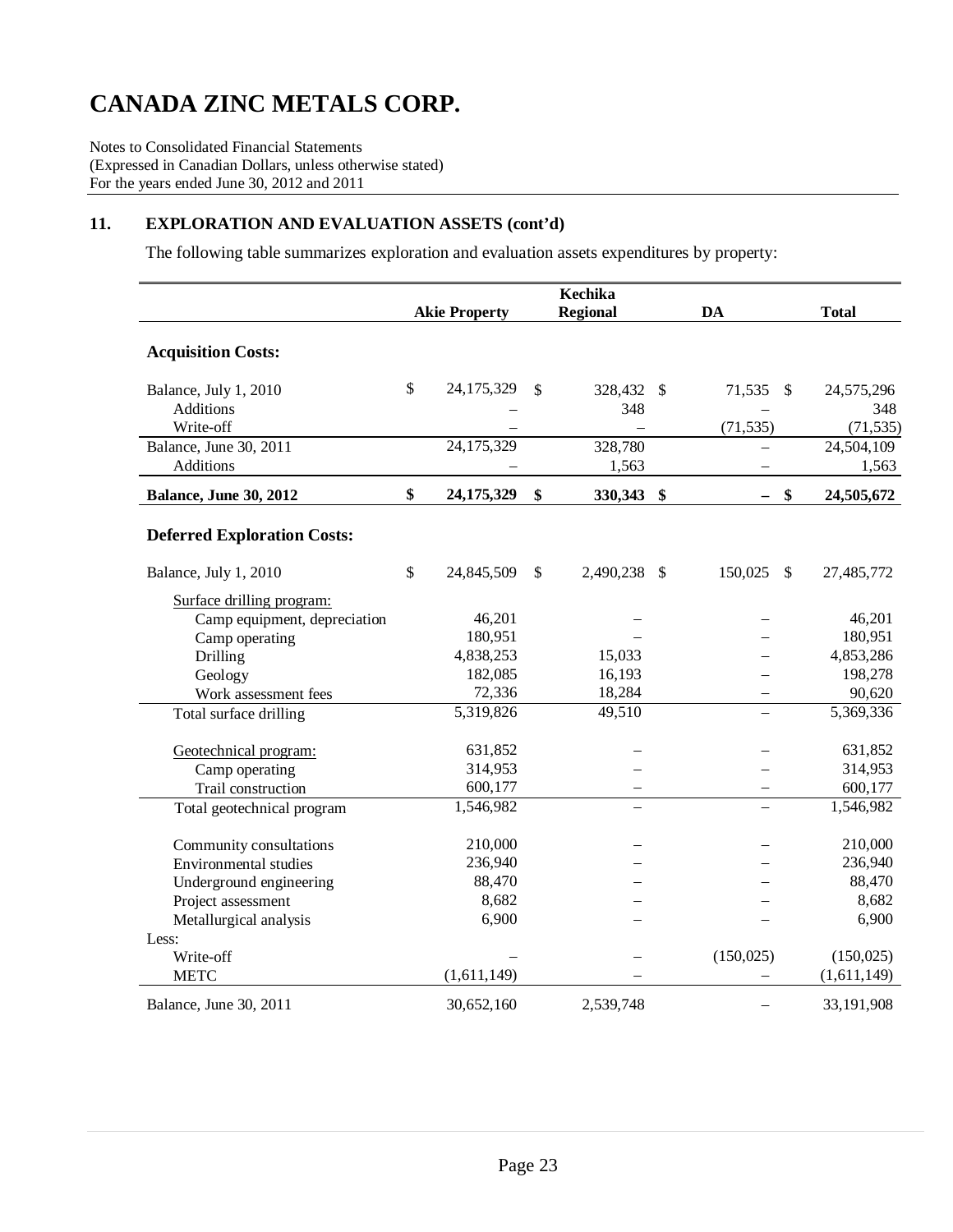Notes to Consolidated Financial Statements (Expressed in Canadian Dollars, unless otherwise stated) For the years ended June 30, 2012 and 2011

### **11. EXPLORATION AND EVALUATION ASSETS (cont'd)**

Summary of exploration and evaluation assets expenditures (cont'd)

| <b>Total June 30, 2012</b>                                                  | \$<br>58,264,280 | \$<br>3,379,630 | \$<br>\$            | 61,643,910        |
|-----------------------------------------------------------------------------|------------------|-----------------|---------------------|-------------------|
| <b>Total June 30, 2011</b>                                                  | \$<br>54,827,489 | \$<br>2,868,528 | \$<br>\$            | 57,696,017        |
| <b>Total July, 1, 2010</b>                                                  | \$<br>49,020,838 | \$<br>2,818,670 | \$<br>221,560<br>\$ | 52,061,068        |
| <b>Balance, June 30, 2012</b>                                               | 34,088,951       | 3,049,287       |                     | 37, 138, 238      |
| Less:<br><b>METC</b>                                                        | (919, 250)       |                 |                     | (919, 250)        |
| Metallurgical analysis                                                      | 6,854            |                 |                     | 6,854             |
| Project assessment                                                          | 32,224           |                 |                     | 32,224            |
| Environmental studies                                                       | 340,589          |                 |                     | 340,589           |
| Community consultations                                                     | 91,745           |                 |                     | 91,745            |
| Geotechnical program                                                        | 19,550           |                 |                     | 19,550            |
| Total underground development                                               | 1.893.040        |                 |                     | 1,893,040         |
| Trail construction                                                          | 1,705,263        |                 |                     | 1,705,263         |
| Engineering                                                                 | 187,777          |                 |                     | 187,777           |
| Underground development:                                                    |                  |                 |                     |                   |
| Total surface drilling                                                      | 1,972,039        | 509,539         |                     | 2,481,578         |
| Geology                                                                     | 198,476          | 281,013         |                     | 479,489           |
| <b>Drilling</b>                                                             | 1,624,839        | 169,309         |                     | 1,794,148         |
| Surface drilling program:<br>Camp equipment, amortization<br>Camp operating | 70,517<br>78,207 | 59,217          |                     | 70,517<br>137,424 |
|                                                                             |                  |                 |                     |                   |
| Balance, June 30, 2011                                                      | \$<br>30,652,160 | \$<br>2,539,748 | $\mathcal{S}$       | 33,191,908        |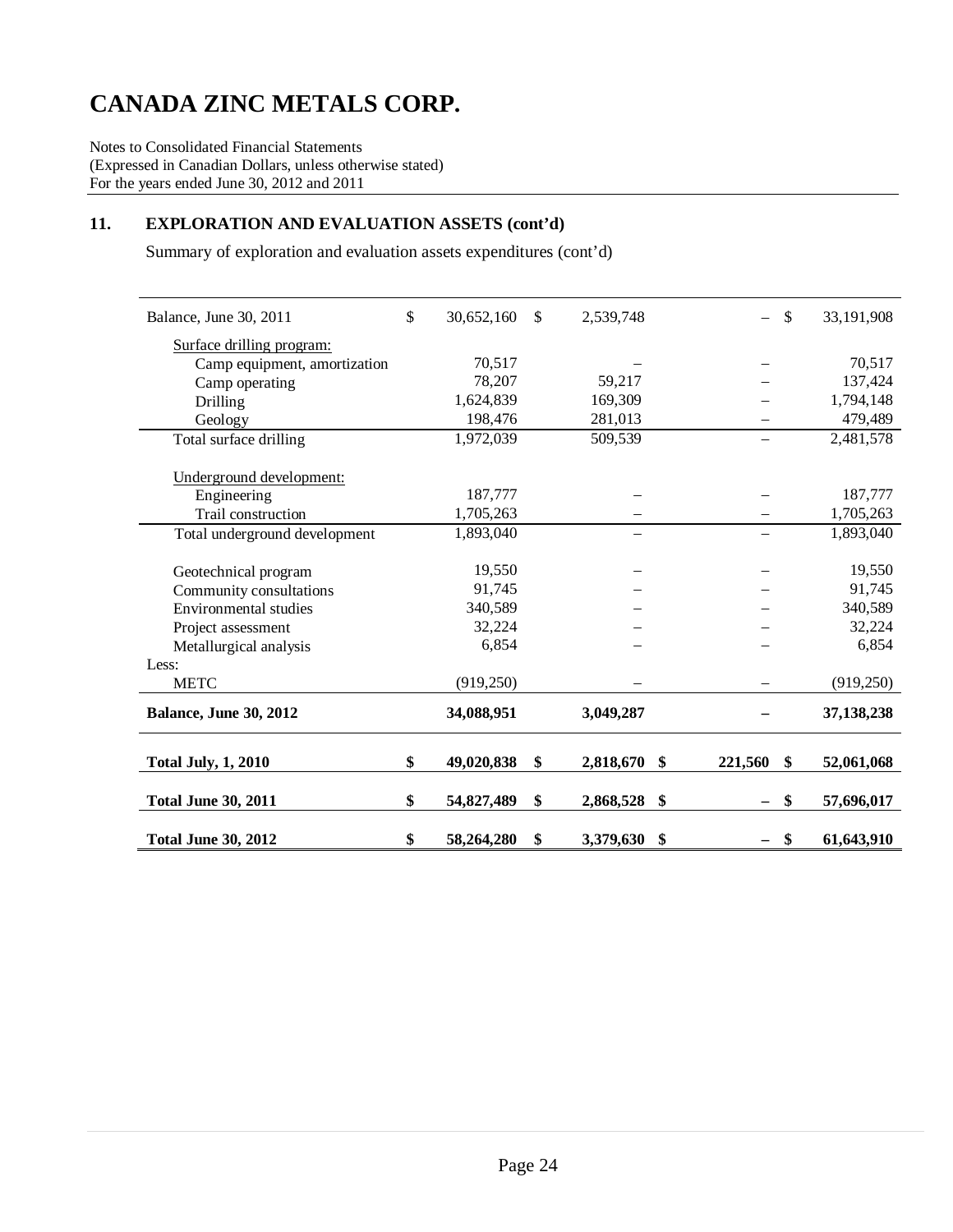Notes to Consolidated Financial Statements (Expressed in Canadian Dollars, unless otherwise stated) For the years ended June 30, 2012 and 2011

### **12. CAPITAL STOCK AND RESERVES**

#### **(a) Authorized**

Unlimited common shares without par value

### **(b) Issued and outstanding**

During the year ended June 30, 2012:

- (i) the Company received TSXV approval to extend a normal course issuer bid ("NCIB") to purchase at market price up to 6,922,765 common shares, being approximately 5% of the Company's issued and outstanding common shares through the facilities of the TSXV. The new bid commenced on August 1, 2011 and will stay open for 12 months;
- (ii) the Company repurchased under the NCIB 2,308,000 of its common shares for a total consideration of \$1,087,675 at a weighted average price of \$0.47 per share, of which 666,500 shares were held in the Company's treasury at June 30, 2012 and cancelled subsequent to the year end.
- (iii) 2,201,500 common shares repurchased under the NCIB, of which 560,000 were repurchased in fiscal 2011, were cancelled and returned to the Company's treasury. Upon the cancellation, \$1,495,371 was recorded as a reduction to capital stock for the assigned value of the shares, and \$456,461 was allocated to reserves.
- (iv) an aggregate of 110,000 share options were exercised at a price of \$0.25 per share and 110,000 common shares were issued for total proceeds of \$27,500. In addition, a reallocation of \$145,990 from reserves to share capital was recorded on the exercise of these options. This amount constitutes the fair value of options recorded at the original grant date and on subsequent repricing.

During the year ended June 30, 2011:

(i) the Company completed a non-brokered private placement with Tongling Nonferrous Metals Group Holdings Co. Ltd. ("Tongling") of 31,386,224 units at a price of \$0.5735 per unit for total gross proceeds of \$18,000,000. Each unit consists of one common share and one half of a common share purchase warrant. Each whole warrant entitles the purchaser to purchase, at any time within 24 months from closing, one additional common share of the Company at a price of \$0.675 during the first year and at a price of \$0.775 during the second year.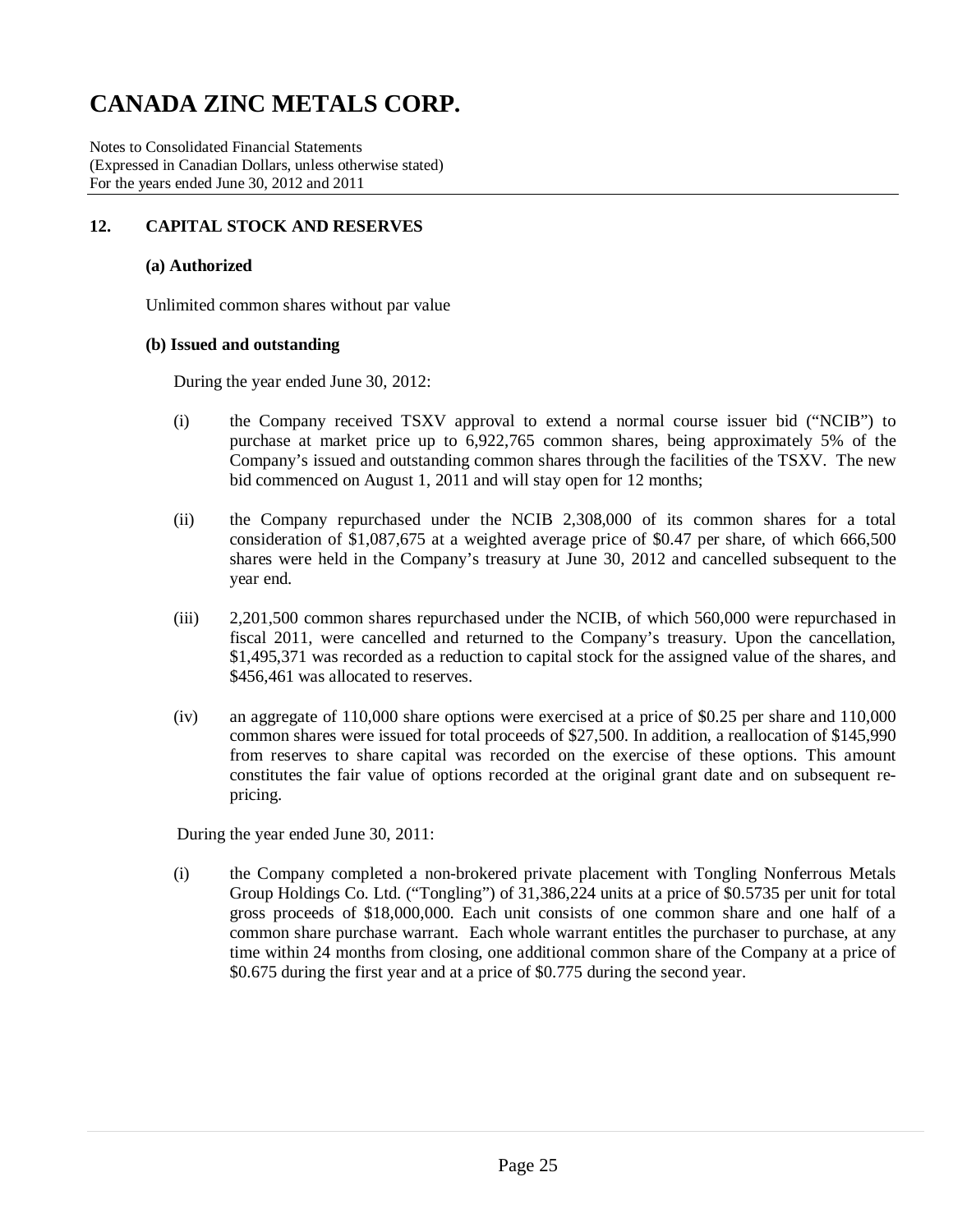Notes to Consolidated Financial Statements (Expressed in Canadian Dollars, unless otherwise stated) For the years ended June 30, 2012 and 2011

### **12. CAPITAL STOCK AND RESERVES (cont'd)**

### **(b) Issued and outstanding (cont'd)**

- (i) the Company completed a non-brokered flow-through private placement of 4,845,000 units at a price of \$0.77 per unit for gross proceeds of \$3,730,650. Each unit consisted of one flowthrough common share and one-half share purchase warrant of the Company. Each whole warrant entitled the holder to purchase one additional common share at a price of \$0.95 for a period of 18 months from closing.
- (ii) the Company paid cash share issue costs of \$225,216 (\$168,912, net of tax effects) in connection with the private placements in (i) and (ii).
- (iii) an aggregate of 895,000 share options were exercised at a weighted average price of \$0.28 per share and 895,000 common shares were issued for total proceeds of \$251,550. In addition, a reallocation of \$242,300 from reserves to share capital was recorded on the exercise of these options.
- (iv) the Company repurchased under the NCIB 1,352,500 of its common shares for a total consideration of \$632,404 at a weighted average price of \$0.47 per share, of which 560,000 shares were held in the Company's treasury at June 30, 2011 and cancelled subsequent to the year end.
- (v) 1,382,500 common shares repurchased under the NCIB, of which 590,000 were repurchased in fiscal 2010, were cancelled and returned to the Company's treasury. Upon the cancellation, \$983,933 was recorded as a reduction to capital stock for the assigned value of the shares, and \$376,356 was allocated to reserves.

#### **(c) Share options**

The Company has adopted a 20% fixed share option plan whereby the Company has reserved 20,557,283 common shares under the plan. The term of any options granted under the plan is fixed by the Board of Directors and may not exceed ten years from date of grant.

The number of options granted to a consultant in a 12 month period must not exceed 2% of the issued shares of the Issuer from the date of grant. Options issued to consultants performing investor relations activities must vest in stages over 12 months with no more than 1/4 of the options vesting in any three month period. Share options granted to directors, officers and employees of the Company vest immediately.

Share option transactions and the number of share options outstanding are summarized as follows: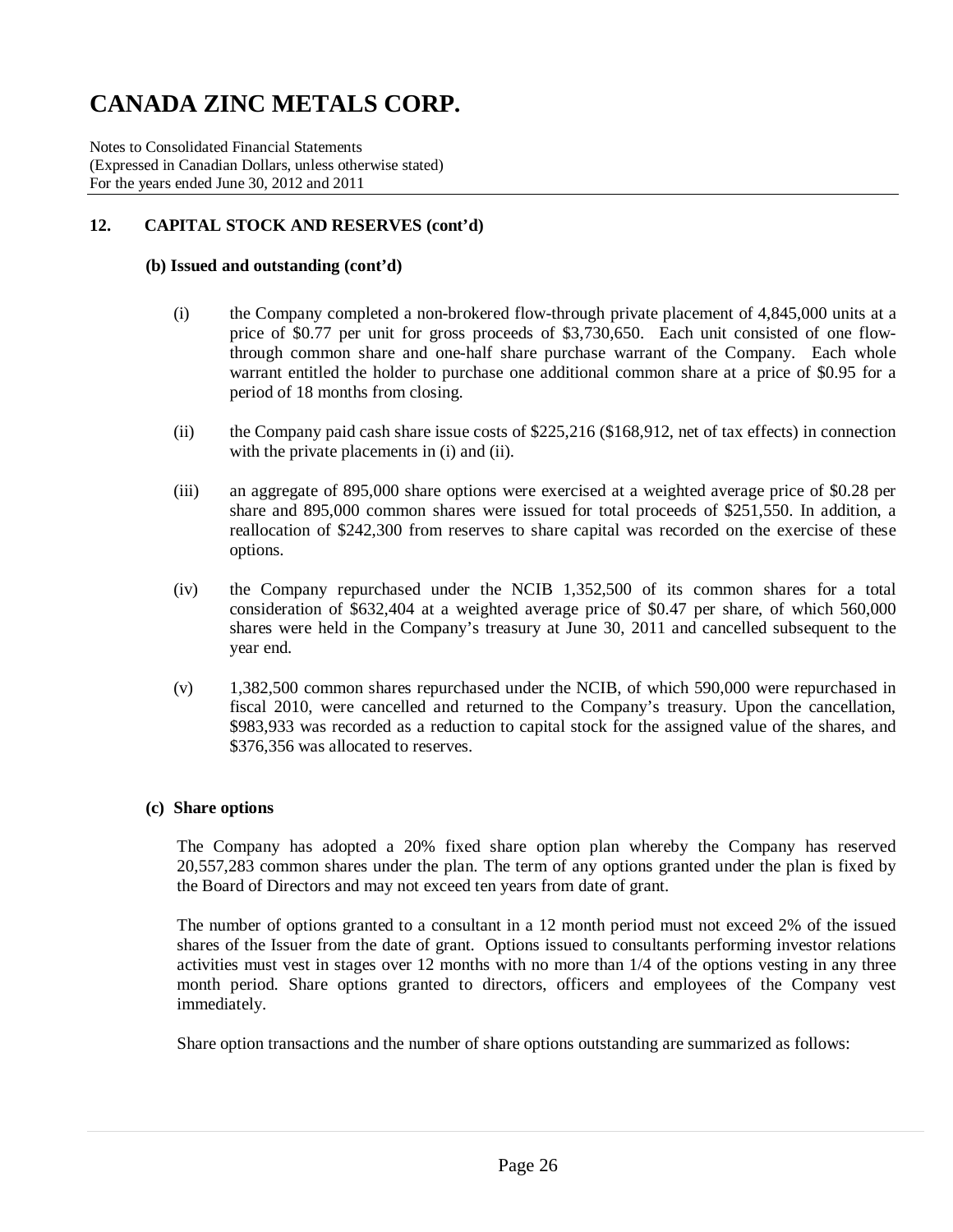Notes to Consolidated Financial Statements (Expressed in Canadian Dollars, unless otherwise stated) For the years ended June 30, 2012 and 2011

### **12. CAPITAL STOCK AND RESERVES (cont'd)**

#### **(c) Share options (cont'd)**

|                                                | <b>Options</b><br>Outstanding       | <b>Weighted Average</b><br><b>Exercise Price</b> |
|------------------------------------------------|-------------------------------------|--------------------------------------------------|
| Balance, July 1, 2010                          | 7,225,500                           | \$ 0.47                                          |
| Granted                                        | 2,020,000                           | 0.55                                             |
| Exercised                                      | (895,000)                           | 0.28<br>S.                                       |
| Expired                                        | (110,000)                           | \$<br>0.66                                       |
| Balance, June 30, 2011<br>Exercised<br>Expired | 8,240,500<br>(110,000)<br>(355,500) | \$ 0.51<br>0.25<br>0.69<br>S                     |
| Outstanding, June 30, 2012                     | 7,775,000                           | 0.50<br>\$                                       |
| Exercisable, June 30, 2012                     | 7,410,000                           | 0.50                                             |

Share options outstanding and exercisable at June 30, 2012 are summarized as follows:

|                   |                       |                    | Number of Options |
|-------------------|-----------------------|--------------------|-------------------|
| Number of Options | <b>Exercise Price</b> | <b>Expiry Date</b> | Exercisable       |
| 130,000           | \$0.70                | November 14, 2016  | 130,000           |
| 50,000            | \$0.25                | July 3, 2012 (1)   | 50,000            |
| 50,000            | \$1.15                | July 3, 2012 (2)   | 50,000            |
| 70,000            | \$1.30                | November 28, 2012  | 70,000            |
| 295,000           | \$1.05                | February 11, 2018  | 295,000           |
| 300,000           | \$0.25                | February 11, 2018  | 300,000           |
| 150,000           | \$0.25                | April 1, 2013      | 150,000           |
| 75,000            | \$1.05                | April 29, 2013     | 75,000            |
| 175,000           | \$0.25                | October 21, 2013   | 175,000           |
| 890,000           | \$0.25                | October 31, 2018   | 890,000           |
| 700,000           | \$0.40                | September 22, 2014 | 700,000           |
| 360,000           | \$0.40                | October 9, 2019    | 360,000           |
| 802,500           | \$0.41                | October 13, 2016   | 762,500           |
| 100,000           | \$0.50                | November 16, 2012  | 100,000           |
| 100,000           | \$0.70                | November 16, 2012  | 100,000           |
| 1,215,000         | \$0.63                | January 15, 2020   | 1,215,000         |
| 300,000           | \$0.50                | May 10, 2015       | 300,000           |
| 432,500           | \$0.53                | November 8, 2020   | 432,500           |
| 1,430,000         | \$0.55                | November 24, 2020  | 1,105,000         |
| 150,000           | \$0.60                | January 7, 2015    | 150,000           |
| 7,775,000         |                       |                    | 7,410,000         |

(1) Exercised subsequent to the year-ended June 30, 2012

(2) Expired subsequent to the year-ended June 30, 2012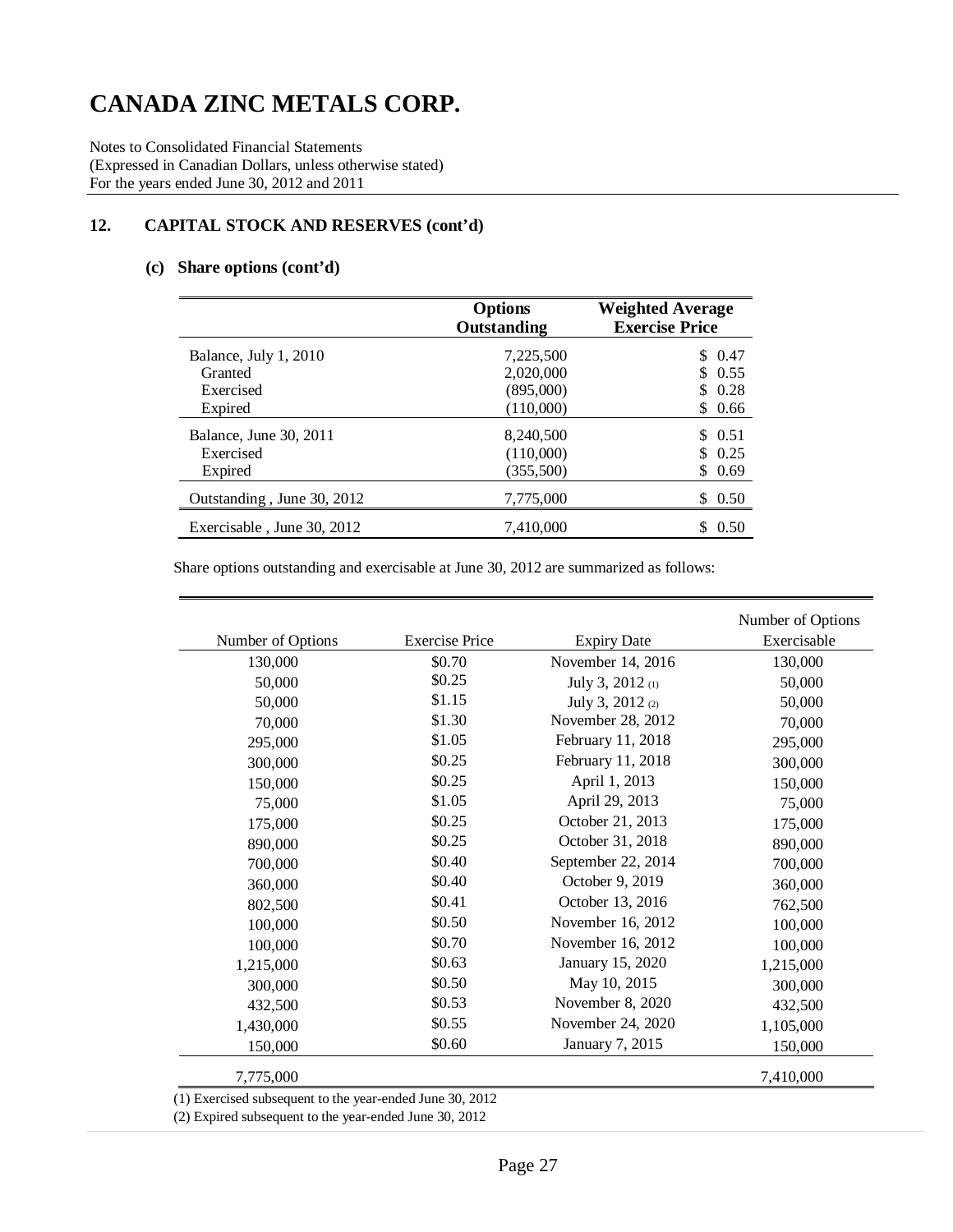Notes to Consolidated Financial Statements (Expressed in Canadian Dollars, unless otherwise stated) For the years ended June 30, 2012 and 2011

### **12. CAPITAL STOCK AND RESERVES (cont'd)**

### **(c) Share options (cont'd)**

During the year ended June 30, 2012, under the fair value based method a total of \$138,376 (2011 – \$969,966) in share-based compensation expense was recorded in the statement of operations and comprehensive loss for vested share options previously granted to directors, officers, employees and consultants of the Company. No share options were granted during the year ended June 30, 2012.

The fair value of stock options used to calculate compensation expense for options vested during the year has been estimated using the Black-Scholes option pricing model with the following weighted average assumptions:

| June 30,                               | 2012       | 2011       |
|----------------------------------------|------------|------------|
|                                        |            |            |
| Risk free interest rate                | 2.70%      | 2.58%      |
| Expected dividend yield                | 0%         | 0%         |
| Stock price volatility                 | 99%        | 98%        |
| Expected life of options               | 8.46 years | 8.34 years |
| Weighted average fair value of options | \$0.45     | \$0.45     |
| Forfeiture                             | 0%         | 0%         |

#### **(d) Warrants**

Share purchase warrants transactions and warrants outstanding are summarized as follows:

|                                   | Warrants<br><b>Outstanding</b> | <b>Weighted Average</b><br><b>Exercise Price</b> |
|-----------------------------------|--------------------------------|--------------------------------------------------|
| Balance, July 1, 2010<br>Granted  | 2,500,000<br>18,115,612        | \$0.80<br>\$0.71                                 |
| Balance, June 30, 2011<br>Expired | 20,615,612<br>(2,500,000)      | \$0.72<br>\$0.80                                 |
| Outstanding, June 30, 2012        | 18,115,612                     | \$0.80                                           |
| Exercisable, June 30, 2012        | 18,115,612                     | \$0.80                                           |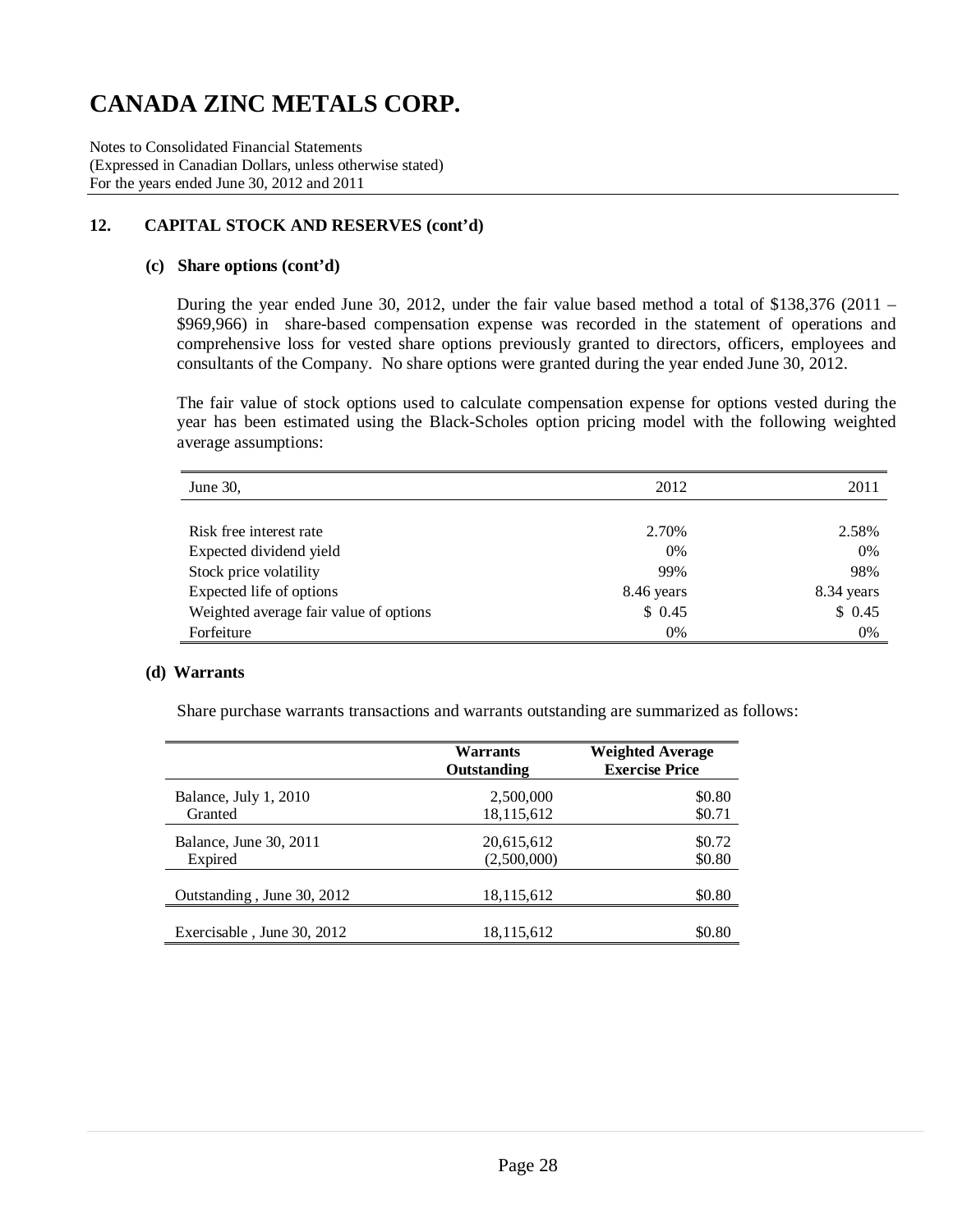Notes to Consolidated Financial Statements (Expressed in Canadian Dollars, unless otherwise stated) For the years ended June 30, 2012 and 2011

### **12. CAPITAL STOCK AND RESERVES (cont'd)**

#### **(d) Warrants (cont'd)**

The following table summarizes the warrants outstanding at June 30, 2012:

| Number of Warrants | Exercise Price | <b>Expiry Date</b> |
|--------------------|----------------|--------------------|
| 15,693,112         | \$0.775        | November 16, 2012  |
| $2,422,500^{(1)}$  | 0.950          | August 28, 2012    |
| 18, 115, 612       |                |                    |

(1) Expired subsequent to the year ended June 30, 2012.

### **(e) Reserves**

|                                | Options and    | Finance warrants | Treasury                       | Total                       |
|--------------------------------|----------------|------------------|--------------------------------|-----------------------------|
|                                | agent warrants |                  | <b>Shares</b>                  |                             |
| Balance, July 1, 2010          | \$8,053,851    | \$               | \$<br>$\overline{\phantom{0}}$ | $\mathbb{S}$<br>8,053,851   |
| Fair value of finance warrants |                | 1,993,026        |                                | 1,993,026                   |
| Normal course issuer bid       |                |                  | 192,776                        | 192,776                     |
| Treasury shares cancelled      |                |                  | 183,580                        | 183,580                     |
| Share-based compensation       | 969,966        |                  |                                | 969,966                     |
| Exercise of options            | (242, 299)     |                  |                                | (242, 299)                  |
| Balance, June 30, 2011         | 8,781,518      | 1,993,026        | 376,356                        | 11,150,900                  |
| Exercise of options            | (145,990)      |                  |                                | (145,990)                   |
| Normal course issuer bid       |                |                  | 342,229                        | 342,229                     |
| Treasury shares cancelled      |                |                  | 114,232                        | 114,232                     |
| Share-based compensation       | 138,376        |                  |                                | 138,376                     |
| Balance, June 30, 2012         | \$ 8,773,904   | \$1,993,026      | \$ 832,817                     | 11,599,747<br><sup>\$</sup> |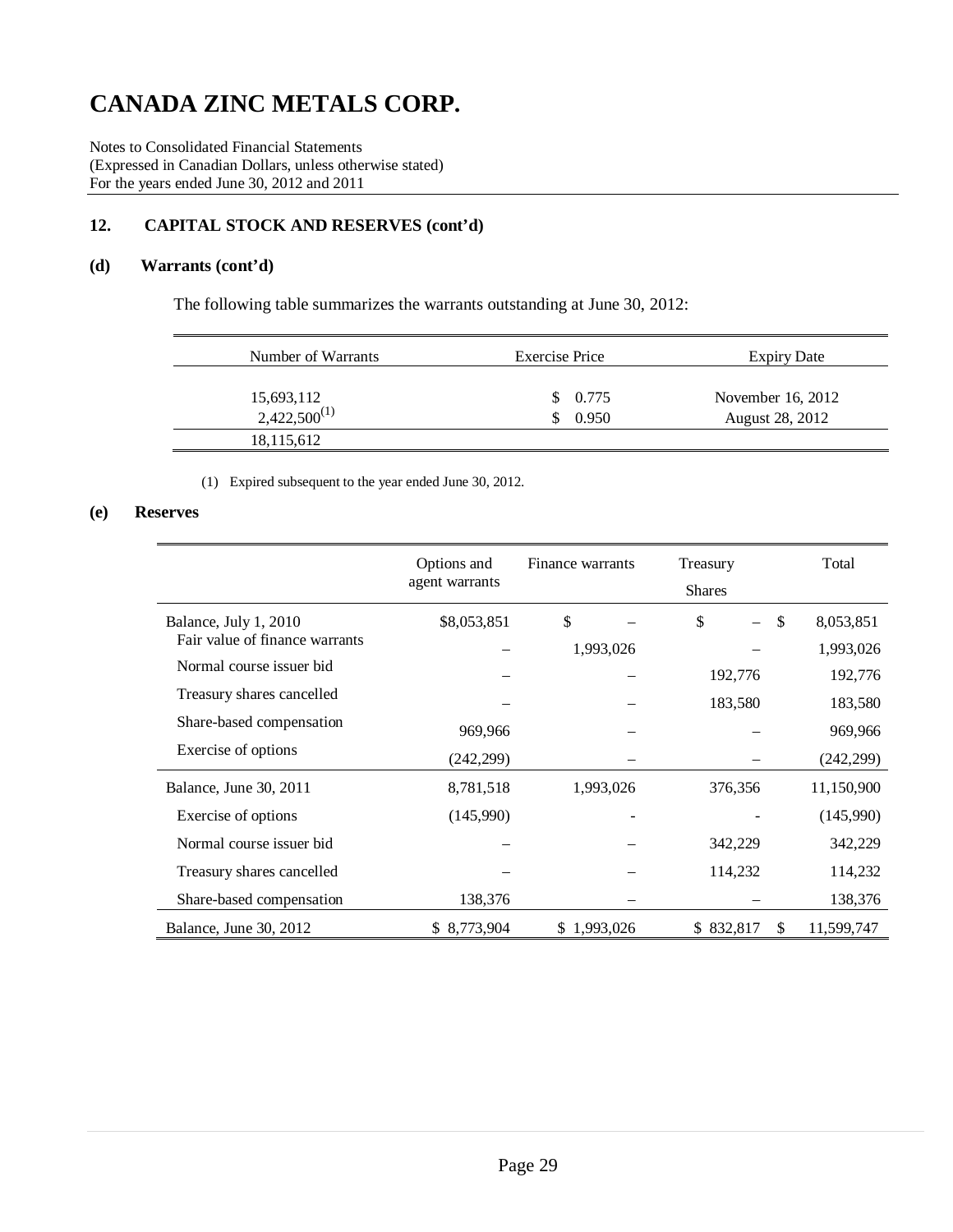Notes to Consolidated Financial Statements (Expressed in Canadian Dollars, unless otherwise stated) For the years ended June 30, 2012 and 2011

### **13. INCOME TAXES**

A reconciliation of current income taxes at statutory rates with the reported taxes is as follows:

|                                                                                                                                 |    | 2012             |   | 2011                |
|---------------------------------------------------------------------------------------------------------------------------------|----|------------------|---|---------------------|
| Net loss before income taxes                                                                                                    | S  | (1,664,961)      | S | (3,352,927)         |
| Combined Canadian federal and provincial statutory rate                                                                         |    | 25.75%           |   | 27.5%               |
| Expected income tax recovery at statutory tax rates                                                                             | \$ | $(429,000)$ \$   |   | (922,000)           |
| Non-deductible expenditures and non-taxable revenues<br>Impact of future income tax rates applied versus current statutory rate |    | 24,000<br>10,000 |   | 242,000<br>62,000   |
| Impact of flow through shares<br>Share issue costs                                                                              |    | 378,000          |   | 831,000<br>(62,000) |
| Change in unrecognized deductible temporary differences                                                                         |    | (57,000)         |   | (440,000)           |
| Total deferred tax recovery                                                                                                     |    | (74,000)         |   | (289,000)           |

The significant components of the Company's deferred tax assets and liabilities are as follows:

| Deferred Tax Assets (Liabilities) |   | 2012        |   | 2011        |   | 2010        |
|-----------------------------------|---|-------------|---|-------------|---|-------------|
| Exploration and evaluation assets | S | (4,579,000) | S | (4,032,000) | S | (2,915,000) |
| Share issue costs                 |   | 77,000      |   | 143,000     |   | 186,000     |
| Allowable Capital losses          |   |             |   | 5,000       |   | 3,000       |
| Non-Capital losses                |   | 2,964,000   |   | 2,418,000   |   | 1,767,000   |
| Capital assets                    |   | 72,000      |   | 53,000      |   | 41,000      |
| Marketable securities             |   |             |   |             |   | (19,000)    |
|                                   |   | 1.466.000)  |   | (1,413,000) |   | (937,000)   |

 Significant components of deductible and taxable temporary differences, unused tax losses and unused tax credits that have not been included on the statement of financial position are as follows: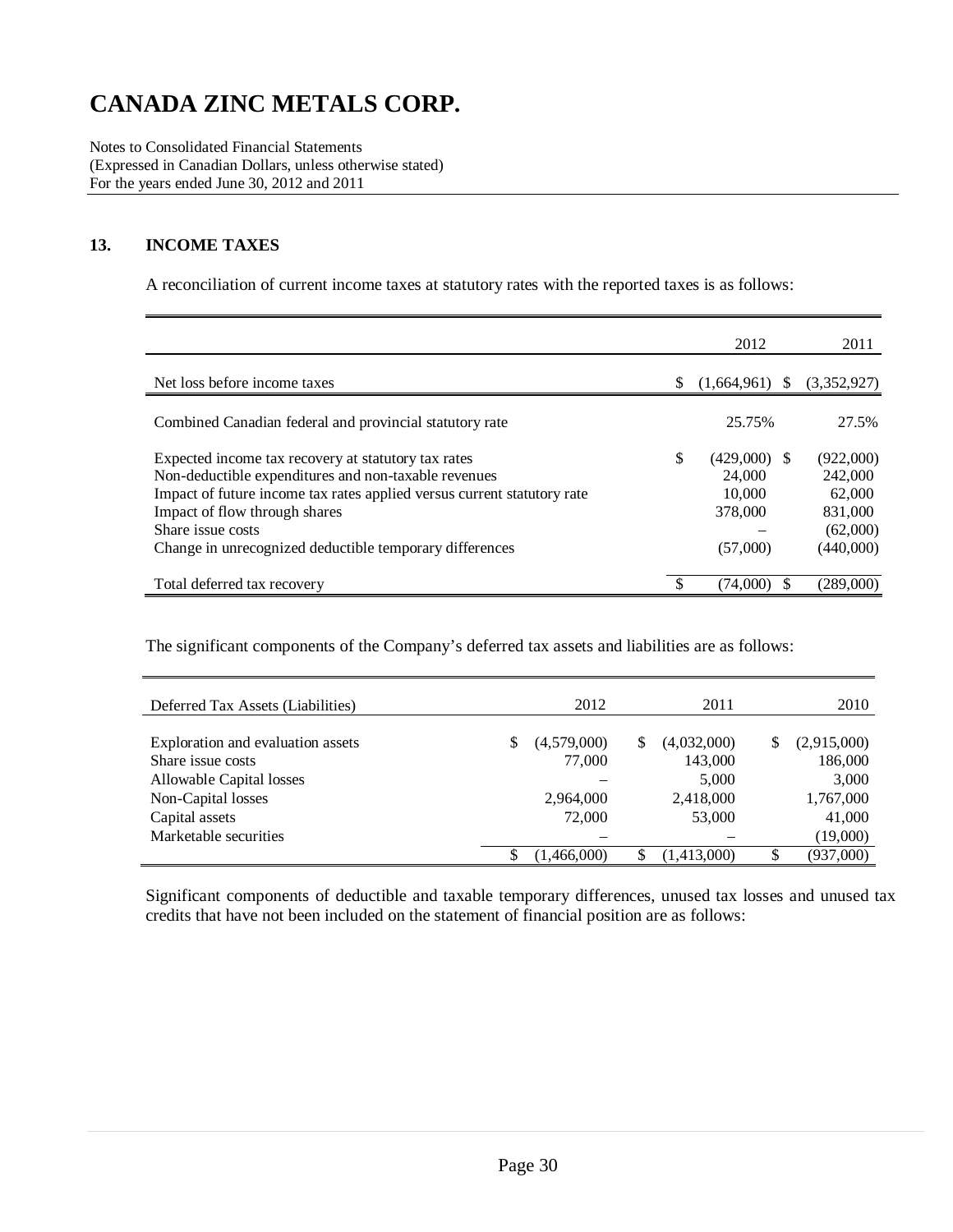Notes to Consolidated Financial Statements (Expressed in Canadian Dollars, unless otherwise stated) For the years ended June 30, 2012 and 2011

### **13. INCOME TAXES (cont'd)**

|                                                                                                                     | 2012                                              | Expiry dates                                        | 2011                                              | Expiry dates                                        | 2010                                              | Expiry dates                                                |
|---------------------------------------------------------------------------------------------------------------------|---------------------------------------------------|-----------------------------------------------------|---------------------------------------------------|-----------------------------------------------------|---------------------------------------------------|-------------------------------------------------------------|
| Share issue costs<br>Non-Capital losses<br>Capital assets<br>Capital assets<br>Exploration and<br>evaluation assets | \$<br>2,607,000<br>32,000<br>1,405,000<br>135,000 | 2014 to 2032<br>No expiry<br>No expiry<br>No expiry | \$<br>2,607,000<br>32,000<br>1,413,000<br>413,000 | 2014 to 2031<br>No expiry<br>No expiry<br>No expiry | \$<br>145,000<br>2,469,000<br>32,000<br>1,413,000 | 2031<br>2012 to 2030<br>No expiry<br>No expiry<br>No expiry |

### **14. SUPPLEMENTAL DISCLOSURE WITH RESPECT TO CASH FLOWS**

| June 30,                                 | 2012                     | 2011    |  |
|------------------------------------------|--------------------------|---------|--|
| Cash paid during the year for interest   | 107                      | 54.689  |  |
| Cash paid during the year for income tax | $\overline{\phantom{0}}$ | 579.877 |  |

Significant non-cash transactions for the year ended June 30, 2012 included:

- Ÿ exploration and evaluation expenditures of \$141,088 (2011 -\$799,965) in accounts payable;
- $\ddot{V}$  reduction in exploration and evaluation expenditures of \$556,085 (2011 \$1,611,149) in METC recoverable;
- Ÿ depreciation of camp equipment and upgrades of \$70,517 (2011 \$46,201) included in exploration and evaluation assets;
- Ÿ an allocation of \$145,990 (2011 \$242,299) from reserves to capital stock upon the exercise of stock options; and
- $\ddot{Y}$  unrealized gain of \$278,322 (2011 a loss of \$488,339) on marketable securities due to changes in fair values, which was allocated to accumulated other comprehensive income (loss).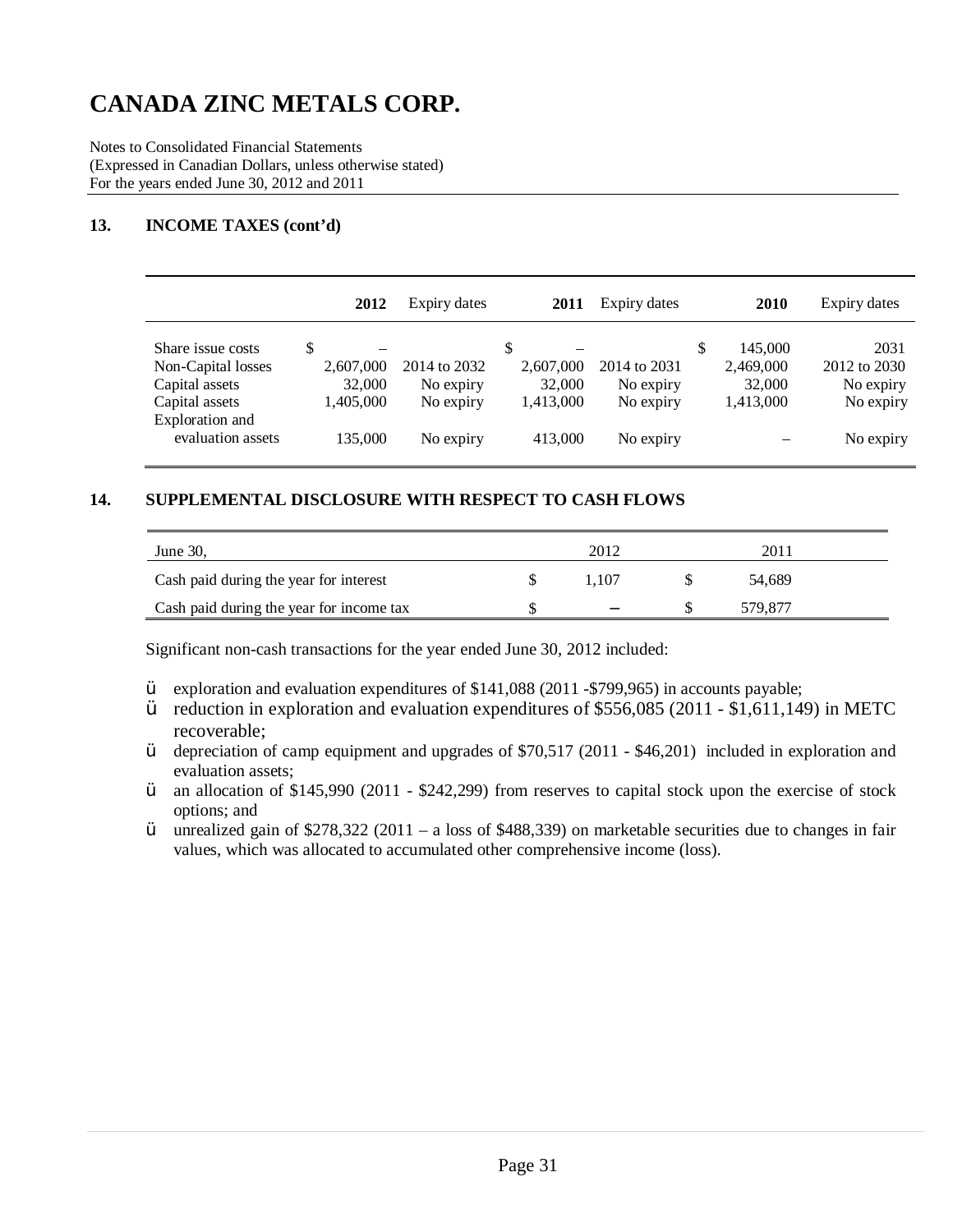Notes to Consolidated Financial Statements (Expressed in Canadian Dollars, unless otherwise stated) For the years ended June 30, 2012 and 2011

### **15. RELATED PARTIES TRANSACTIONS**

The remuneration of directors and other key management personnel during the years ended June 30, 2012 and 2011 were as follows:

|                                         | 2012        | 2011          |
|-----------------------------------------|-------------|---------------|
| Bonuses (ii)                            | \$<br>2,500 | \$<br>434,613 |
| Consulting fees (iii)                   | 15,000      | 15,000        |
| Directors fees (iv)                     | 50,000      | 3,000         |
| Exploration and evaluation expenditures |             |               |
| (geological consulting) (v)             | 138,348     | 70,000        |
| Management and administration (i)       | 354,000     | 210,000       |
| Share-based payments (vi)               | 93,941      | 529,696       |
| Total                                   | 653,789     | 1,262,309     |

(i) On May 1, 2007, the Company entered into a management and administrative agreement with Varshney Capital Corp. ("VCC"), a company with two common directors, whereby the Company agreed to pay management and administrative fees of \$12,500 and \$5,000 per month, respectively. Effective July 1, 2011, the agreement was amended to increase the monthly management fee to \$24,500.

During the year ended June 30, 2012, the Company paid or accrued  $$294,000 (2011 - $150,000)$  for management fees and \$60,000 (2011 – \$60,000) for administrative fees to VCC.

- (ii) the Company paid bonuses totaling \$2,500 (2011 \$434,613) to companies controlled by directors and officers of the Company.
- (iii) the Company paid or accrued \$15,000 (2011 \$15,000) for consulting fees to a company controlled by a director;
- (iv) the Company paid or accrued \$50,000 (2011 \$3,000) in directors fees to five directors of the Company;
- (v) the Company paid or accrued exploration and evaluation costs of \$138,348 (2011 \$70,000) to a company owned by an officer of the Company.
- (vi) Share-based payments are the fair value of options that have been granted to directors and executive officers.

As at June 30, 2012, \$6,815 (June 30, 2011 - \$Nil; July 1, 2010 - \$61,532) was due to directors of the Company for director's fees, consulting fees and reimbursement of business travel expenses. The amounts were repaid subsequent to June 30, 2012.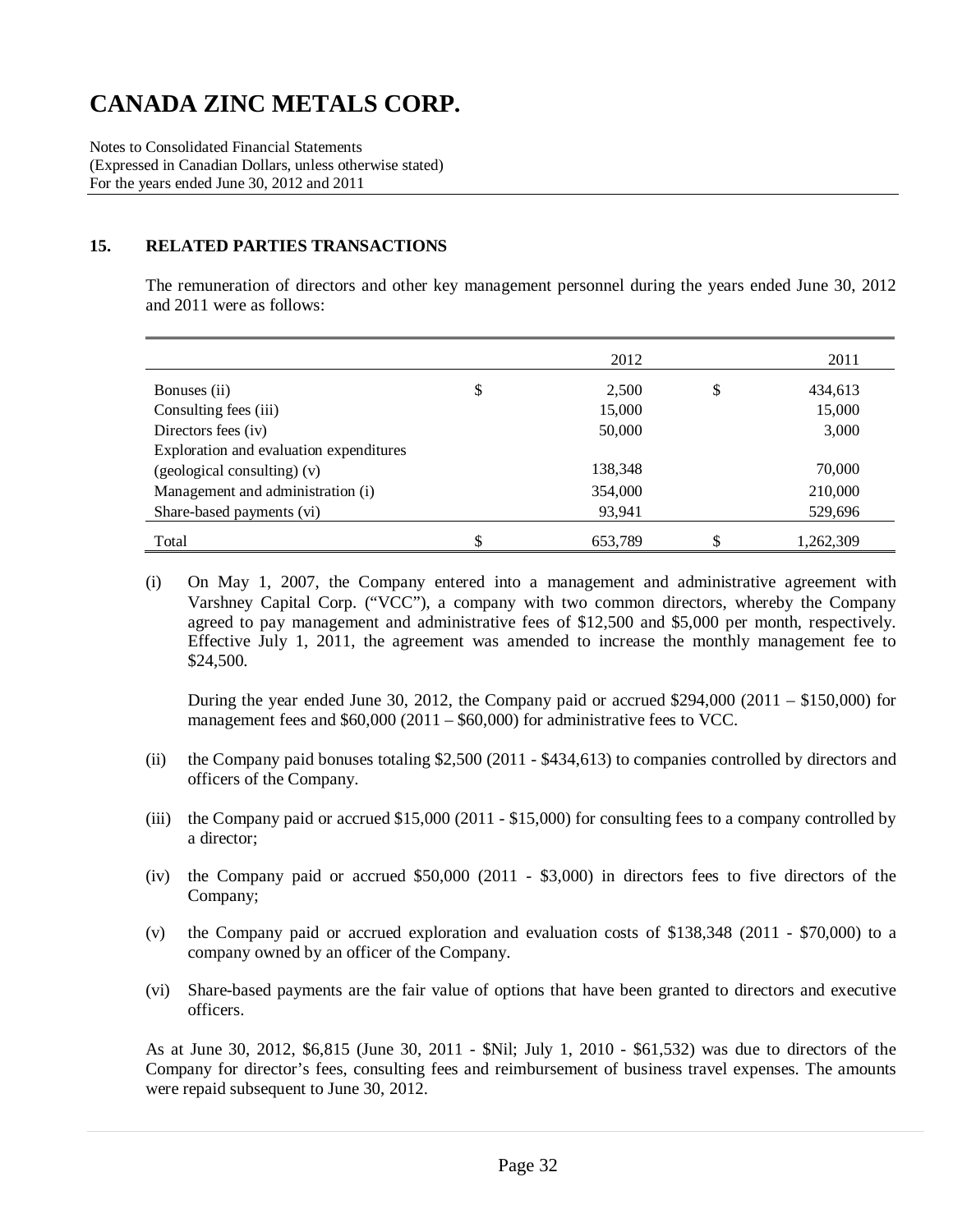Notes to Consolidated Financial Statements (Expressed in Canadian Dollars, unless otherwise stated) For the years ended June 30, 2012 and 2011

### **16. CAPITAL MANAGEMENT**

The Company manages its capital structure and makes adjustments based on the funds available in order to support continued operation and future business opportunities. The board of directors does not establish quantitative return on capital criteria for management, but rather relies on the expertise of the Company's management to sustain future development of the business. The Company considers its capital to be equity..

The Company's operations are currently not generating positive cash flow; as such, the Company is dependent on external financing to fund its activities. In order to carry out potential expansion and to continue operations, and pay for administrative costs, the Company will spend its existing working capital, and raise additional amounts as needed. Companies in this stage typically rely upon equity and debt financing or joint venture partnerships to fund their operations. The current financial markets are very difficult and there is no certainty with respect to the Company's ability to raise capital. However, the Company feels that it has sufficient working capital to continue with planned activities.

Management reviews its capital management approach on an ongoing basis and believes that this approach, given the relative size of the Company, is reasonable.

There were no changes in the Company's approach to capital management during the year ended June 30, 2012. The Company is not subject to externally imposed capital requirements.

### **17. FINANCIAL INSTRUMENTS AND RISK MANAGEMENT**

Fair value estimates of financial instruments are made at a specific point in time, based on relevant information about financial markets and specific financial instruments. As these estimates are subjective in nature, involving uncertainties and matters of significant judgment, they cannot be determined with precision. Changes in assumptions can significantly affect estimated fair values.

Cash and cash equivalents, short-term investments and marketable securities are carried at fair value using a level 1 fair value measurement. The carrying value of receivables, trade payables and accrued liabilities and due to related parties approximate their fair value because of the short-term nature of these instruments.

#### *Credit Risk*

Credit risk is the risk that one party to a financial instrument will fail to discharge an obligation and cause the other party to incur a financial loss. The Company's primary exposure to credit risk is on its bank deposits of \$196,702 and GICs classified as cash equivalents of \$13,709,000. GICs earn a fixed annual interest rate of 1.44% and are redeemable at any point of time.

As all bank accounts and GICs are held with a major bank in Canada, there is a concentration of credit risk with one bank in Canada. This risk is managed by using a major bank that is a high credit quality financial institution as determined by rating agencies.

The Company's secondary exposure to credit risk is on its receivables. This risk is minimal as receivables consist primarily of refundable government sales taxes and interest accrued on GIC investments.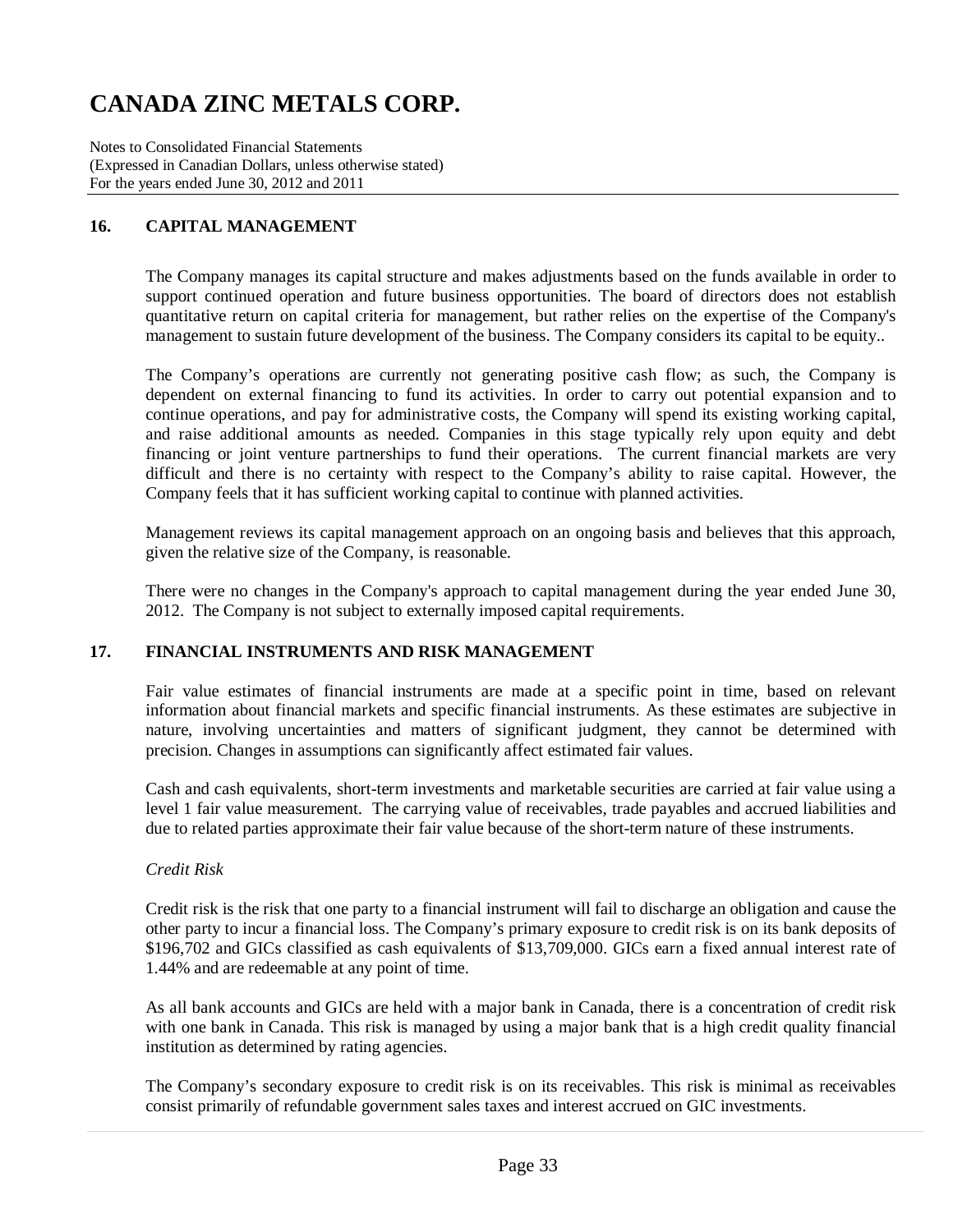Notes to Consolidated Financial Statements (Expressed in Canadian Dollars, unless otherwise stated) For the years ended June 30, 2012 and 2011

### **17. FINANCIAL INSTRUMENTS AND RISK MANAGEMENT (cont'd)**

### *Liquidity Risk*

Liquidity risk arises through the excess of financial obligations over available financial assets due at any point in time. The Company's objective in managing liquidity risk is to maintain sufficient readily available reserves in order to meet its liquidity requirements at any point in time. The Company achieves this by maintaining sufficient cash and cash equivalents. As at June 30, 2012, the Company was holding the total of \$13,905,702 in cash and cash equivalents to settle its current liabilities of \$241,900. Management believes it has sufficient funds to meet its current obligations as they become due and to fund its exploration projects and administrative costs.

#### *Market risk*

Market risk is the risk of loss that may arise from changes in market factors such as interest rates, foreign exchange rates, and commodity and equity prices. These fluctuations may be significant and the Company, as all other companies in its industry, has exposure to these risks.

#### *a. Interest Rate Risk*

The Company is exposed to interest rate risk as its bank accounts earn interest income at variable rates. The Company mainly invests in fixed interest rates short-term investments that are considered to be low risk. As at June 30, 2012, all of the Company's GIC investments were earning fixed annual interest rates.

#### *b. Currency Risk*

The Company operates in Canada and is therefore not exposed to significant foreign exchange risk arising from transactions denominated in a foreign currency.

#### *c. Price risk*

The Company is exposed to price risk with respect to commodity and equity prices. Equity price risk is defined as the potential adverse impact on the Company's earnings due to movements in individual equity prices or general movements in the level of the stock market. Commodity price risk is defined as the potential adverse impact on earnings and economic value due to commodity price movements and volatilities. The Company closely monitors certain commodity prices, individual equity movements, and the stock market to determine the appropriate course of action to be taken by the Company.

The Company also maintains investments in certain marketable securities. There can be no assurance that the Company can exit these positions if required, resulting in proceeds approximating the carrying value of these securities.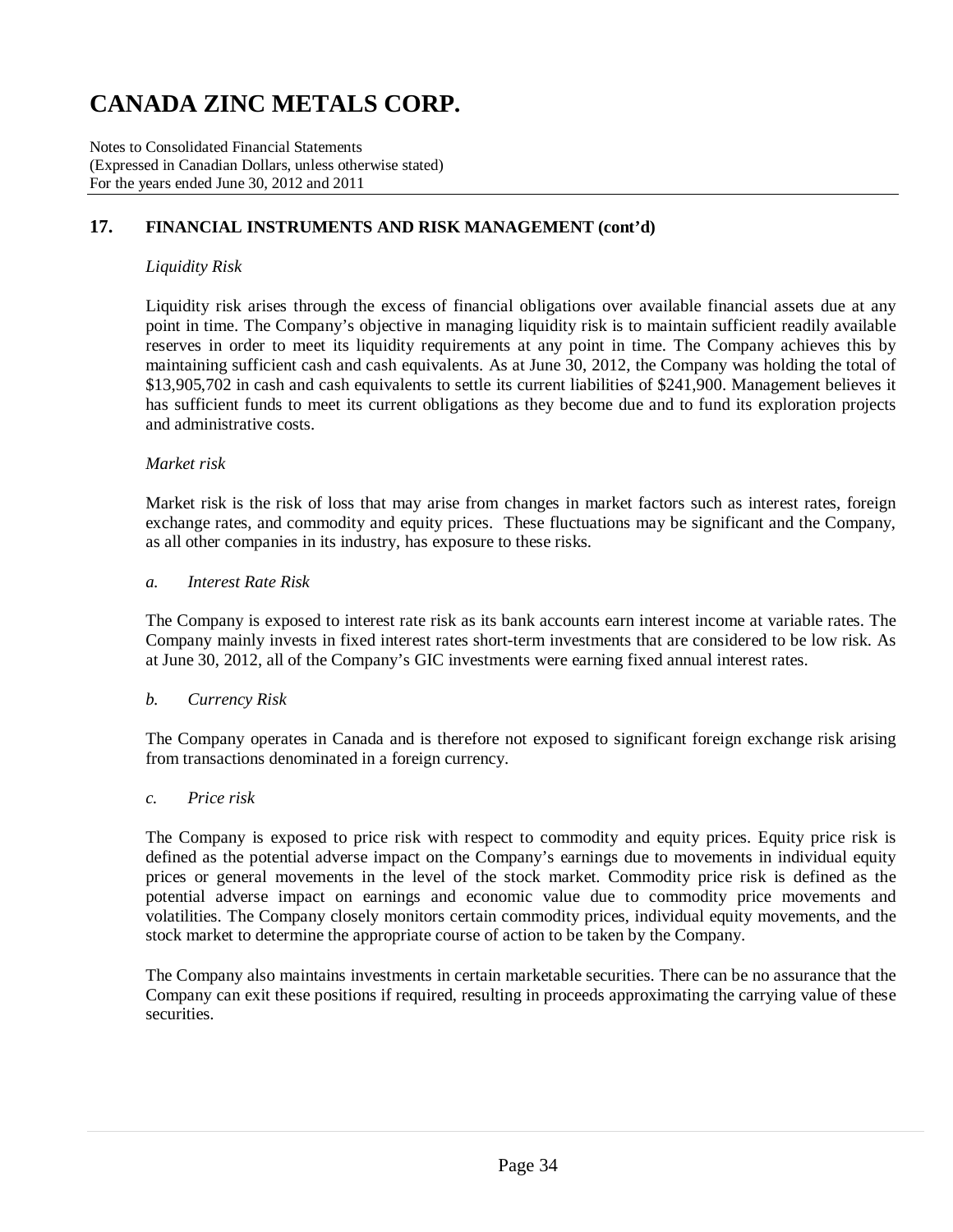Notes to Consolidated Financial Statements (Expressed in Canadian Dollars, unless otherwise stated) For the years ended June 30, 2012 and 2011

### **18. SEGMENTED INFORMATION**

The Company has one reportable operating segment, being the acquisition and exploration of resource properties in Canada. All of the Company's assets are located in Canada.

### **19. TRANSITION TO IFRS**

These consolidated financial statements for the year ended June 30, 2012 are the first annual financial statements that comply with IFRS, and these consolidated financial statements were prepared as described in Note 2, including the application of IFRS1, First-time Adoption of International Financial Reporting Standards. IFRS requires an entity to adopt IFRS in its first annual financial statements prepared under IFRS by making an explicit and unreserved statement of compliance to IFRS. The Company has made this statement in Note 2.

IFRS 1 requires that comparative financial information be provided. As a result, the first date at which the Company has applied IFRS was July 1, 2010 (the "transition date").

IFRS 1 requires first-time adopters to retrospectively apply all effective IFRS standards as of the reporting date, which for the Company will be July 1, 2010. However, it also provides for certain optional exemptions and certain mandatory exceptions from full retrospective application for first time IFRS adoption.

The Company has elected to take the following optional exception to its opening statement of financial position dated July 1, 2010:

Share-based payment transactions

IFRS 1 encourages, but does not require, first-time adopters to apply IFRS 2 Share based Payment to equity instruments that were granted on or before November 7, 2002, or equity instruments that were granted subsequent to November 7, 2002 and vested before the later of the date of transition to IFRS and January 1, 2005. The Company has elected not to apply IFRS 2 to awards that vested prior to July 1, 2010. IFRS 1 also outlines specific guidelines that a first-time adopter must adhere to under certain circumstances.

#### *Estimates*

In accordance with IFRS 1, an entity's estimates under IFRS at the date of transition to IFRS must be consistent with estimates made for the same date under previous GAAP, unless there is objective evidence that those estimates were in error. The Company's IFRS estimates as of July 1, 2010 are consistent with its Canadian GAAP estimates for the same date.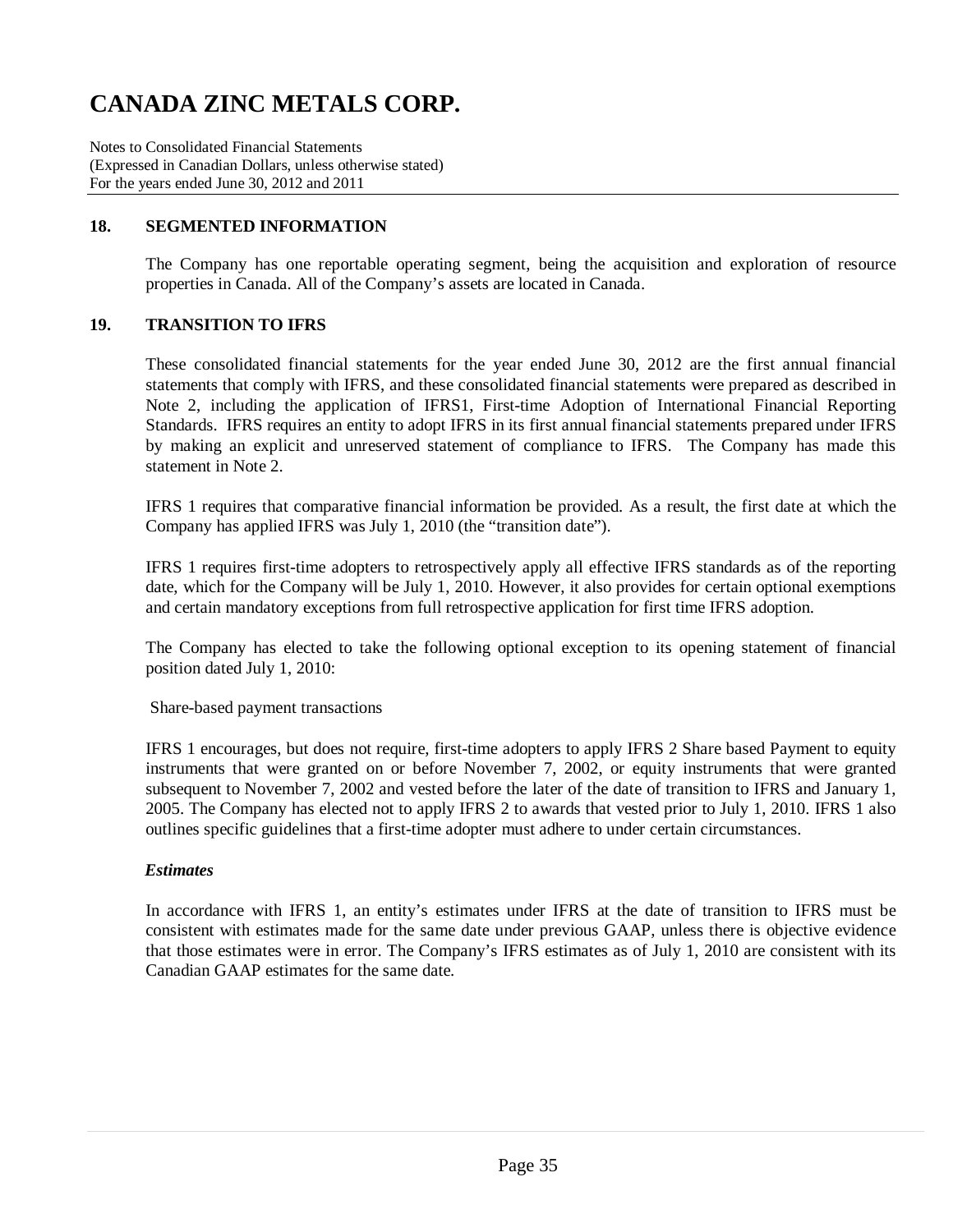Notes to Consolidated Financial Statements (Expressed in Canadian Dollars, unless otherwise stated) For the years ended June 30, 2012 and 2011

### **19. TRANSITION TO IFRS (cont'd)**

#### *Adjustments on transition to IFRS*

IFRS employs a conceptual framework that is similar to Canadian GAAP. However, significant differences exist in certain matters of recognition, measurement and disclosure. The adoption of IFRS has resulted in changes to the Company's reported financial position and financial performance. In order to allow the users of the financial statements to better understand these changes, the Company's pre-IFRS consolidated statements of financial position, consolidated statement of operations and comprehensive loss and statement of consolidated cash flows have been reconciled to IFRS, with the resulting differences explained below.

*(i) Share-based payments* 

Under IFRS, the fair value of share based awards with graded vesting terms issued in exchange for the receipt of goods and services from non-employees were recalculated on the dates the non-employees rendered services to the Company using the Black-Scholes option pricing model. Typically share-based payments with non-employees are calculated using the fair value of the goods or services received. As no reasonable fair value could be determined for the services provided by the non-employees, an option pricing model was used.

Impact on Consolidated Financial Statements:

|                               | June 30, 2011 | July 1, 2010 |
|-------------------------------|---------------|--------------|
| <b>Adjustment to Reserves</b> | 11.699        | 11.228       |
| <b>Adjustment to Deficit</b>  | (11,699)      | (11,228)     |

#### *(ii) Flow-through shares*

Under Canadian GAAP, the entire proceeds from the issuance of flow-through shares were recognized in equity. At the time of the filing renunciation of qualifying flow-through expenditures, the Company recorded a deferred income tax liability with a change directly to equity.

Under IFRS, on issuance of flow-through shares, the Company allocates the flow-through share into:

- i) a flow-through share premium, equal to estimated premium, if any, that investors pay for the flowthrough feature, which is recognized as a liability; and
- ii) capital stock.

Upon expenditures being renounced to shareholders, the Company derecognizes the flow-through liability and premium is recognized as deferred income tax recovery.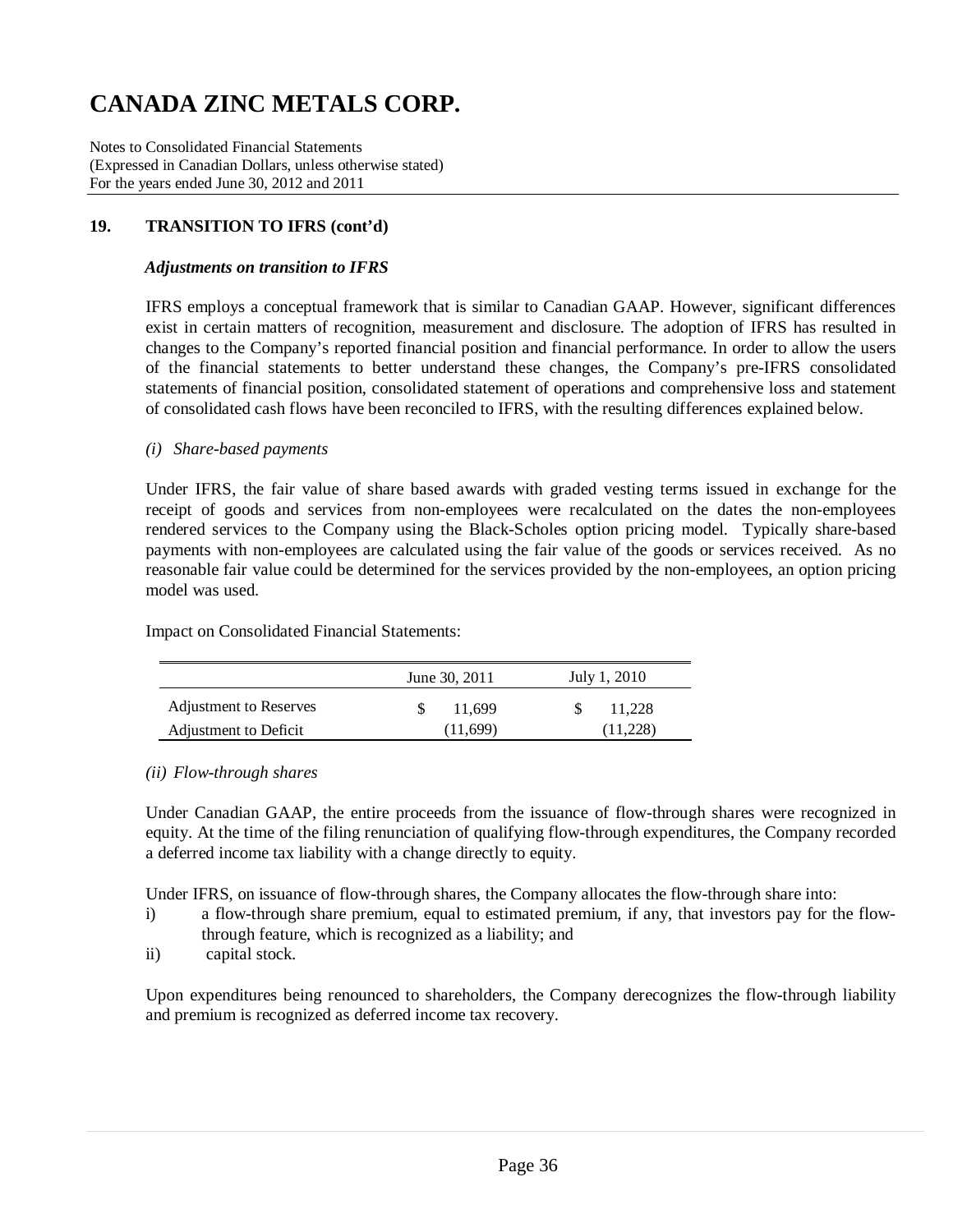Notes to Consolidated Financial Statements (Expressed in Canadian Dollars, unless otherwise stated) For the years ended June 30, 2012 and 2011

### **19. TRANSITION TO IFRS (cont'd)**

### *(ii) Flow-through shares (cont'd)*

The following changes have been made in connection with the flow-through shares issuances on:

- Ÿ October 31, 2008 the Company allocated \$1,179,567 or \$0.15 per share to a flow-through share premium, which was recognized as a liability, and \$5,897,833 or \$0.75 per share to capital stock. As of July 1, 2010, the Company partially amortized the liability pro-rata to the incurred eligible resource expenditures, which were renounced to the investors by filing regulatory forms.
- Ÿ The Company reversed deferred tax liability of \$1,411,994 recognized under Canadian GAAP in connection with the October 31, 2008 flow-through private placement and adjusted share capital and accumulated deficit accordingly.
- Ÿ February 28, 2011 the Company allocated \$242,250 or \$0.05 per share to a flow-through share premium, which was recognized as a liability, and \$3,488,400 or \$0.72 per share to capital stock. As of March 31, 2012, the Company fully reversed the liability after incurring the required eligible resource expenditures and filing official renunciation forms.

|                                                                          | June 30, 2011 | July 1, 2010 |
|--------------------------------------------------------------------------|---------------|--------------|
| <b>Adjustment to Share Capital</b>                                       | S<br>418,307  | S<br>660,557 |
| Adjustment to Deferred Income Tax<br>Liability                           | (1,411,994)   | (1,411,994)  |
| Adjustment to Flow-through Liability<br>and Deferred Income Tax Recovery | 127,305       | 706,101      |
| Adjustment to Deficit                                                    | 866,382       | 45,336       |

Impact on Consolidated Financial Statements: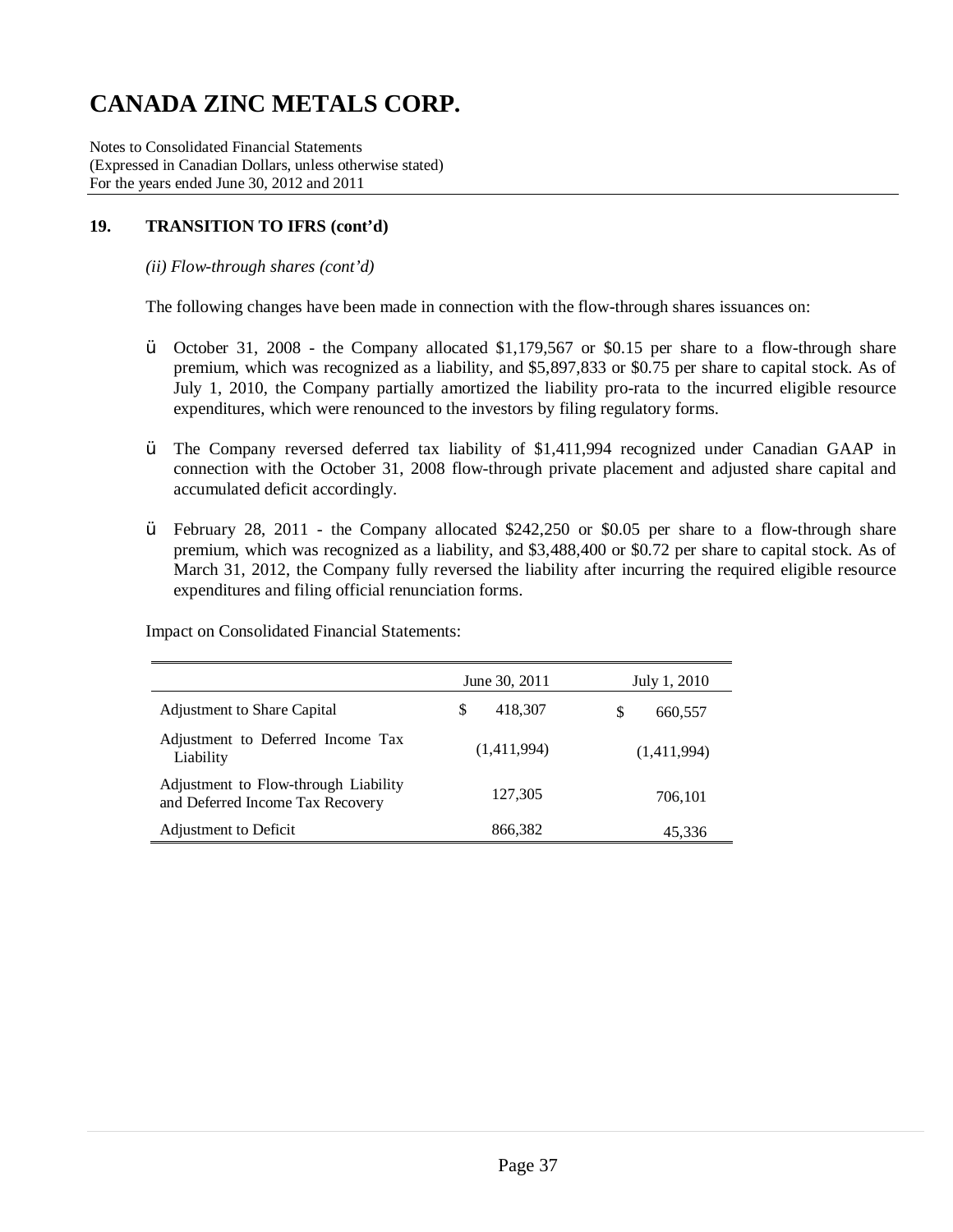Notes to Consolidated Financial Statements (Expressed in Canadian Dollars, unless otherwise stated) For the years ended June 30, 2012 and 2011

### **19. TRANSITION TO IFRS (cont'd)**

#### *(iii)Warrants*

The Company allocated the proceeds from the issue of units on November 2010 private placement between common shares and common share purchase warrants based on the residual value method. The proceeds of \$16,006,974 were allocated to capital stock based on the fair market value of the common shares of \$0.51 per share on the closing of the private placement and residual value of \$1,993,026 to common share purchase warrants.

Impact on Consolidated Financial Statements:

|                                      | June 30, 2011 | July 1, 2010 |
|--------------------------------------|---------------|--------------|
| <b>Adjustment to Share Capital</b>   | (1,993,026)   |              |
| <b>Adjustment to Equity Reserves</b> | 1,993,026     |              |

### *(iv) Camp Equipment (reclassification)*

The Company reclassified the net book value of camp equipment and upgrades from Exploration and Evaluation Assets to Equipment and Leasehold improvements. Depreciation taken on the equipment is recorded as an Exploration and Evaluation assets expenditures.

Impact on Consolidated Financial Statements:

|                           |                        |     | June 30, 2011 | July 1, 2010 |
|---------------------------|------------------------|-----|---------------|--------------|
| Adjustment to Exploration |                        | and |               |              |
| <b>Evaluation Assets</b>  |                        |     | \$(178,890)   | \$(118,596)  |
| Adjustment to Equipment   |                        | and |               |              |
|                           | Leasehold Improvements |     | 178,890       | 118,596      |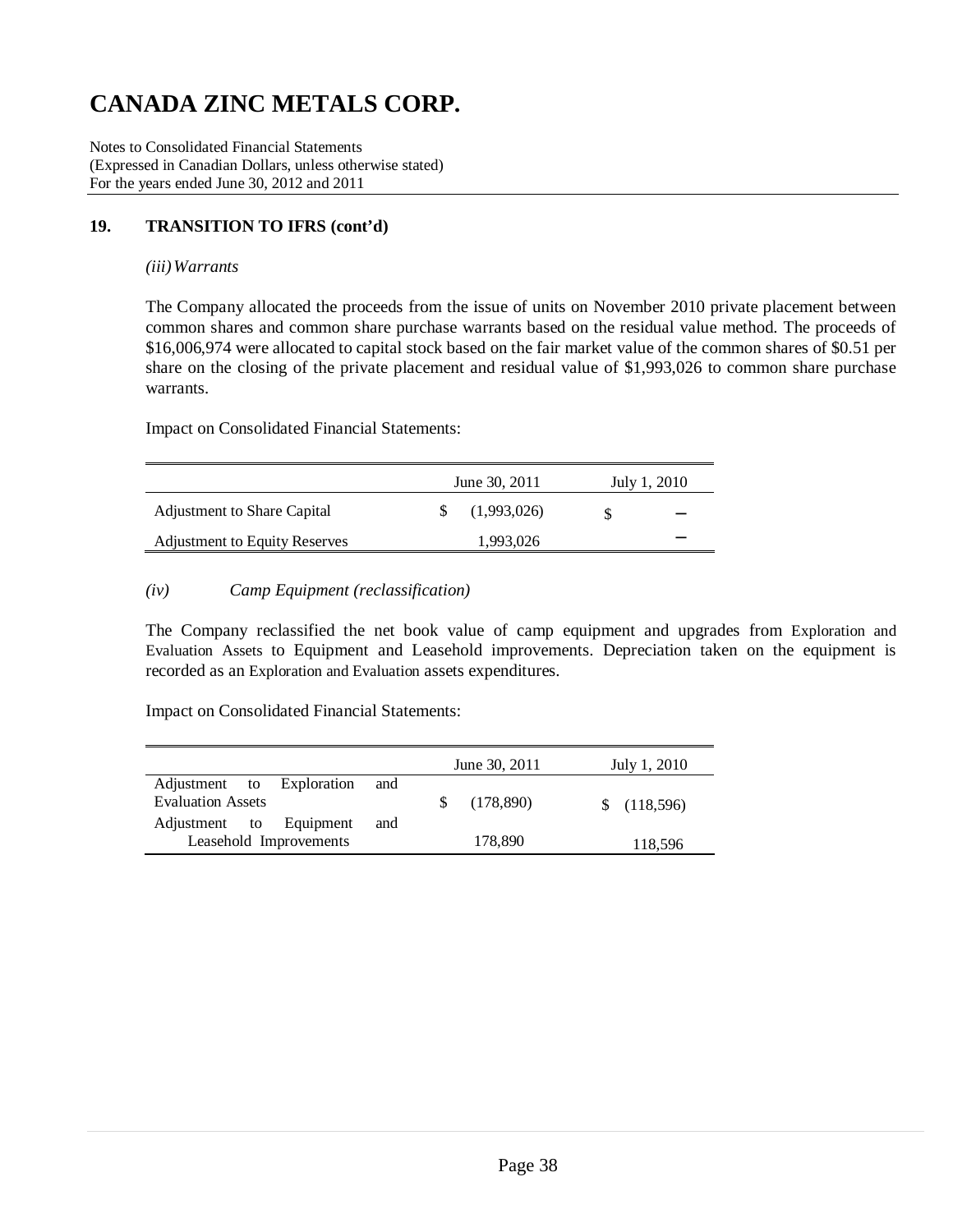Notes to Consolidated Financial Statements (Expressed in Canadian Dollars, unless otherwise stated) For the years ended June 30, 2012 and 2011

### **19. TRANSITION TO IFRS (cont'd)**

#### *(v) Treasury shares (adjustment)*

The Company reclassified its common shares that were repurchased through the NCIB and not cancelled at the end of reporting period to treasury shares recorded at cost. Treasury shares are shown as a deduction from capital stock until cancelled.

Impact on Consolidated Financial Statements:

|                             | June 30, 2011 | July 1, 2010 |
|-----------------------------|---------------|--------------|
| Adjustment to Capital Stock | 114.232       | 183.580      |
| Adjustment to Reserves      | (114, 232)    | (183, 580)   |

### *(vi) Initial recognition of an asset or liability on acquisition*

Effective February 23, 2007, the Company the Company acquired an aggregate of 53,533,615 common shares of Ecstall. The acquisition of Ecstall is accounted for as an asset purchase under IFRS and does not trigger the IAS 12 recognition criteria for deferred tax liability or asset. Under IFRS, the deferred tax liability would not be recognized, either on acquisition or subsequently.

|                                             | June 30, 2011 | July 1, 2010  |
|---------------------------------------------|---------------|---------------|
| Adjustment to Deferred income tax liability | (3,196,006)   | \$(4,691,403) |
| Adjustment to Deficit                       | 3,196,006     | 4,691,403     |

### *Reconciliation to previously reported financial statements*

A reconciliation of the above noted changes is included in the following financial statements:

- Ÿ Transitional Consolidated Statement of Financial Position at July 1, 2010;
- Ÿ Consolidated Statement of Financial Position at June 30, 2011;
- Ÿ Consolidated Statements of Operations and Comprehensive Loss for the year ended June 30, 2011;
- Ÿ Consolidated Statements of Cash Flows for the year ended June 30, 2011.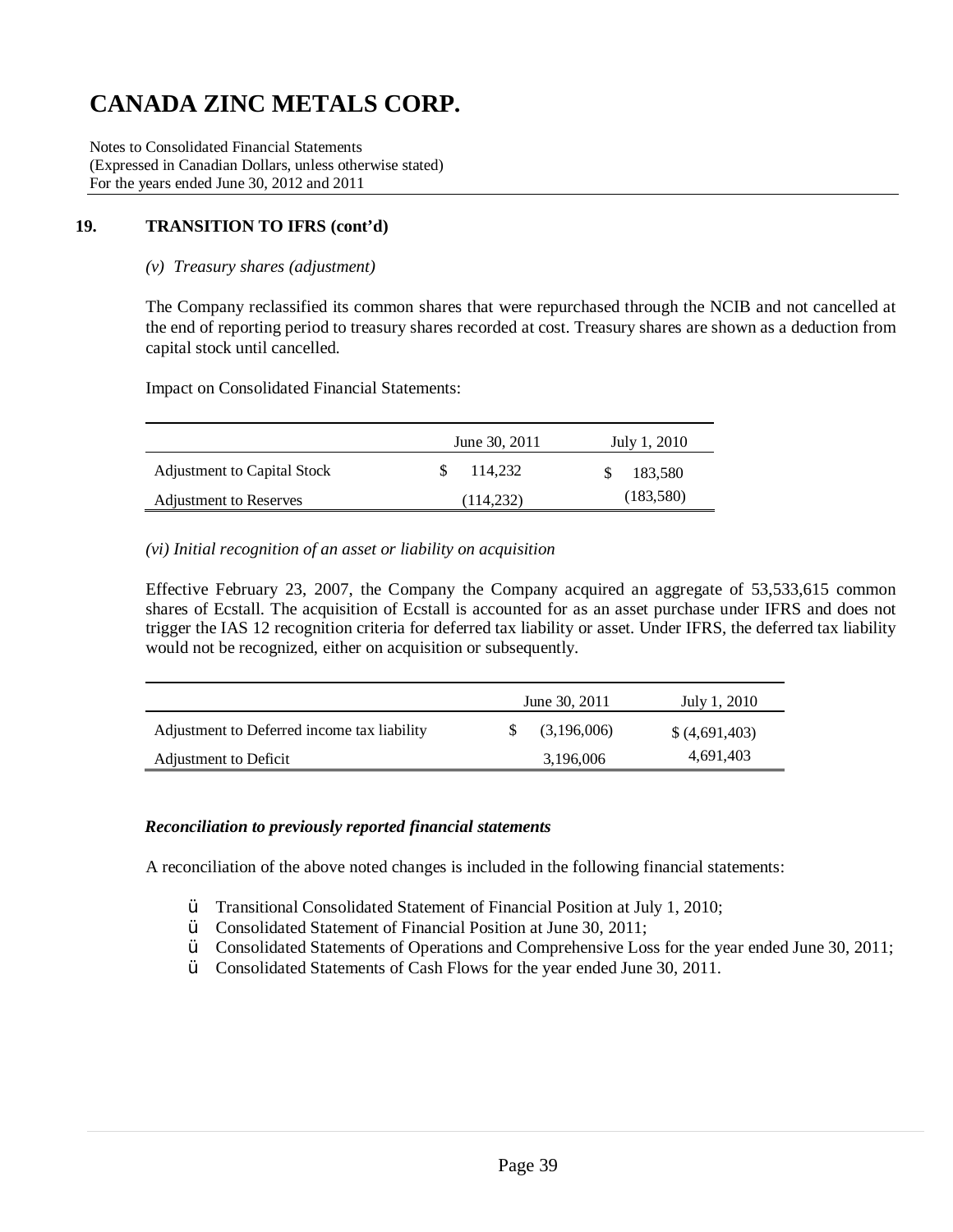Notes to Consolidated Financial Statements (Expressed in Canadian Dollars, unless otherwise stated) For the years ended June 30, 2012 and 2011

### **19. TRANSITION TO IFRS (cont'd)**

The July 1, 2010 Canadian GAAP statement of financial position has been reconciled to IFRS as follows:

| July 1, 2010                               | Canadian                   |      | transition to |                 |                |
|--------------------------------------------|----------------------------|------|---------------|-----------------|----------------|
|                                            | <b>GAAP</b><br><b>IFRS</b> |      |               |                 | <b>IFRS</b>    |
| <b>Assets</b>                              |                            |      |               |                 |                |
| Current assets                             |                            |      |               |                 |                |
| Cash and cash equivalents                  | \$9,281,997                | $\$$ |               |                 | \$9,281,997    |
| Receivables                                | 67,972                     |      |               |                 | 67,972         |
| METC recoverable                           | 921,063                    |      |               |                 | 921,063        |
| Prepaid expenses                           | 373,081                    |      |               |                 | 373,081        |
| Marketable securities                      | 450,000                    |      |               |                 | 450,000        |
|                                            | 11,094,113                 |      |               |                 | 11,094,113     |
| Other assets                               | 89,000                     |      |               |                 | 89,000         |
| Equipment and leasehold                    | 3,973                      |      | 118,596       | (iv)            | 122,569        |
| improvements<br>Long-term prepaid expenses | 75,000                     |      |               |                 | 75,000         |
| Exploration and evaluation assets          | 52,179,664                 |      | (118, 596)    | (iv)            | 52,061,068     |
|                                            | \$63,441,750               | \$   |               |                 | \$63,441,750   |
|                                            |                            |      |               |                 |                |
| <b>Liabilities and Equity</b>              |                            |      |               |                 |                |
| <b>Current liabilities</b>                 |                            |      |               |                 |                |
| Trade payables and accrued liabilities     | \$1,295,366                | \$   |               |                 | \$1,295,366    |
| Due to related parties                     | 61,532                     |      |               |                 | 61,532         |
| Flow-through premium liability             |                            |      | 706,101       | (ii)            | 706,101        |
|                                            | 1,356,898                  |      | 706,101       |                 | 2,062,999      |
| Deferred income tax liability              | 7,040,397                  |      | (6,103,397)   | (vi)            | 937,000        |
| Equity                                     |                            |      |               |                 |                |
| Capital stock                              | 72,370,651                 |      | 844,137       | (ii)(iii)(v)    | 73,214,788     |
| Reserves                                   | 8,226,203                  |      | (172, 352)    | (i)(iii)(v)     | 8,053,851      |
| Deficit                                    | (25, 627, 399)             |      | 4,725,511     | (i)(iii)(v)(vi) | (20, 901, 888) |
| Accumulated other comprehensive<br>income  | 75,000                     |      |               |                 | 75,000         |
|                                            | 55,044,455                 |      | 5,397,296     |                 | 60,441,751     |
|                                            | \$63,441,750               | $\$$ |               |                 | \$63,441,750   |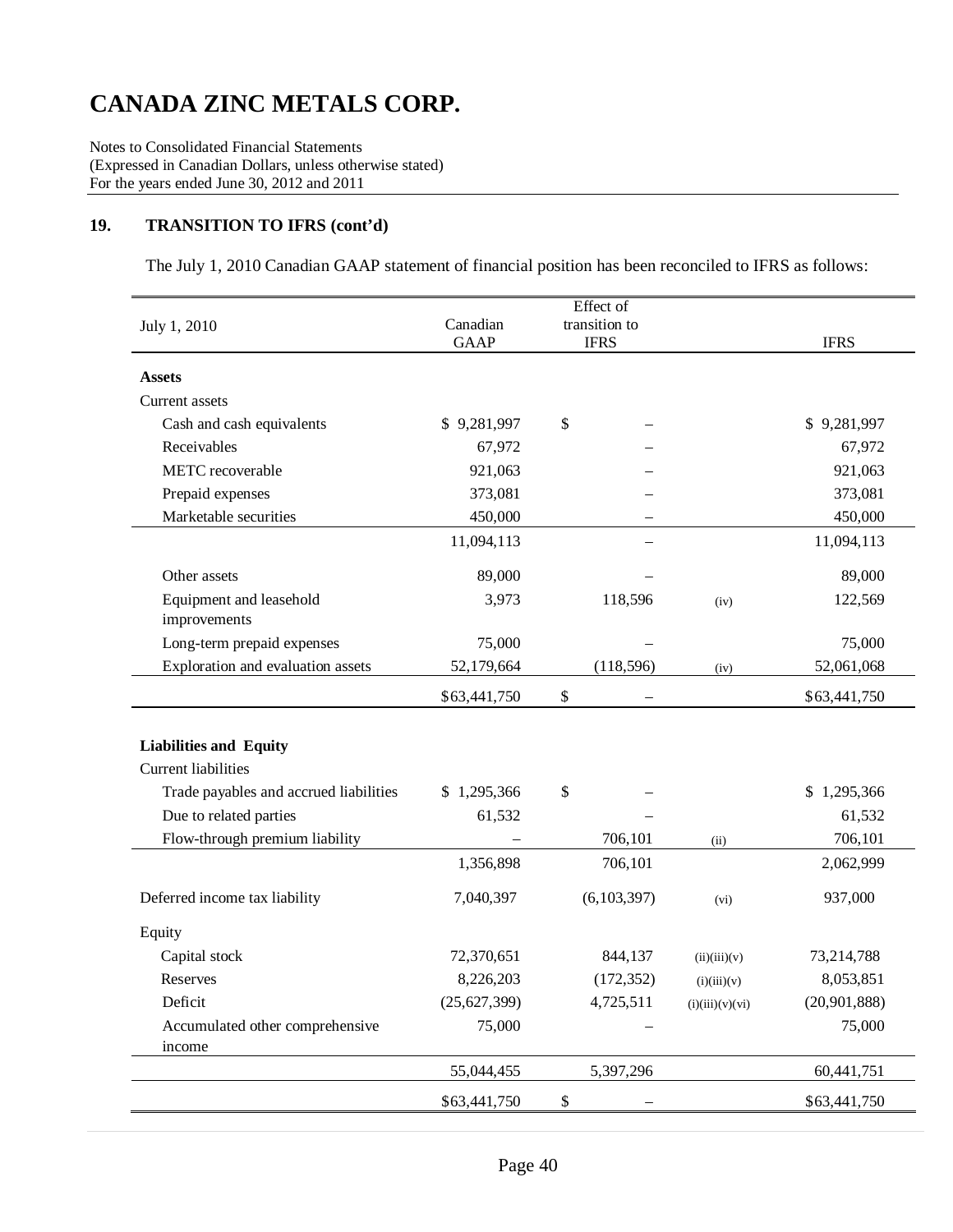Notes to Consolidated Financial Statements (Expressed in Canadian Dollars, unless otherwise stated) For the years ended June 30, 2012 and 2011

### **19. TRANSITION TO IFRS (cont'd)**

The June 30, 2011 Canadian GAAP statement of financial position has been reconciled to IFRS as follows:

| June 30, 2011                          | Canadian<br><b>GAAP</b> | Effect of<br>transition to IFRS |                 | <b>IFRS</b>      |
|----------------------------------------|-------------------------|---------------------------------|-----------------|------------------|
|                                        |                         |                                 |                 |                  |
| <b>Assets</b>                          |                         |                                 |                 |                  |
| Current assets                         |                         |                                 |                 |                  |
| Cash and cash equivalents              | 15,501,154<br>\$        | \$                              |                 | 15,501,154<br>\$ |
| Receivables                            | 477,600                 |                                 |                 | 477,600          |
| <b>METC</b> recoverable                | 1,611,149               |                                 |                 | 1,611,149        |
| Short-term investments                 | 4,609,000               |                                 |                 | 4,609,000        |
| Prepaid expenses                       | 378,838                 |                                 |                 | 378,838          |
| Marketable securities                  | 557,260                 |                                 |                 | 557,260          |
|                                        | 23,135,001              |                                 |                 | 23,135,001       |
|                                        |                         |                                 |                 |                  |
| Other assets                           | 309,000                 |                                 |                 | 309,000          |
| Equipment and leasehold improvements   | 16,104                  | 178,890                         | (iv)            | 194,994          |
| Long-term prepaid expenses             | 192,145                 |                                 |                 | 192,145          |
| Exploration and evaluation assets      | 57,874,907              | (178, 890)                      | (iv)            | 57,696,017       |
|                                        | \$<br>81,527,157        | \$                              |                 | \$<br>81,527,157 |
|                                        |                         |                                 |                 |                  |
| <b>Liabilities and Equity</b>          |                         |                                 |                 |                  |
| <b>Current liabilities</b>             |                         |                                 |                 |                  |
| Trade payables and accrued liabilities | 1,189,024<br>\$         | \$                              |                 | \$<br>1,189,024  |
| Flow-through premium liability         |                         | 127,305                         | (ii)            | 127,305          |
|                                        | 1,189,024               | 127,305                         |                 | 1,316,329        |
|                                        |                         |                                 |                 |                  |
| Deferred income tax liability          | 6,021,000               | (4,608,000)                     | (vi)            | 1,413,000        |
|                                        |                         |                                 |                 |                  |
| Equity                                 | 93,486,827              | (1,460,487)                     |                 | 92,026,340       |
| Capital stock                          |                         |                                 | (ii)(iii)(v)    |                  |
| Reserves                               | 9,260,407               | 1,890,493                       | (i)(iii)(v)     | 11,150,900       |
| Deficit                                | (28,016,762)            | 4,050,689                       | (i)(iii)(v)(vi) | (23,966,073)     |
| Accumulated other comprehensive income | (413, 339)              |                                 |                 | (413, 339)       |
|                                        | 74,317,133              | 4,480,695                       |                 | 78,797,828       |
|                                        | 81,527,157<br>\$        | \$                              |                 | 81,527,157<br>\$ |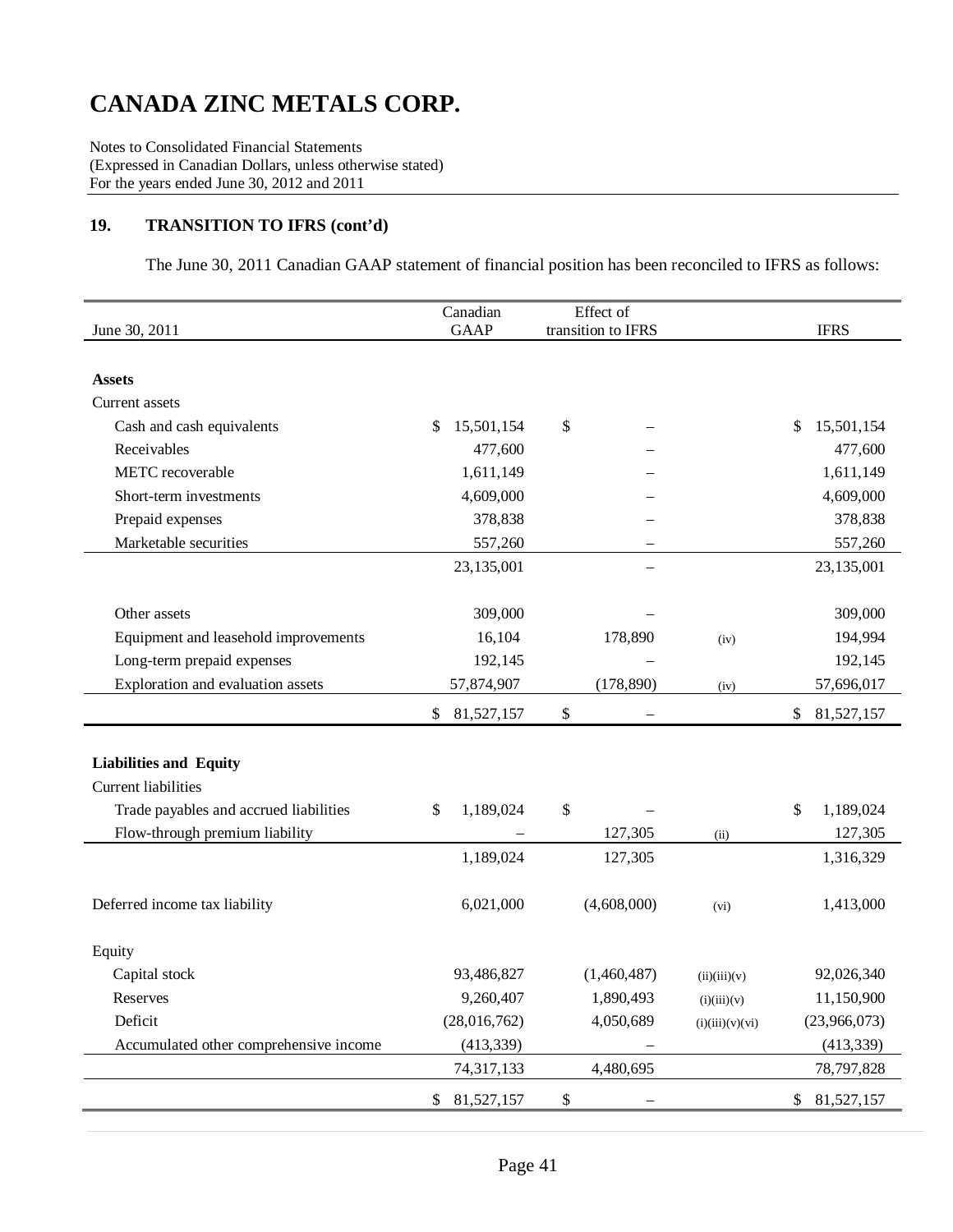Notes to Consolidated Financial Statements (Expressed in Canadian Dollars, unless otherwise stated) For the years ended June 30, 2012 and 2011

### **19. TRANSITION TO IFRS (cont'd)**

The Canadian GAAP statement of operations and comprehensive loss for year ended June 30, 2011 has been reconciled to IFRS as follows:

|                                                                 | Canadian          |    | Effect of          |     |             |             |
|-----------------------------------------------------------------|-------------------|----|--------------------|-----|-------------|-------------|
| June 30, 2011                                                   | <b>GAAP</b>       |    | transition to IFRS |     | <b>IFRS</b> |             |
|                                                                 |                   |    |                    |     |             |             |
| <b>ADMINISTRATION EXPENSES</b>                                  |                   |    |                    |     |             |             |
| Administration                                                  | \$<br>60,000      | \$ |                    |     | \$          | 60,000      |
| <b>Bonuses</b>                                                  | 434,613           |    |                    |     |             | 434,613     |
| Consulting                                                      | 802,042           |    |                    |     |             | 802,042     |
| Depreciation                                                    | 3,034             |    |                    |     |             | 3,034       |
| Directors fees                                                  | 3,000             |    |                    |     |             | 3,000       |
| Flow through taxes                                              | 74,434            |    |                    |     |             | 74,434      |
| Interest and bank charges                                       | 16,447            |    |                    |     |             | 16,447      |
| <b>Investor Relations</b>                                       | 225,816           |    |                    |     |             | 225,816     |
| Management fees                                                 | 150,000           |    |                    |     |             | 150,000     |
| Office and miscellaneous                                        | 66,321            |    |                    |     |             | 66,321      |
| Professional fees                                               | 88,628            |    |                    |     |             | 88,628      |
| Regulatory fees                                                 | 31,920            |    |                    |     |             | 31,920      |
| Rent                                                            | 58,795            |    |                    |     |             | 58,795      |
| Share-based compensation                                        | 969,495           |    | 471                | (i) |             | 969,966     |
| Transfer agent fees                                             | 10,497            |    |                    |     |             | 10,497      |
| Travel and promotion                                            | 105,114           |    |                    |     |             | 105,114     |
| Wages and benefits                                              | 378,946           |    |                    |     |             | 378,946     |
|                                                                 | (3,479,102)       |    | (471)              |     |             | (3,479,573) |
|                                                                 |                   |    |                    |     |             |             |
| Interest and other income                                       | 249,033           |    |                    |     |             | 249,033     |
| Dividend income                                                 | 117,187           |    |                    |     |             | 117,187     |
| Loss on sale of marketable securities                           | (18,014)          |    |                    |     |             | (18,014)    |
| Write-off of exploration and evaluation                         | (221, 560)        |    |                    |     |             | (221, 560)  |
| assets                                                          |                   |    |                    |     |             |             |
|                                                                 | 126,646           |    |                    |     |             | 126,646     |
| Loss before income taxes                                        | (3,352,456)       |    | (471)              |     |             | (3,352,927) |
| Deferred income tax recovery                                    | 963,093           |    | (674, 351)         |     |             | 288,742     |
| Loss for the year                                               | (2,389,363)       |    | (674, 822)         |     |             | (3,064,185) |
| Adjustment for change in fair value of<br>marketable securities | (488, 339)        |    |                    |     |             | (488, 339)  |
| Comprehensive loss for the year                                 | \$<br>(2,877,702) | \$ | (674, 822)         |     | \$          | (3,552,524) |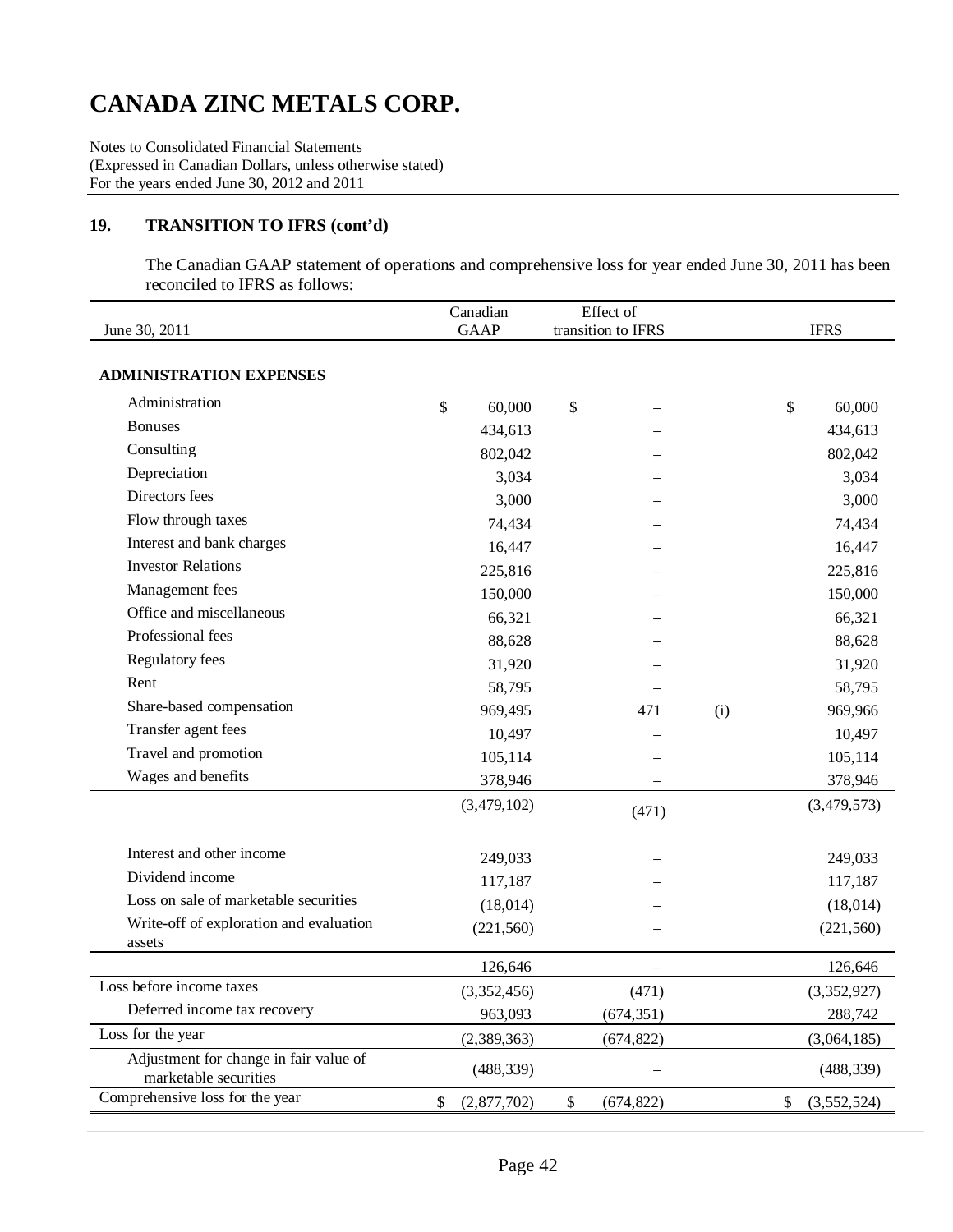Notes to Consolidated Financial Statements (Expressed in Canadian Dollars, unless otherwise stated) For the years ended June 30, 2012 and 2011

### **19. TRANSITION TO IFRS (cont'd)**

#### *Reconciliation of Cash Flows*

Although the changes on transition from Canadian GAAP to IFRS had no effect on the Company's cash flows from operating, investing and financing activities, there were some differences in presentation due to reclassifications of certain items within sections of the statement of cash flows.

The Canadian GAAP statement of cash flows for year ended June 30, 2011 has been reconciled to IFRS as follows:

| June 30, 2011                                           | Canadian<br><b>GAAP</b> |             | Effect of<br>transition to IFRS |            |            | <b>IFRS</b> |
|---------------------------------------------------------|-------------------------|-------------|---------------------------------|------------|------------|-------------|
| <b>CASH FLOWS FROM OPERATING</b><br><b>ACTIVITIES</b>   |                         |             |                                 |            |            |             |
| Net loss for the year                                   | \$                      | (2,389,363) | $\mathbb{S}$                    | (674, 822) | \$         | (3,064,185) |
| Items not affecting cash:                               |                         |             |                                 |            |            |             |
| Depreciation                                            |                         | 3,034       |                                 |            |            | 3,034       |
| Interest accrued                                        |                         | 13,242      |                                 |            |            | 13,242      |
| Share-based compensation                                |                         | 969,495     |                                 | 471        |            | 969,966     |
| Warrants received as dividends in kind                  |                         | (117, 188)  |                                 |            | (117, 188) |             |
| Loss on sale of marketable securities                   |                         | 18,014      |                                 |            |            | 18,014      |
| Write-off of exploration and evaluation<br>assets       |                         | 221,560     |                                 |            |            | 221,560     |
| Deferred income tax recovery                            |                         | (963,093)   | 674,351                         |            |            | (288, 742)  |
| Changes in non-cash working capital items:              |                         |             |                                 |            |            |             |
| Increase in receivables                                 |                         | (409, 628)  |                                 |            |            | (409, 628)  |
| METC recovered                                          |                         | 921,063     |                                 | (921,063)  |            |             |
| Increase in prepaid expenses                            |                         | (5,757)     |                                 |            |            | (5,757)     |
| Decrease in due to related parties                      |                         | (7,828)     |                                 |            |            | (7,828)     |
| Decrease in accounts payable and<br>accrued liabilities |                         | (501, 503)  |                                 |            |            | (501, 503)  |
| Cash provided used in operating activities              |                         | (2,247,952) |                                 | (921,063)  |            | (3,169,015) |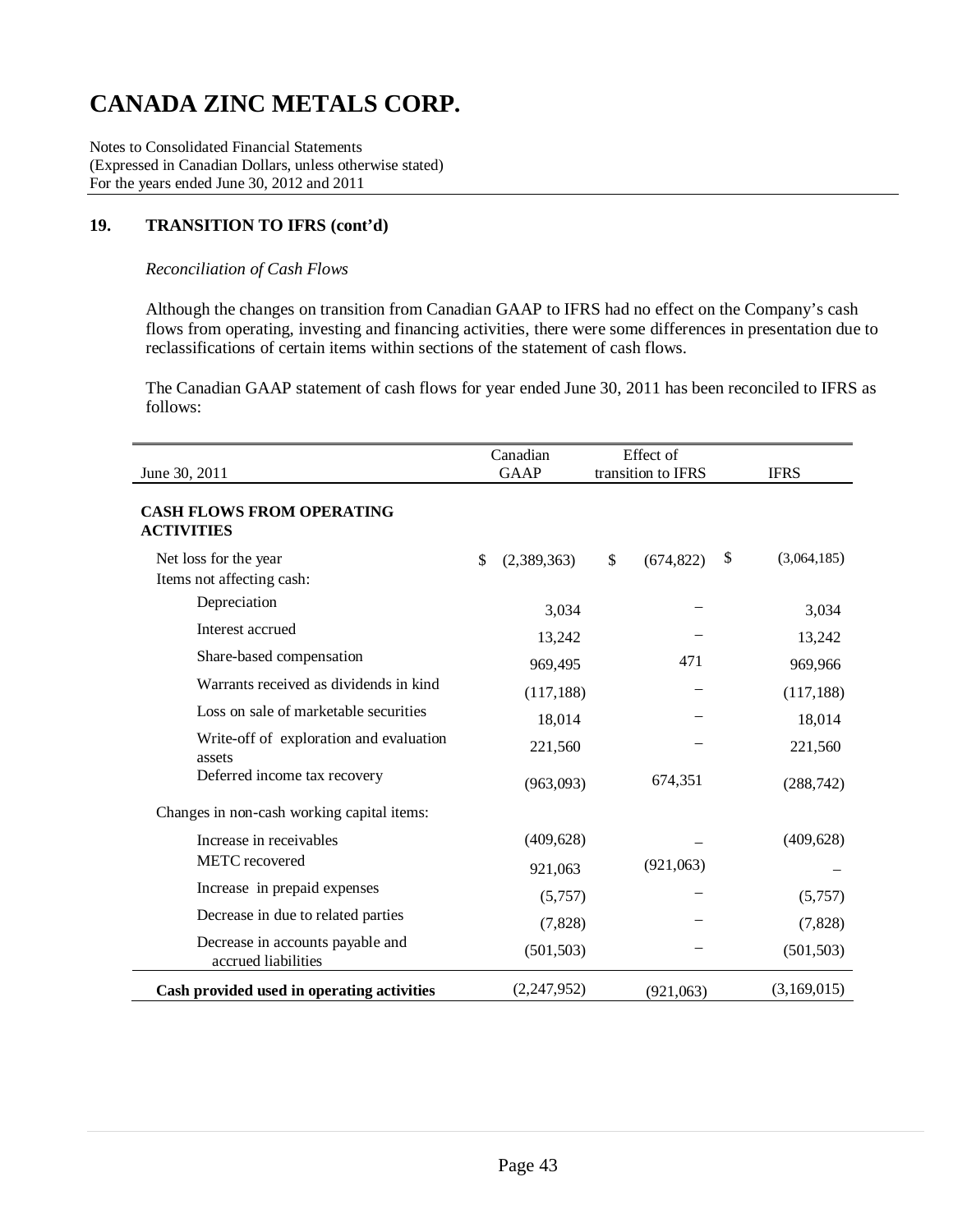Notes to Consolidated Financial Statements (Expressed in Canadian Dollars, unless otherwise stated) For the years ended June 30, 2012 and 2011

### **19. TRANSITION TO IFRS (cont'd)**

*Reconciliation of Cash Flows (cont'd)* 

| <b>CASH FLOWS FROM INVESTING</b><br><b>ACTIVITIES</b>   |                  |            |                  |
|---------------------------------------------------------|------------------|------------|------------------|
| Marketable securities costs, net of proceeds<br>on sale | (496, 425)       |            | (496, 425)       |
| Long-term prepaid expenses and deposits                 | (117, 145)       |            | (117, 145)       |
| Short-term investments                                  | (4,609,000)      |            | (4,609,000)      |
| Other assets                                            | (220,000)        |            | (220,000)        |
| Equipment and leasehold improvements                    | (15, 165)        | (106, 495) | (121,660)        |
| Exploration and evaluation asset costs                  | (7, 199, 737)    | 106,495    | (7,093,242)      |
| METC recovered                                          |                  | 921,063    | 921,063          |
| Cash used in investing activities                       | (12, 657, 472)   | 921,063    | (11, 736, 409)   |
| <b>CASH FLOWS FROM FINANCING</b><br><b>ACTIVITIES</b>   |                  |            |                  |
| Issuance of capital stock, net of issuance costs        | 21,756,984       |            | 21,756,984       |
| Common shares repurchased                               | (632, 403)       |            | (632, 403)       |
| Cash provided by financing activities                   | 21,124,581       |            | 21,124,581       |
| Change in cash and cash equivalents during<br>the year  | 6,219,157        |            | 6,219,157        |
| Cash and cash equivalents, beginning of year            | 9,281,997        |            | 9,281,997        |
| Cash and cash equivalents, end of year                  | \$<br>15,501,154 | \$         | \$<br>15,501,154 |